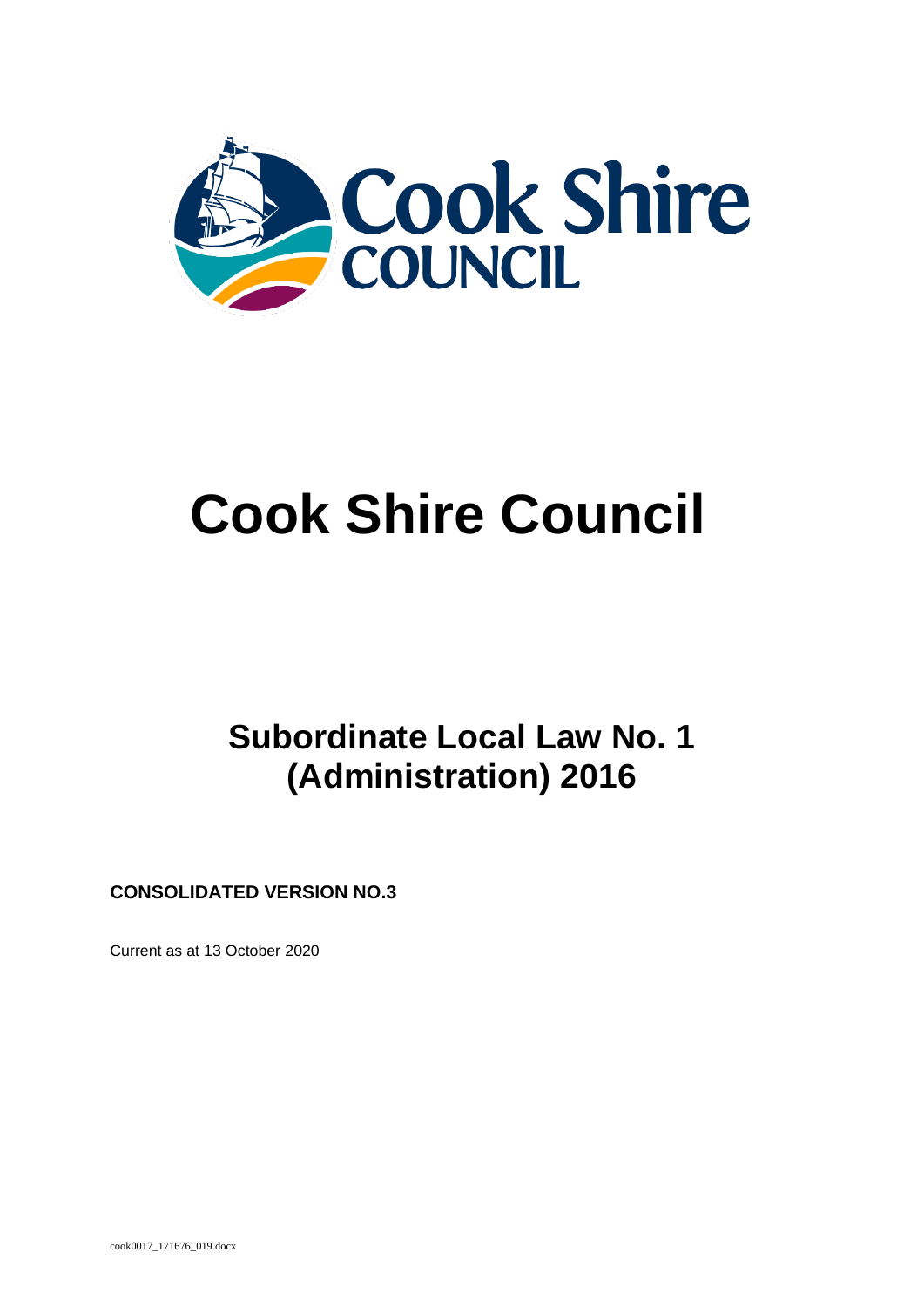### **Contents**

| Part 1            |                |                                                                          |  |
|-------------------|----------------|--------------------------------------------------------------------------|--|
|                   | 1              |                                                                          |  |
|                   | $\mathbf{2}$   |                                                                          |  |
|                   | 3              |                                                                          |  |
|                   | 4              |                                                                          |  |
| Part 2            |                |                                                                          |  |
|                   | 5              | Prescribed activities that do not require an approval—Authorising local  |  |
|                   | 6              | Categories of prescribed activities for the purposes of maximum          |  |
|                   | $\overline{7}$ | Approvals that are non-transferable-Authorising local law, s 15(2)  6    |  |
|                   | 8              | Prescribed complementary accommodation-Authorising local law,            |  |
|                   | 10             | Public place activities that are prescribed activities-Authorising local |  |
|                   | 11             | Matters regarding prescribed activities—Authorising local law, ss 6(3),  |  |
| Part 3            |                |                                                                          |  |
|                   | 12             |                                                                          |  |
| <b>Schedule 1</b> |                | Prescribed activities that do not require an approval under the          |  |
|                   |                |                                                                          |  |
| <b>Schedule 2</b> |                | Categories of prescribed activities for the purposes of                  |  |
|                   |                |                                                                          |  |
| <b>Schedule 3</b> |                | Categories of approval that are non-transferable11                       |  |
| <b>Schedule 4</b> |                |                                                                          |  |
| <b>Schedule 5</b> |                | State-controlled roads to which the local law applies13                  |  |
| Schedule 6        |                | Public place activities that are prescribed activities 14                |  |
| <b>Schedule 7</b> |                | Alteration or improvement to local government controlled areas           |  |
|                   |                | CONSOLIDATED VERSION - AS AT 13 OCTOBER 2020                             |  |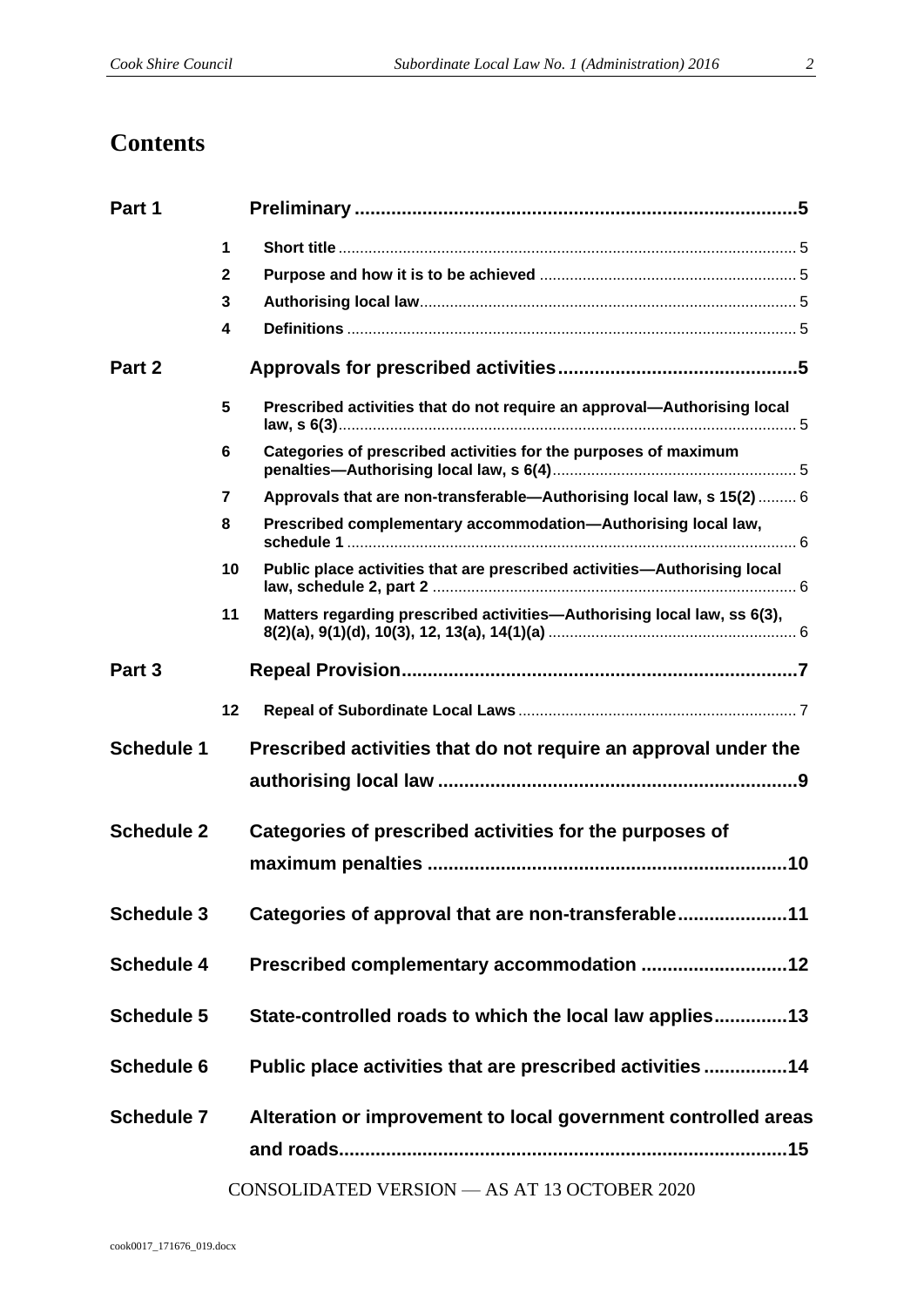| <b>Schedule 8</b>  | Commercial use of local government controlled areas and                                                                                                                              |
|--------------------|--------------------------------------------------------------------------------------------------------------------------------------------------------------------------------------|
| <b>Schedule 9</b>  | Establishment or occupation of a temporary home 20                                                                                                                                   |
| <b>Schedule 10</b> |                                                                                                                                                                                      |
| <b>Schedule 11</b> |                                                                                                                                                                                      |
| <b>Schedule 12</b> |                                                                                                                                                                                      |
| <b>Schedule 13</b> |                                                                                                                                                                                      |
| <b>Schedule 14</b> |                                                                                                                                                                                      |
| <b>Schedule 15</b> |                                                                                                                                                                                      |
| <b>Schedule 16</b> |                                                                                                                                                                                      |
| <b>Schedule 17</b> | Operation of shared facility accommodation 44                                                                                                                                        |
| <b>Schedule 18</b> | Operation of temporary entertainment events48                                                                                                                                        |
| <b>Schedule 19</b> | Undertaking regulated activities regarding human remains-(a)<br>disturbance of human remains buried outside a cemetery; or<br>(c) disturbance of human remains in a local government |
|                    |                                                                                                                                                                                      |

- **Schedule 20 [Undertaking regulated activities regarding human remains—\(b\)](#page-52-0)  [burial or disposal of human remains outside a cemetery........53](#page-52-0)**
- **Schedule 21 [Undertaking regulated activities on local government](#page-54-0)  controlled areas and roads— [\(a\) driving or leading of animals](#page-54-0)  [to cross a road.............................................................................55](#page-54-0)**
- **Schedule 22 [Undertaking regulated activities on local government](#page-56-0)  [controlled areas and roads—](#page-56-0) (b) depositing of goods or [materials.......................................................................................57](#page-56-0)**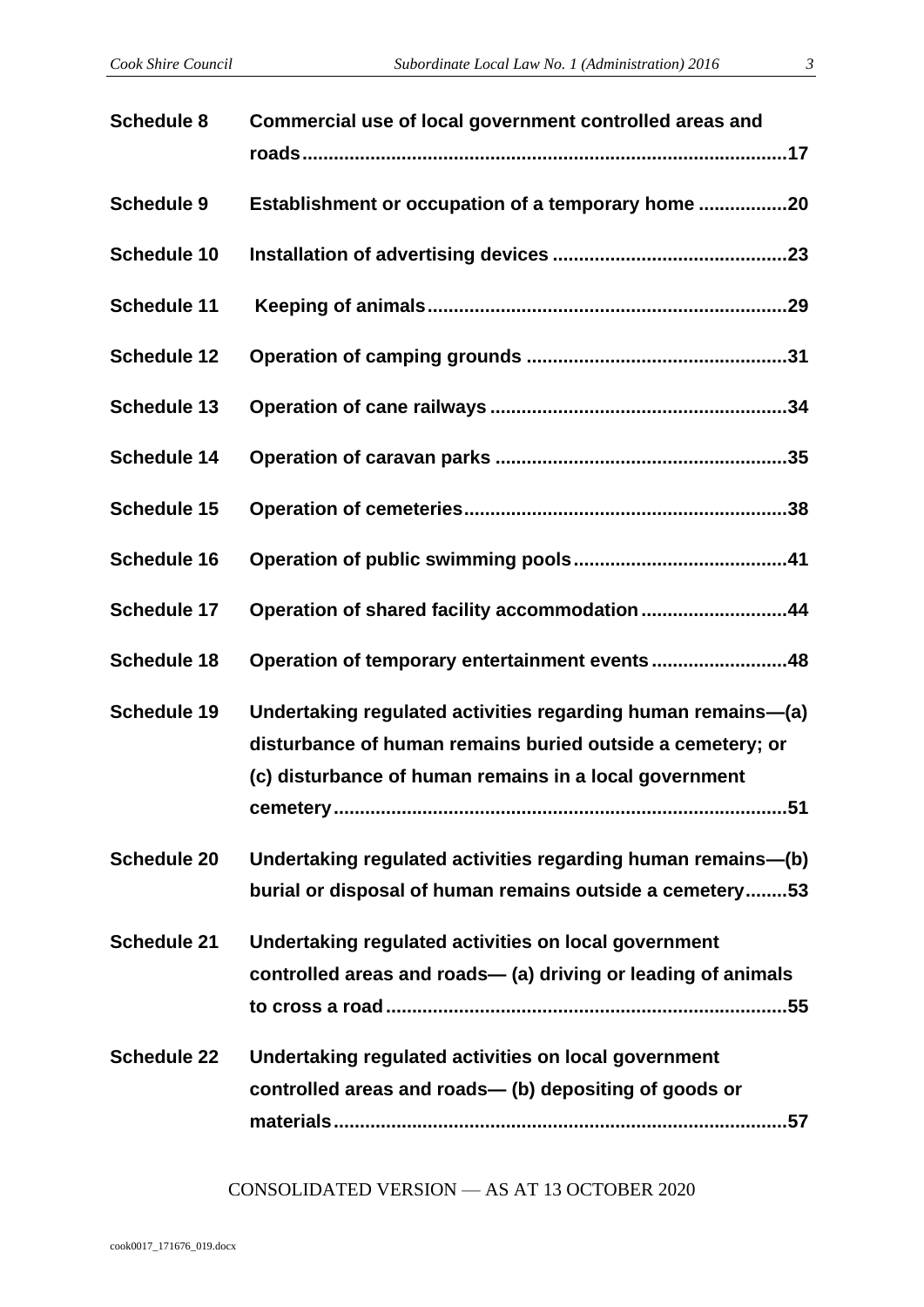| controlled areas and roads- (c) holding of a public place<br><b>Schedule 24</b><br>Undertaking regulated activities on local government<br><b>Schedule 25</b><br><b>Schedule 26</b><br>Bringing or driving prohibited vehicles onto motor vehicle<br><b>Schedule 27</b><br><b>Schedule 28</b><br>Parking contrary to an indication on an official traffic sign<br>Parking in a loading zone by displaying a commercial vehicle<br><b>Schedule 29</b><br><b>Schedule 30</b><br>Carrying out works on a road or interfering with a road or its | <b>Schedule 23</b> | Undertaking regulated activities on local government               |
|----------------------------------------------------------------------------------------------------------------------------------------------------------------------------------------------------------------------------------------------------------------------------------------------------------------------------------------------------------------------------------------------------------------------------------------------------------------------------------------------------------------------------------------------|--------------------|--------------------------------------------------------------------|
|                                                                                                                                                                                                                                                                                                                                                                                                                                                                                                                                              |                    |                                                                    |
|                                                                                                                                                                                                                                                                                                                                                                                                                                                                                                                                              |                    | activity prescribed by subordinate local law59                     |
|                                                                                                                                                                                                                                                                                                                                                                                                                                                                                                                                              |                    |                                                                    |
|                                                                                                                                                                                                                                                                                                                                                                                                                                                                                                                                              |                    | controlled areas and roads - (c) - Film and Television Activities. |
|                                                                                                                                                                                                                                                                                                                                                                                                                                                                                                                                              |                    |                                                                    |
|                                                                                                                                                                                                                                                                                                                                                                                                                                                                                                                                              |                    | Bringing or driving motor vehicles onto a park or reserve63        |
|                                                                                                                                                                                                                                                                                                                                                                                                                                                                                                                                              |                    |                                                                    |
|                                                                                                                                                                                                                                                                                                                                                                                                                                                                                                                                              |                    |                                                                    |
|                                                                                                                                                                                                                                                                                                                                                                                                                                                                                                                                              |                    | Use of bathing reserves for training, competitions etc 66          |
|                                                                                                                                                                                                                                                                                                                                                                                                                                                                                                                                              |                    |                                                                    |
|                                                                                                                                                                                                                                                                                                                                                                                                                                                                                                                                              |                    |                                                                    |
|                                                                                                                                                                                                                                                                                                                                                                                                                                                                                                                                              |                    |                                                                    |
|                                                                                                                                                                                                                                                                                                                                                                                                                                                                                                                                              |                    |                                                                    |
|                                                                                                                                                                                                                                                                                                                                                                                                                                                                                                                                              |                    |                                                                    |
|                                                                                                                                                                                                                                                                                                                                                                                                                                                                                                                                              |                    |                                                                    |
|                                                                                                                                                                                                                                                                                                                                                                                                                                                                                                                                              | <b>Endnotes</b>    |                                                                    |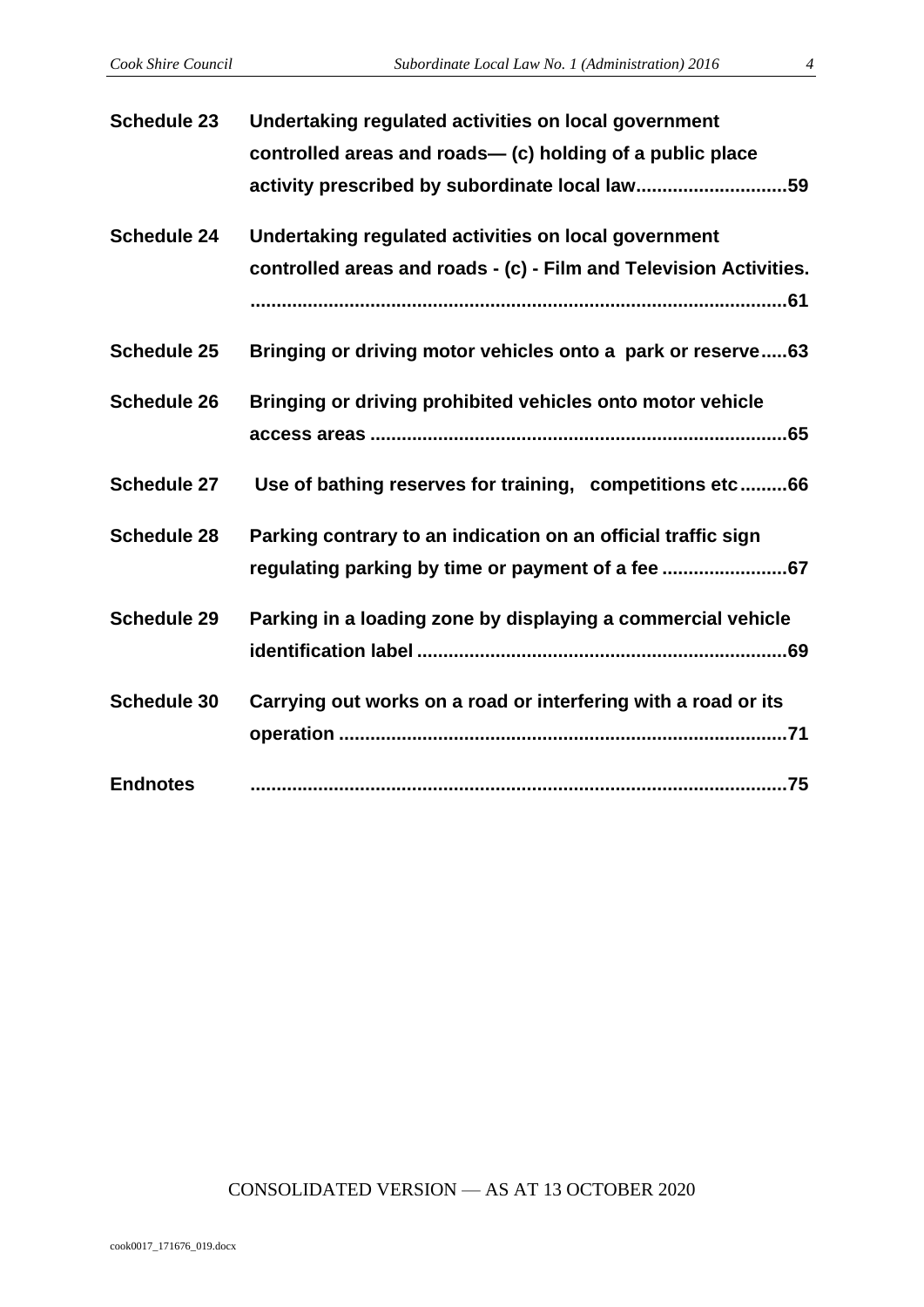### <span id="page-4-0"></span>**Part 1 Preliminary**

#### <span id="page-4-1"></span>**1 Short title**

This subordinate local law may be cited as *Subordinate Local Law No. 1 (Administration) 2016.*

#### <span id="page-4-2"></span>**2 Purpose and how it is to be achieved**

- (1) The purpose of this subordinate local law is to supplement *Local Law No. 1 (Administration) 2016* which provides for a legal and procedural framework for the administration, implementation and enforcement of the local government's local laws, subordinate local laws and other regulatory powers, and for miscellaneous administrative matters.
- (2) The purpose is to be achieved by providing for—
	- (a) various matters regarding the granting of approvals for prescribed activities; and
	- (b) further specification of the definitions relevant to various prescribed activities.

#### <span id="page-4-3"></span>**3 Authorising local law**

The making of the provisions in this subordinate local law is authorised by *Local Law No. 1 (Administration) 2016* (the *authorising local law*)*.*

#### <span id="page-4-4"></span>**4 Definitions**

Particular words used in this subordinate local law have the same meaning as provided for in the authorising local law.

### <span id="page-4-5"></span>**Part 2 Approvals for prescribed activities**

#### <span id="page-4-6"></span>**5 Prescribed activities that do not require an approval—Authorising local law, s 6(3)**

For section 6(3) of the authorising local law, it is declared that section 6(2) of the authorising local law does not apply to the prescribed activities listed in schedule 1.

#### <span id="page-4-7"></span>**6 Categories of prescribed activities for the purposes of maximum penalties—Authorising local law, s 6(4)**

For section 6(4) of the authorising local law, it is declared that—

- (a) the prescribed activities listed in part 1 of schedule 2 are category 1 activities; and
- (b) the prescribed activities listed in part 2 of schedule 2 are category 2 activities; and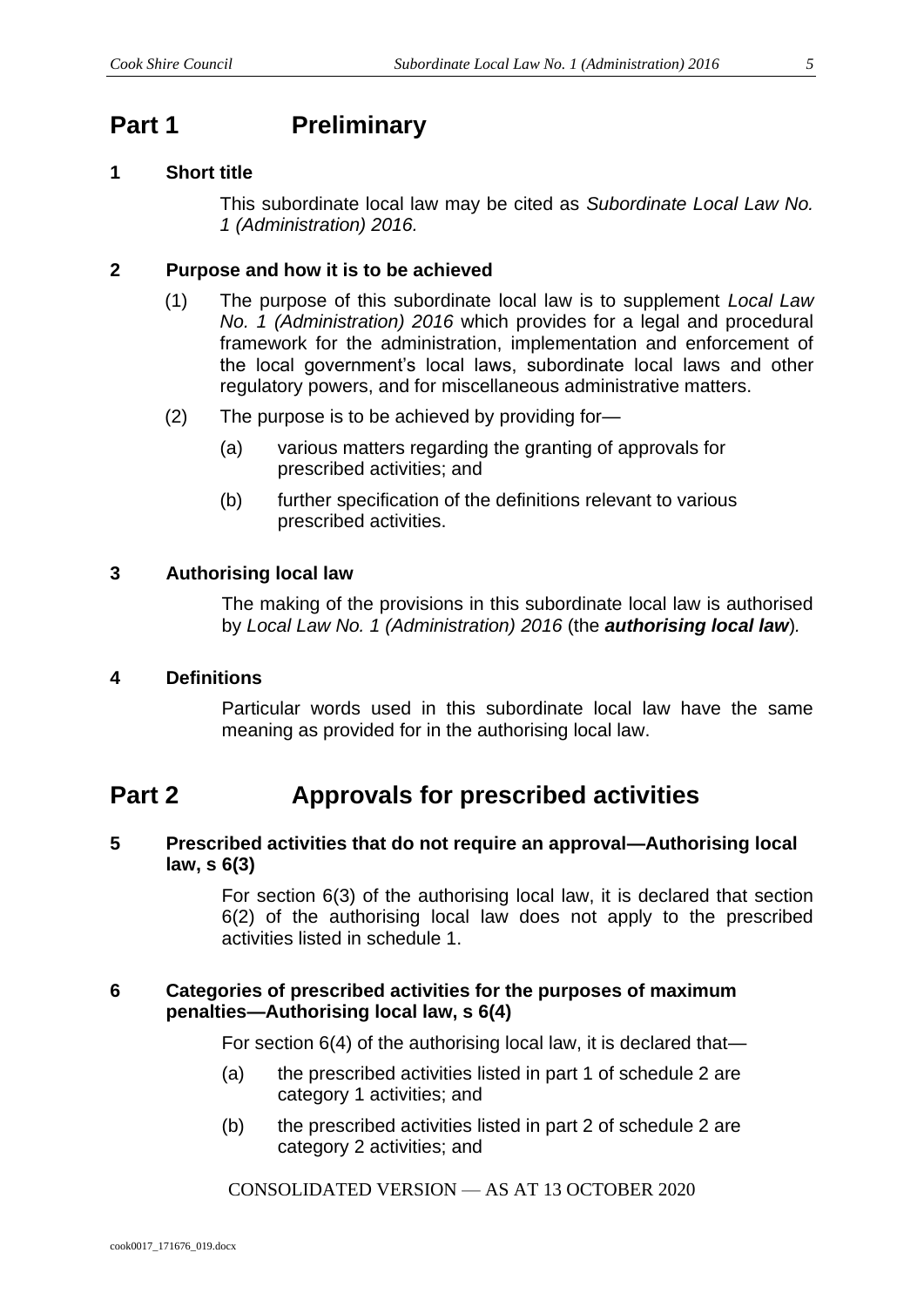(c) the prescribed activities listed in part 3 of schedule 2 are category 3 activities.

#### <span id="page-5-0"></span>**7 Approvals that are non-transferable—Authorising local law, s 15(2)**

For section 15(2) of the authorising local law, it is declared that the categories of approval listed in schedule 3 are non-transferable.

#### <span id="page-5-1"></span>**8 Prescribed complementary accommodation—Authorising local law, schedule 1**

For the purposes of the definition of *complementary accommodation* in schedule 1 of the authorising local law, the accommodation listed schedule 4 is prescribed as appropriate for caravan parks.

#### **9 State-controlled roads to which the local law applies—Authorising local law, schedule 1**

For the purposes of the definition of *road* in schedule 1 of the authorising local law, the State-controlled roads listed in schedule 5 are roads to which the authorising local law applies unless otherwise provided in the local law.

#### <span id="page-5-2"></span>**10 Public place activities that are prescribed activities—Authorising local law, schedule 2, part 2**

For the purposes of paragraph (c) of the definition of *regulated activities on local government controlled areas and roads* in part 2 of schedule 2 of the authorising local law, the holding of a public place activity listed in schedule 6 is a prescribed activity.

#### <span id="page-5-3"></span>**11 Matters regarding prescribed activities—Authorising local law, ss 6(3), 8(2)(a), 9(1)(d), 10(3), 12, 13(a), 14(1)(a)**

- (1) For each prescribed activity, a schedule prescribes the matters specified in this section for the prescribed activity named in section 1 of the schedule.
- (2) For section 6(3) of the authorising local law, it is declared that section 6(2) of the authorising local law does not apply to an activity stated in section 2 of the schedule relating to the prescribed activity.
- (3) For section 8(2)(a) of the authorising local law, the documents and materials that must accompany an application for approval for the prescribed activity are stated in section 3 of the schedule relating to the prescribed activity.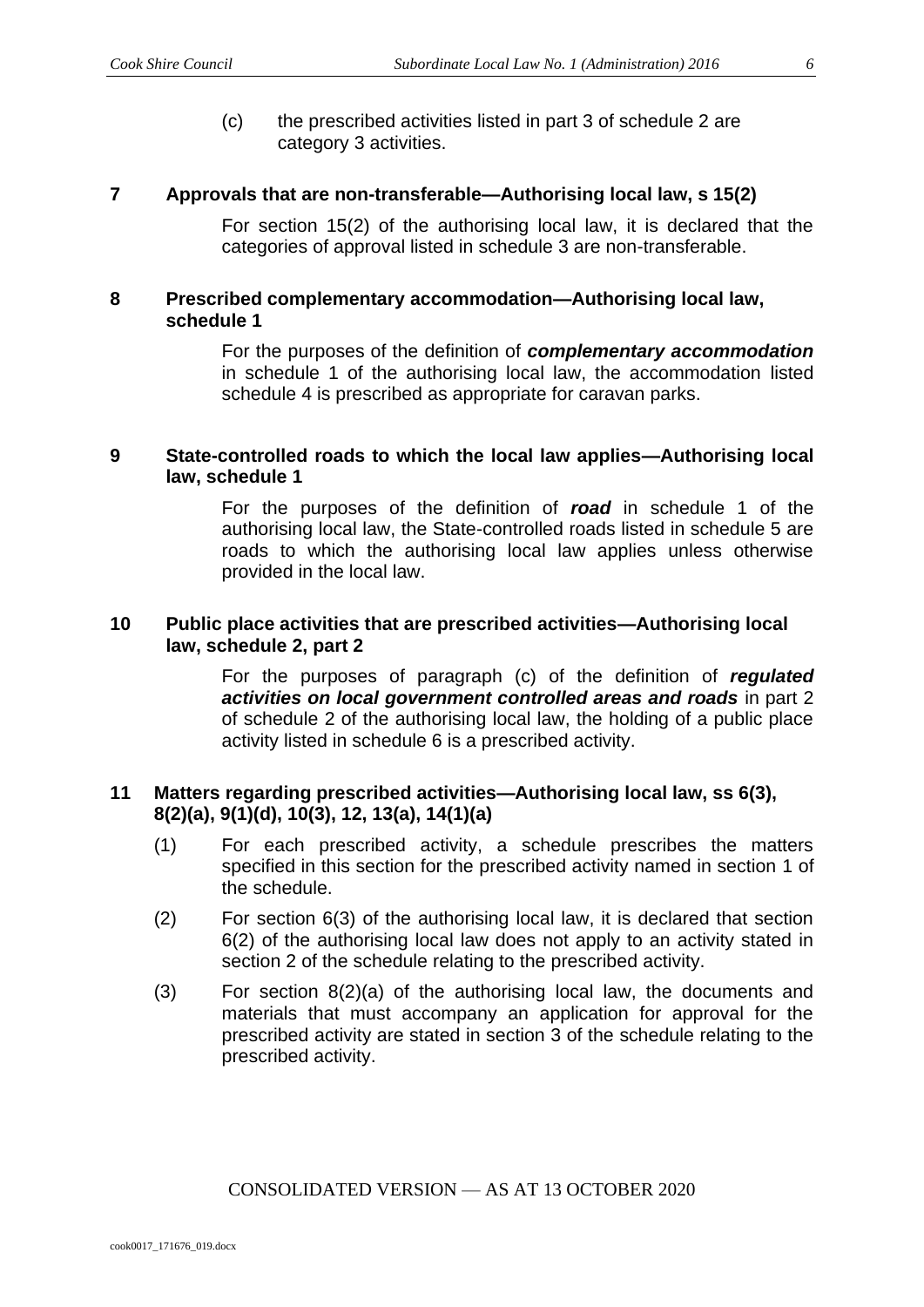- (4) For section 9(1)(d) of the authorising local law, the local government may only grant an approval for a prescribed activity if it is satisfied the proposed operation and management of the activity would be consistent with the additional criteria prescribed in section 4 of the schedule relating to the prescribed activity.
- (5) For section 10(3) of the authorising local law, the conditions that must be imposed on an approval for a prescribed activity are stated in section 5 of the schedule relating to the prescribed activity.
- (6) For section 10(3) of the authorising local law, the conditions that will ordinarily be imposed on an approval for a prescribed activity are stated in section 6 of the schedule relating to the prescribed activity.
- (7) For section 13(a) of the authorising local law, the term of an approval for a prescribed activity is provided for in section 7 of the schedule relating to the prescribed activity.
- (8) For section 14(1)(a) of the authorising local law, the further term for renewal or extension of an approval for a prescribed activity is provided for in section 8 of the schedule relating to the prescribed activity.
- (9) For section 12 of the authorising local law, in Table 1 of the schedule relating to a prescribed activity—
	- (a) column 1 lists the application requirements for which the local government may accept as evidence the certificate of a third party certifier; and
	- (b) column 2 lists the individuals or organisations that are declared to be third party certifiers for the corresponding application requirement in column 1; and
	- (c) column 3 lists the qualifications that are necessary for an individual or organisation to be a third party certifier for the corresponding application requirement in column 1.

### <span id="page-6-0"></span>**Part 3 Repeal Provision**

#### <span id="page-6-1"></span>**12 Repeal of Subordinate Local Laws**

The following subordinate local laws are repealed—

- (a) *Cook Shire Council Subordinate Local Law No. 2 (Libraries)2001;* and
- (b) *Cook Shire Council Subordinate Local Law No. 3 (Temporary Homes) 2001*; and
- (c) *Cook Shire Council Subordinate Local Law No. 4 (Commercial Recreational Activities) 2001*; and
- (d) *Cook Shire Council Subordinate Local Law No. 5 (Control of Nuisances) 2001*; and
- (e) *Cook Shire Council Subordinate Local Law No. 8 (Extractive Industries) 2001*; and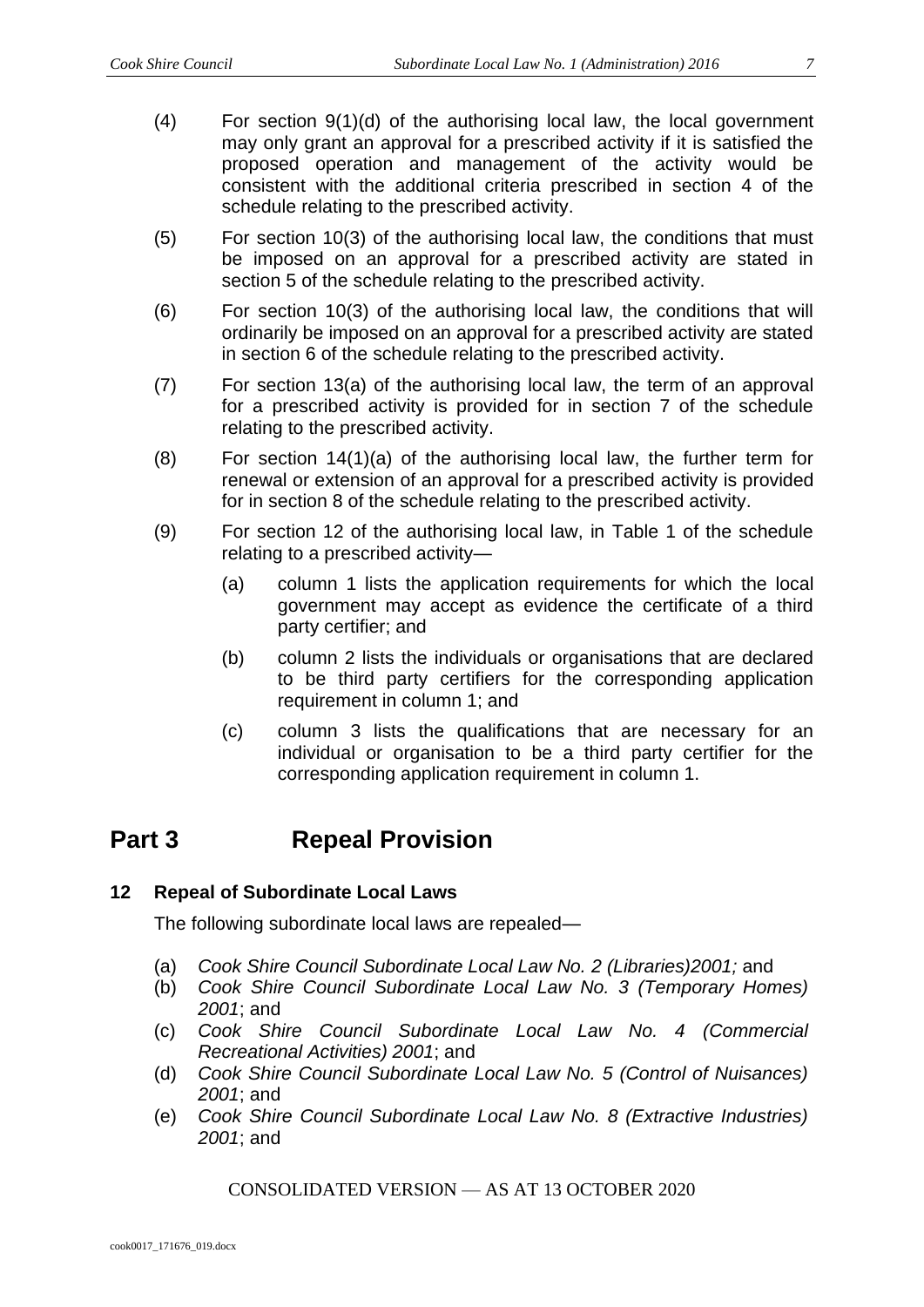- (f) *Cook Shire Council Subordinate Local Law No. 9 (Entertainment Venues) 2001*; and
- (g) *Cook Shire Council Subordinate Local Law No. 11 (Control of Advertisement) 2001*; and
- (h) *Cook Shire Council Subordinate Local Law No. 13 (Rental Accommodation with Shared Facilities) 2001*; and
- (i) *Cook Shire Council Subordinate Local Law No. 18 (Gates and Grids) 2001*; and
- (j) *Cook Shire Council Subordinate Local Law No. 20 (Domestic Water Carriers) 2001*; and
- (k) *Cook Shire Council Subordinate Local Law No. 21 (Meetings) 2001*; and
- (l) *Cook Shire Council Subordinate Local Law No. 22 (Caravan Parks and Camping)*; and
- (m) *Cook Shire Council Subordinate Local Law No. 23 (Cemeteries) 2001*; and
- (n) *Cook Shire Council Subordinate Local Law No. 24 (Commercial Use of Roads) 2001*.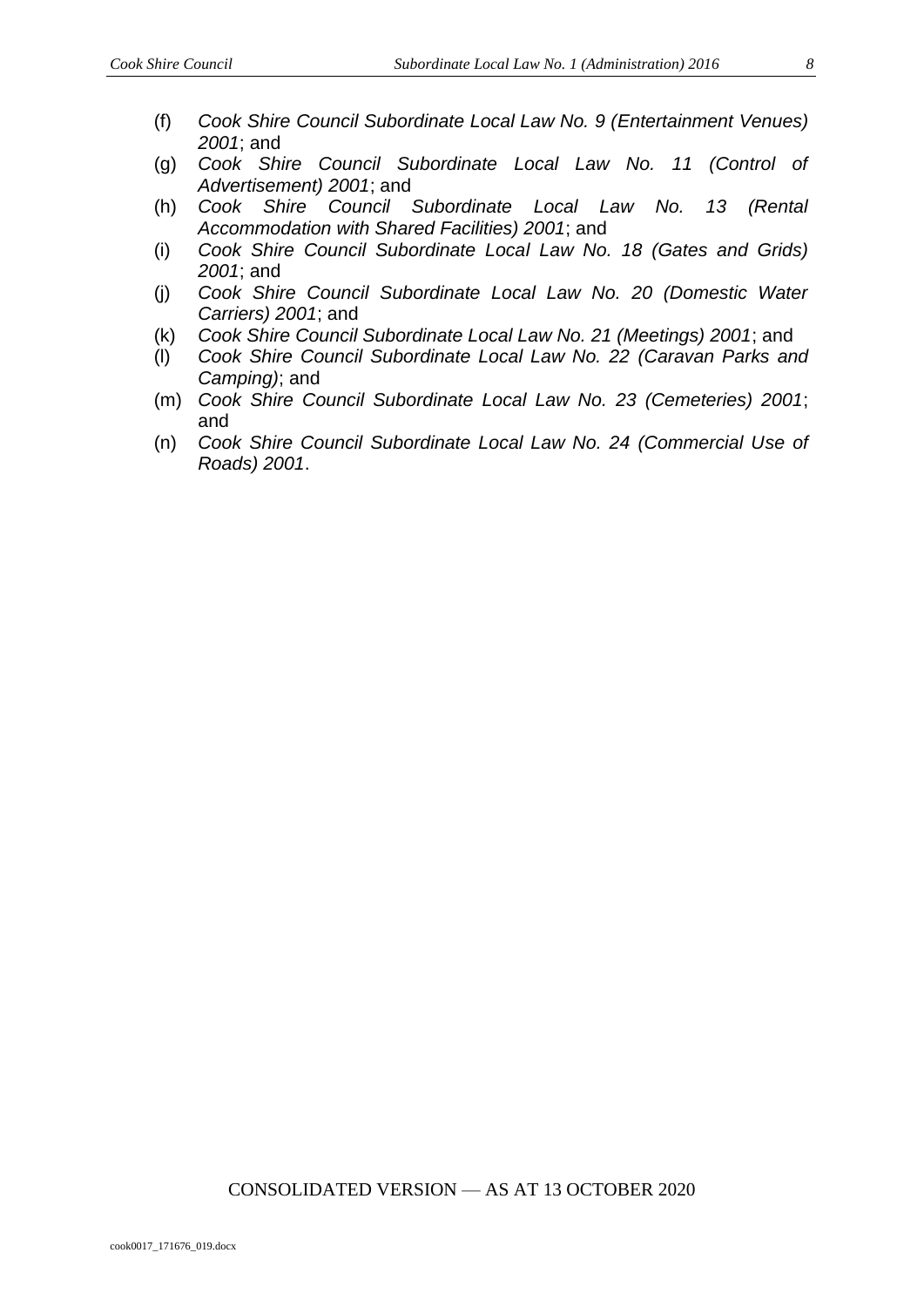### <span id="page-8-0"></span>**Schedule 1 Prescribed activities that do not require an approval under the authorising local law**

Section 5

*This schedule has been intentionally left blank*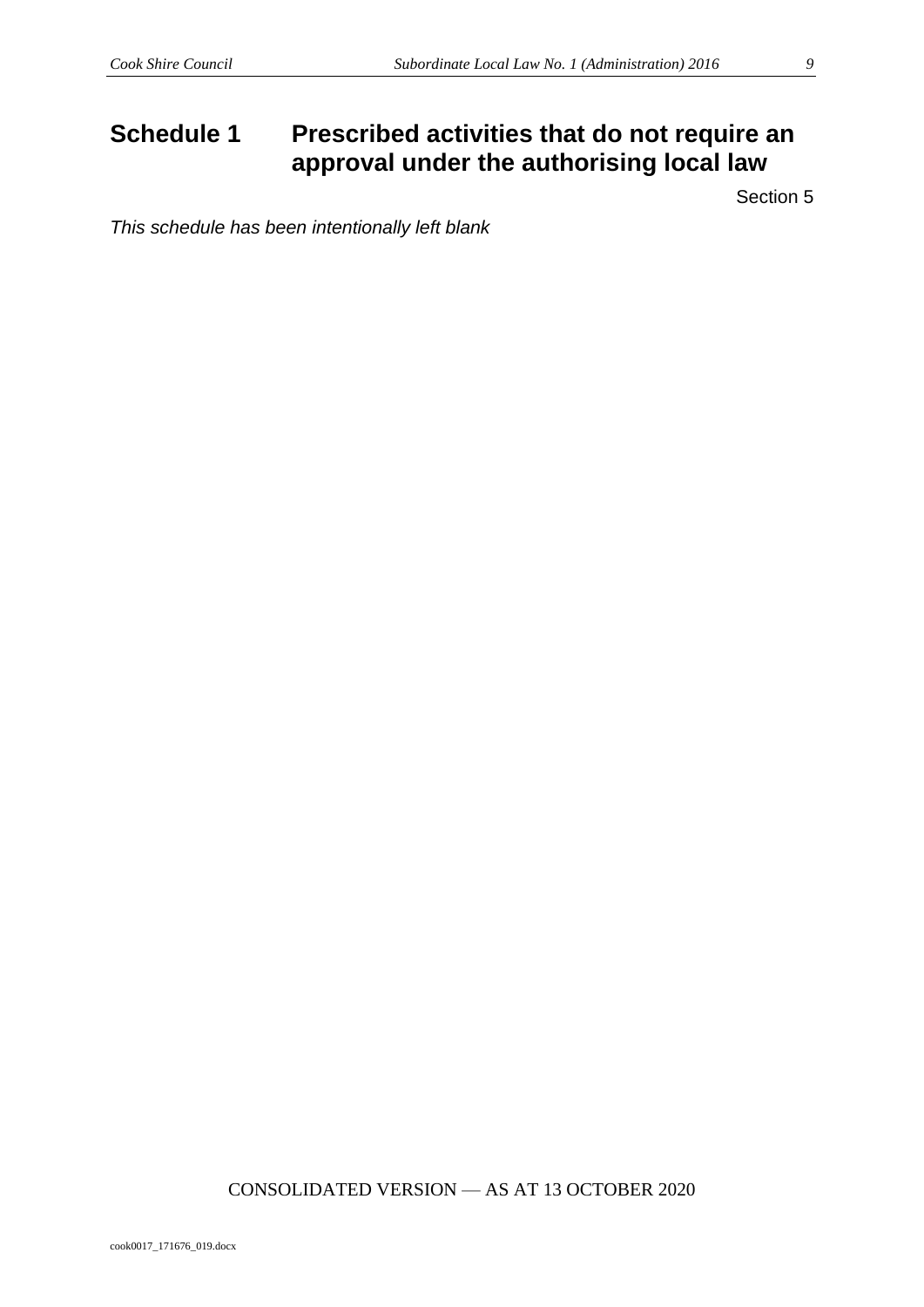### <span id="page-9-0"></span>**Schedule 2 Categories of prescribed activities for the purposes of maximum penalties**

Section 6

#### **Part 1 Category 1 activities<sup>1</sup>** ––

- 1 establishment or occupation of a temporary home.
- 2 installation of advertising devices.
- 3 keeping of animals.
- 4 alteration or improvement to local government controlled areas or roads.
- 5 commercial use of local government controlled areas and roads*.*

#### **Part 2 Category 2 activities<sup>2</sup>**

- 1 operation of camping grounds.
- 2 operation of caravan parks.
- 3 operation of public swimming pools.
- 4 operation of shared facility accommodation.

#### **Part 3 Category 3 activities<sup>3</sup>**

- 1 operation of cemeteries.
- 2 undertaking regulated activities regarding human remains.
- 3 undertaking regulated activities on local government controlled areas and roads.
- 4 operation of temporary entertainment events.

Prescribed activities for which the penalty for not having an approval will be 50 penalty units under section 6(2)(b) of the authorising local law.

<sup>&</sup>lt;sup>2</sup> Prescribed activities for which the penalty for not having an approval will be 200 penalty units under section 6(2) of the authorising local law

<sup>&</sup>lt;sup>3</sup> Prescribed activities for which the penalty for not having an approval will be 500 penalty units under section 6(2) of the authorising local law.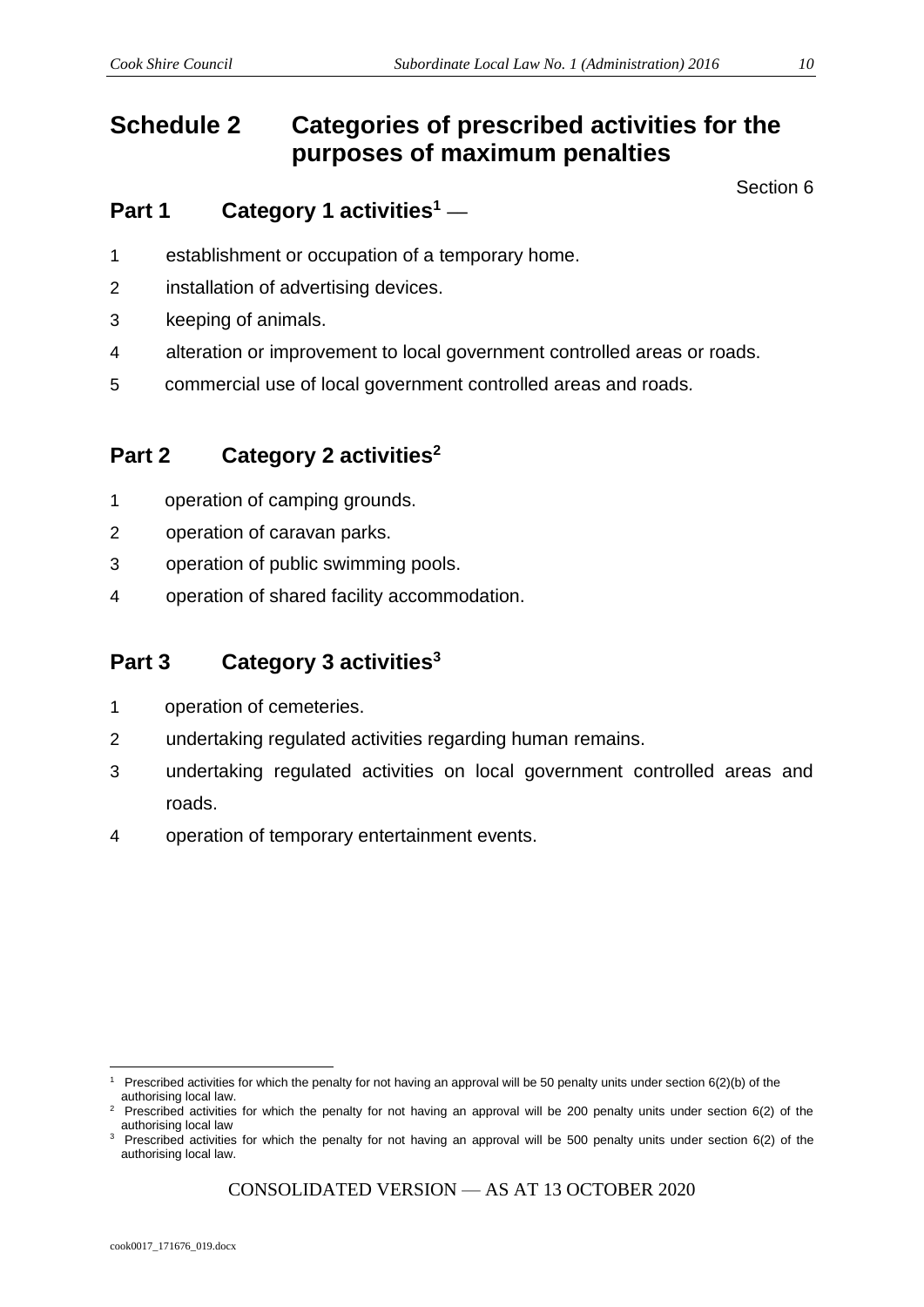### <span id="page-10-0"></span>**Schedule 3 Categories of approval that are nontransferable**

Section 7

- 1. approvals to operate a camping ground.
- 2. approvals to operate a caravan park.
- 3. approvals to operate a public swimming pool.
- 4. approval to have 3 dogs.
- 5. approvals to operate of accommodation with shared facilities.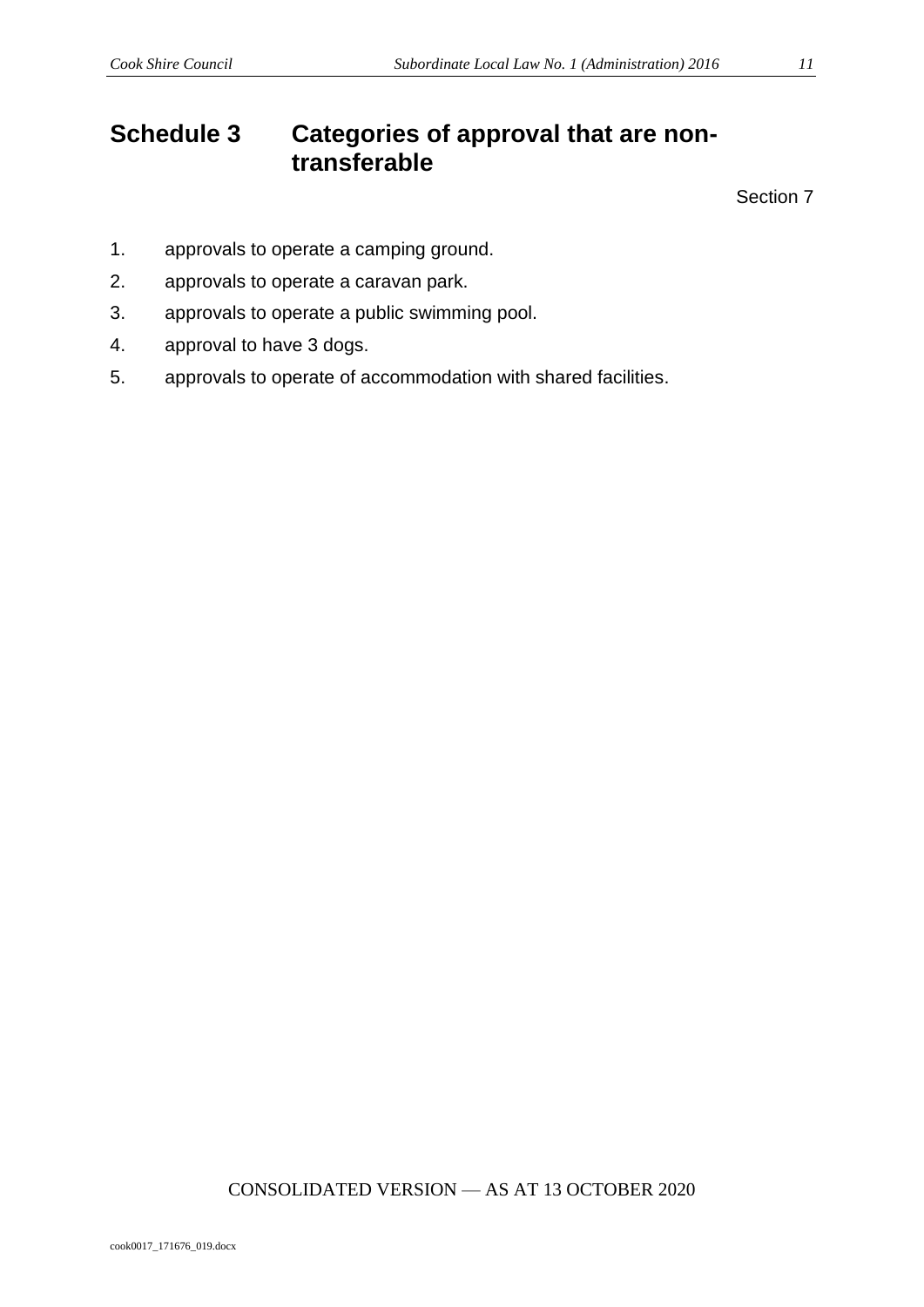### <span id="page-11-0"></span>**Schedule 4 Prescribed complementary accommodation**

Section 8

- 1. converted railway carriages.
- 2. demountable accommodation units.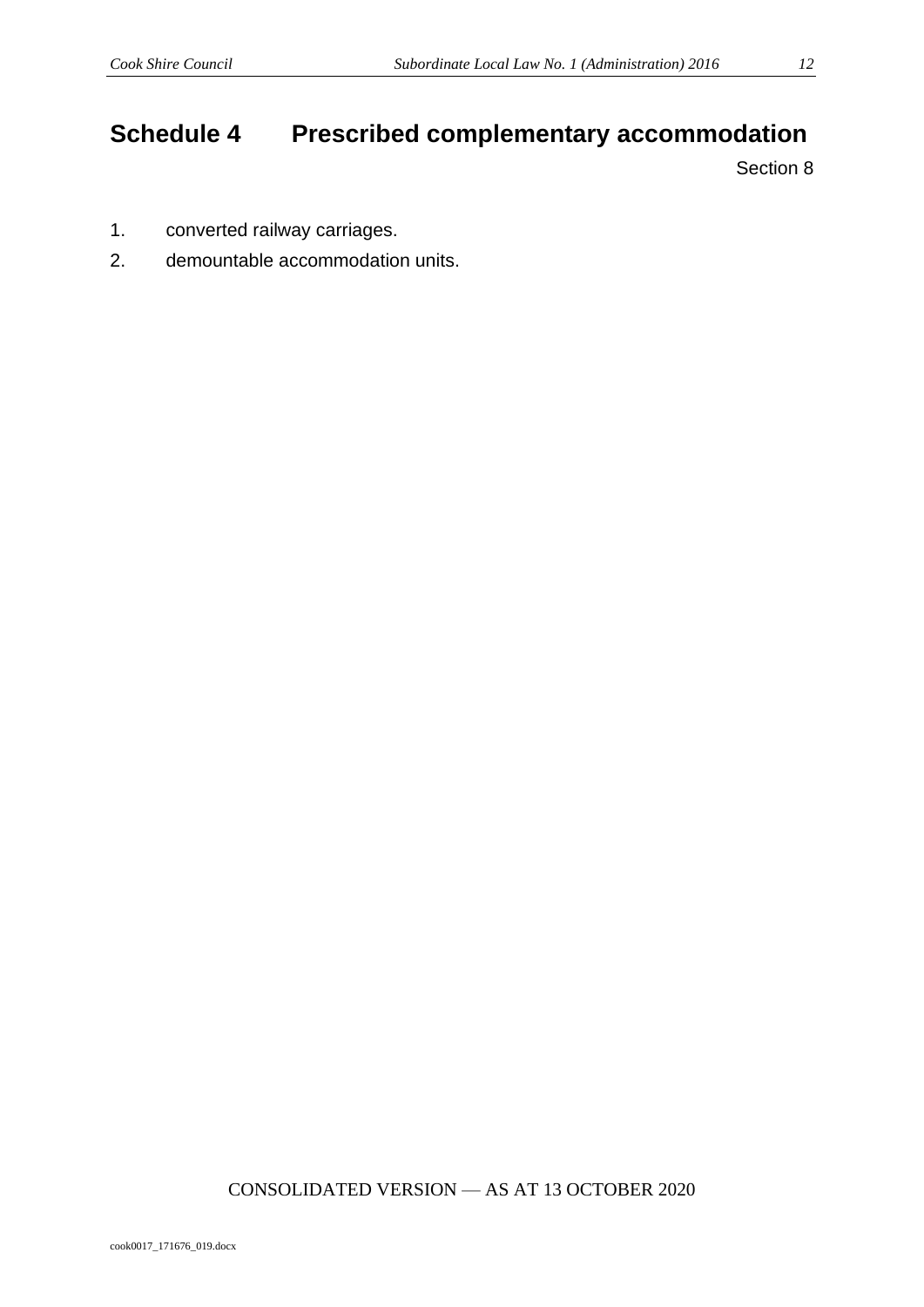### <span id="page-12-0"></span>**Schedule 5 State-controlled roads to which the local law applies**

Section 9

*This section has been intentionally left blank*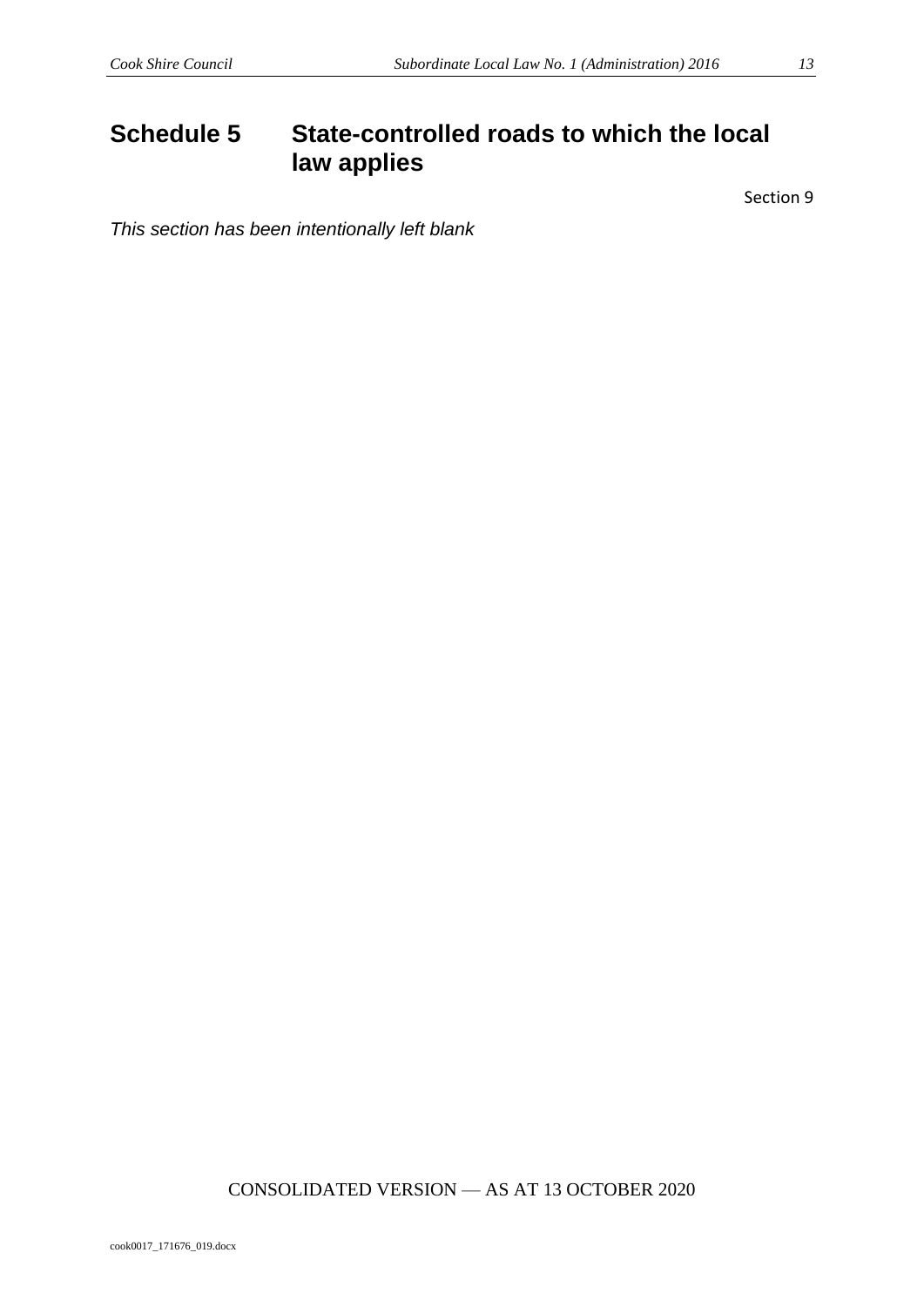### <span id="page-13-0"></span>**Schedule 6 Public place activities that are prescribed activities**

Section 10

The following public place activities are prescribed activities that require approval—

- (a) film and television production activities for which a development application is not required under the local government's planning scheme.
- (b) an invitation only ceremony, party or celebration attended by more than 50 people.
- (c) a cake stall, sausage sizzle, car wash, school fete or similar fundraiser held on no more than 1 day.
- (d) a training event held on no more than 1 day.
- (e) a training event held on more than 1 day without payment of a fee.
- (f) a display, demonstration or information booth.
- (g) a right of occupation and use of a specified part of a park or reserve by a sporting association.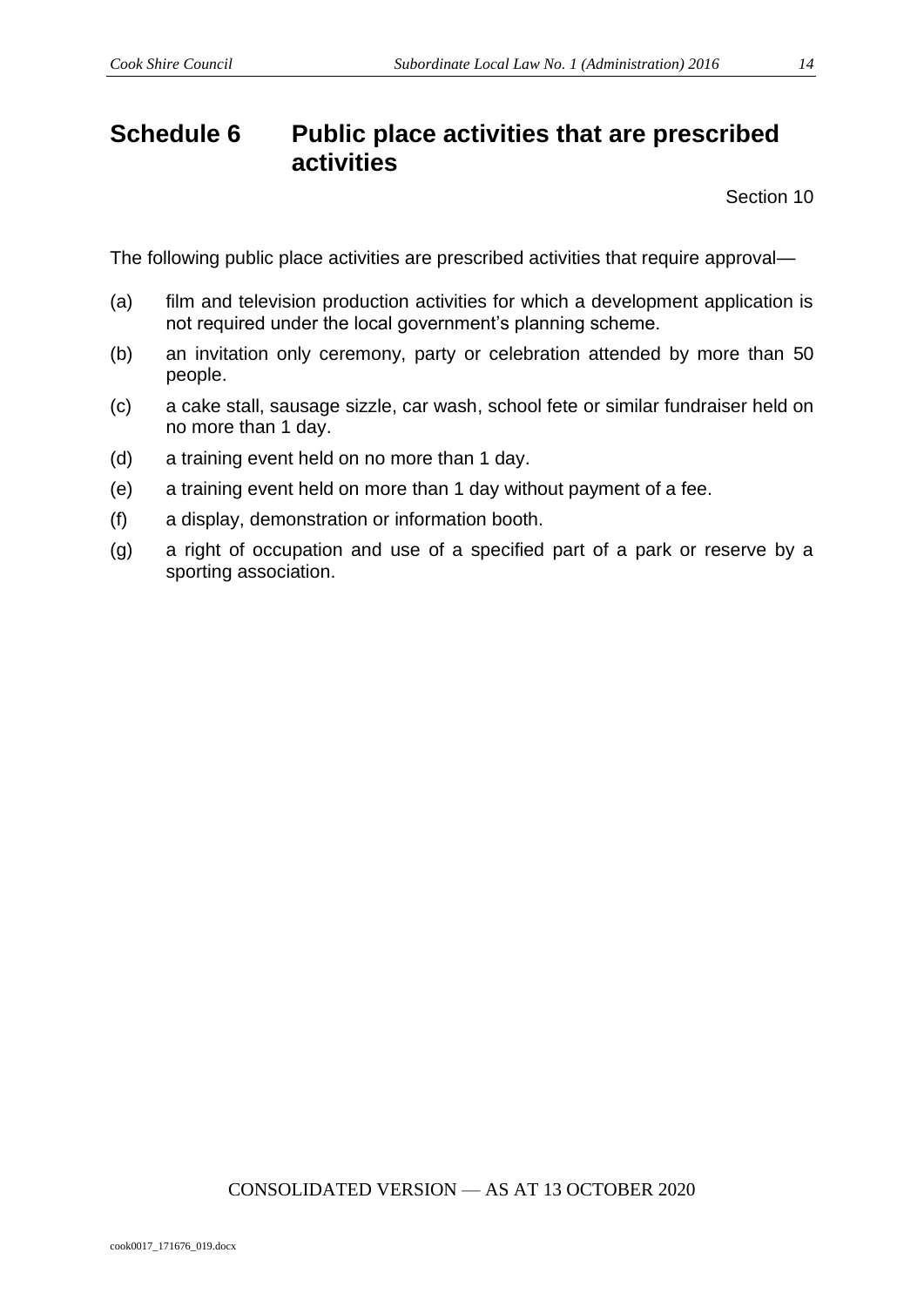### <span id="page-14-0"></span>**Schedule 7 Alteration or improvement to local government controlled areas and roads**

Section 11

#### **1 Prescribed activity**

Alteration or improvement to local government controlled areas and roads

#### **2 Activities that do not require approval under the authorising local law**

An approval under the authorising local law is not required for vegetation maintenance by a person of a nature strip immediately adjacent to the person's property provided the maintenance is not likely to create a risk to the safety of pedestrian and vehicular traffic;

In this section—

*vegetation maintenance* means mowing, slashing or edging of grass, weeding or watering.

#### **3 Documents and materials that must accompany applications for approval**

The application for approval must be accompanied by—

- (a) the name and address of the applicant and, if the applicant is a body corporate or partnership, the name and address of an individual who is authorised by the applicant to act on its behalf; and
- (b) full details of the proposed alteration or improvement; and
- (c) if the applicant proposes to erect or install a structure on, over or under the road—plans and specifications of the structure; and
- (d) details of building or other work to be carried out under the approval.

#### **4 Additional criteria for the granting of approval**

The following additional criteria must be considered for the granting of approval—

(a) the alteration or improvement must not unduly interfere with the usual use or amenity of the area.

#### **5 Conditions that must be imposed on approvals**

*This section has been intentionally left blank*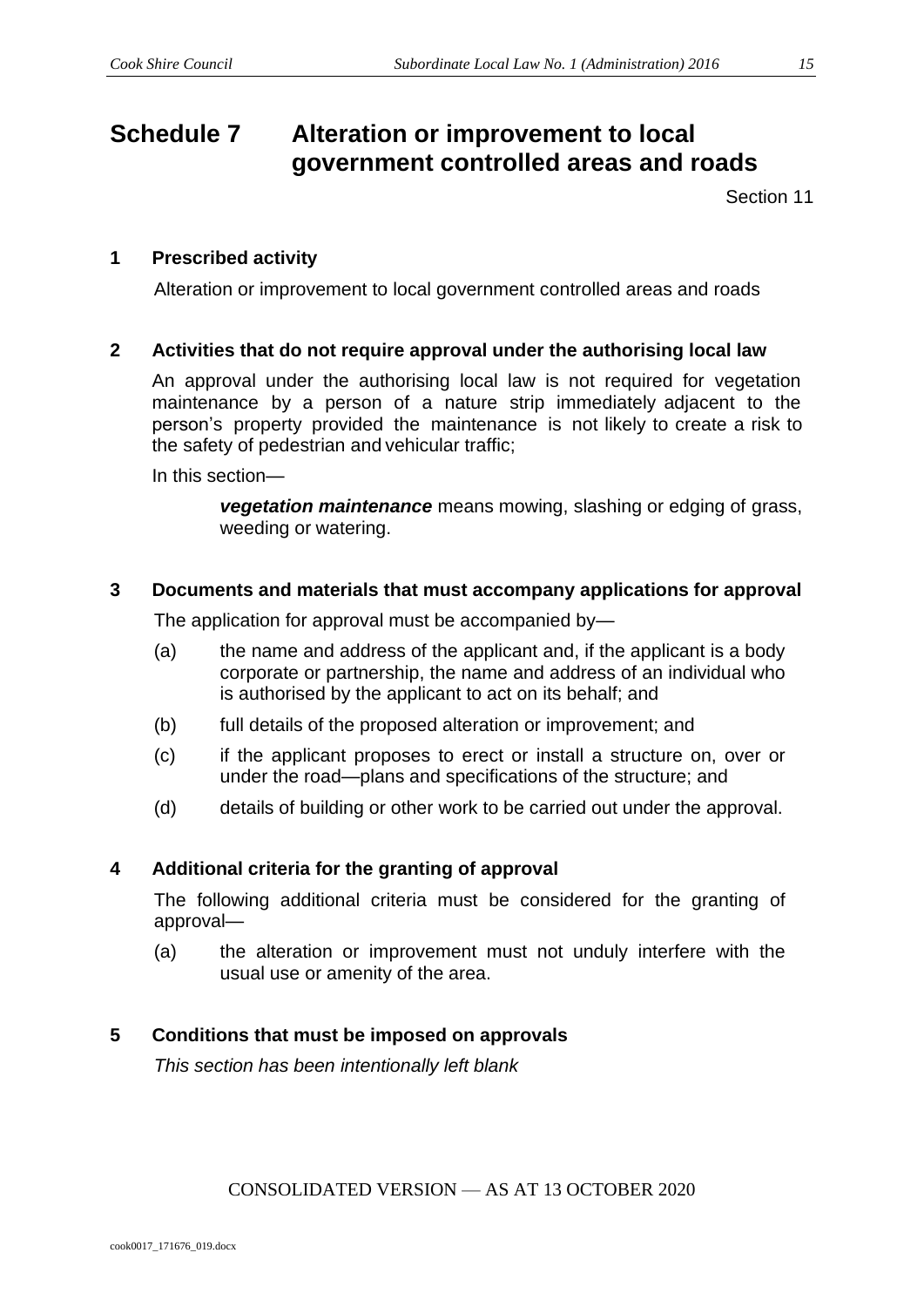#### **6 Conditions that will ordinarily be imposed on approvals**

The approval may require the holder of the approval to—

- (a) carry out additional specified works; and
- (b) give the local government a signed indemnity in the wording specified in the application form; and
- (c) maintain public liability insurance of no less than \$20,000,000, or such an amount as determined by the local government covering the activity which also indemnifies the local government in respect to any liability arising from the activity; and
- (d) maintain structures erected or installed, or vegetation planted, under the approval in good condition; and
- (e) remove a structure erected or installed under the approval once the term of the approval has expired; and
- (f) lodge a security or performance bond in the amount specified in the approval; and
- (g) comply with safety requirements as specified in the approval; and
- (h) regulate the time within which work must be carried out.

#### **7 Term of approval**

An approval commences on the date the approval is granted and expires on the next 30th day of September, unless otherwise specified in the approval.

#### **8 Term of renewal of approval**

*This section has been intentionally left blank*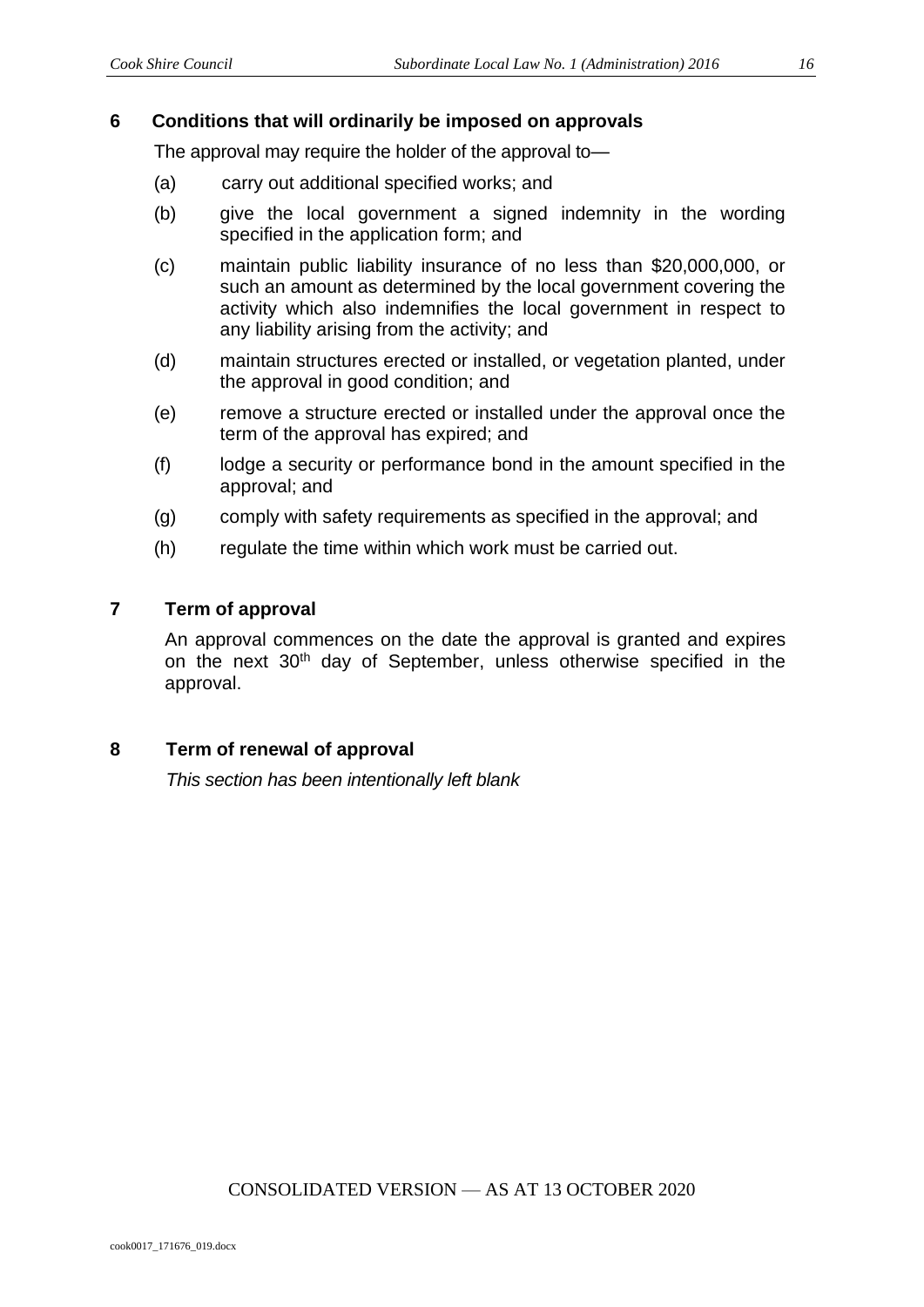### <span id="page-16-0"></span>**Schedule 8 Commercial use of local government controlled areas and roads**

Section 11

#### **1 Prescribed activity**

Commercial use of local government controlled areas and roads

**2 Activities that do not require approval under the authorising local law** *This section has been intentionally left blank*

#### **3 Documents and materials that must accompany applications for approval**

An application for an approval must be accompanied by—

- (a) details of the nature, time and place of the proposed activities; and
- (b) a plan showing the relevant part of the local government controlled area or road that is to be used for the prescribed activity; and
- (c) details of the type of signage which is intended to be displayed and the method intended to be used to ensure stability of the signage; and
- (d) evidence of any necessary statutory permit, authorisation or approval; and
- (e) details of all insurances relevant to the authority held by the person who will be undertaking the activity.

#### **4 Additional criteria for the granting of approval**

The local government may grant an approval if satisfied that the activity will not—

- (a) unduly interfere with the proper use of the local government controlled area or road; and
- (b) cause nuisance, inconvenience or annoyance to the occupiers of adjoining land.

#### **5 Conditions that must be imposed on approvals**

The following conditions must be imposed on approvals—

(a) any statutory permit, authorisation or approval required for the activity must be obtained and maintained for the currency of the approval.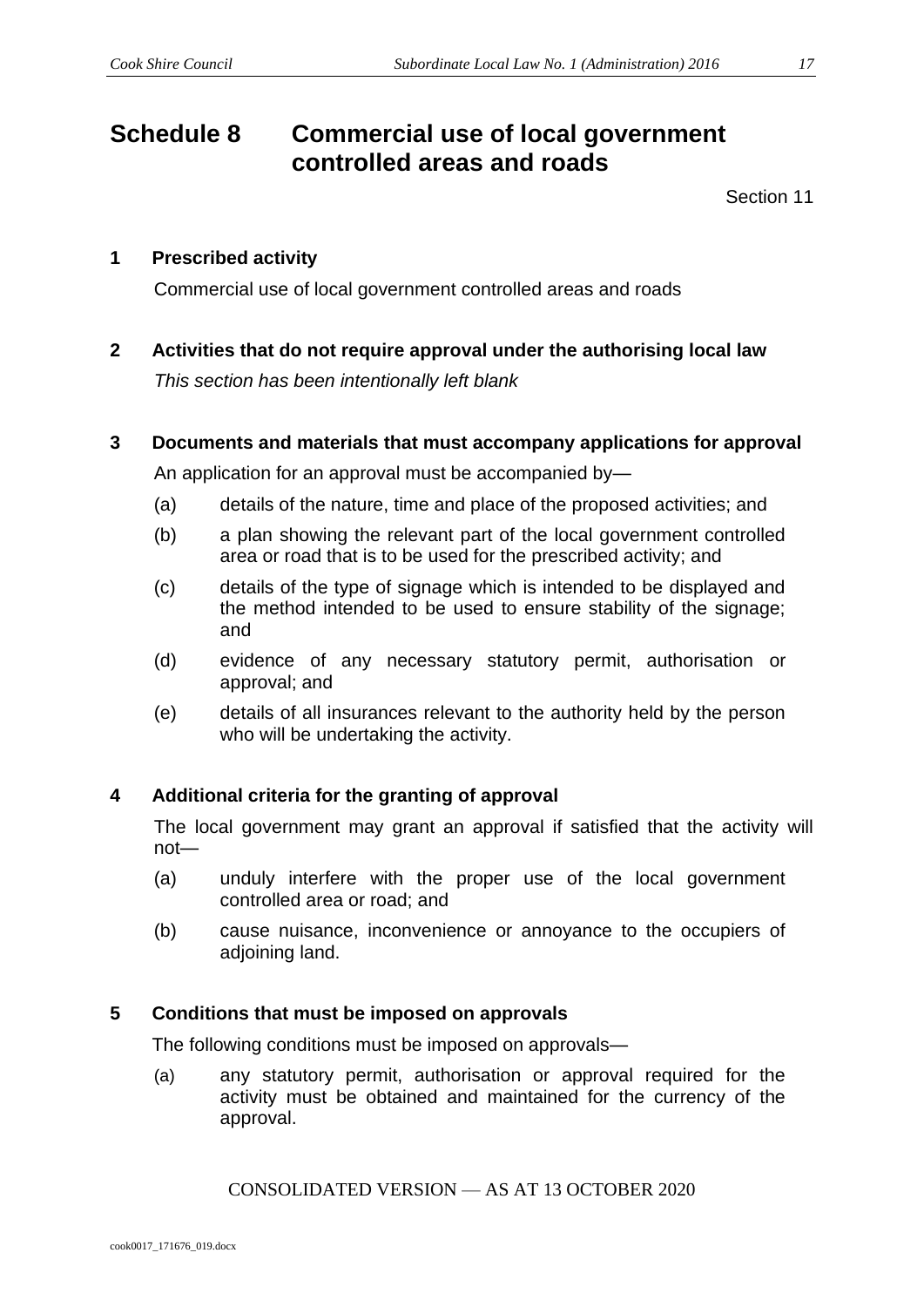#### **6 Conditions that will ordinarily be imposed on approvals**

The following conditions will ordinarily be imposed on approvals—

- (a) maintain public liability insurance of no less than \$20,000,000, or such an amount as determined by the local government covering the activity which also indemnifies the local government in respect to any liability arising from the activity; and
- (b) the approval must be exhibited as specified in the approval, or if not specified, produce the approval for inspection on demand by an authorised officer; and
- (c) the activity must be conducted to ensure the amenity of residences or businesses in the adjacent areas are respected by—
	- (i) only being undertaken within the days and hours specified in the approval; and
	- (ii) not causing a nuisance; and
	- (iii) not displaying or showing offensive or discriminatory material; and
	- (iv) directing amplified noise away from a noise sensitive place; and
- (d) the activity must be designed, sited, constructed and maintained to ensure the health and safety of the community by—
	- (i) complying with structural standards, specified safety requirements and codes under applicable laws; and
	- (ii) exhibiting specified warning notices where required; and
	- (iii) storing and using hazardous or dangerous materials or things in a safe manner; and
	- (iv) limiting the activities to a single specified location or to a specified area; and
	- (v) prohibiting or restricting the activities during periods of poor visibility; and
- (e) the approval holder be required pay fees to the local government as specified in the approval.

#### **7 Term of approval**

An approval commences on the date the approval is granted and expires—

- (a) in the case of an application for an approval for a single occasion—the period stated in the approval; or
- (b) in the case of an application for an approval to continually operate a commercial activity—until the next 30 September following the grant or renewal of the approval,

unless otherwise specified in the approval.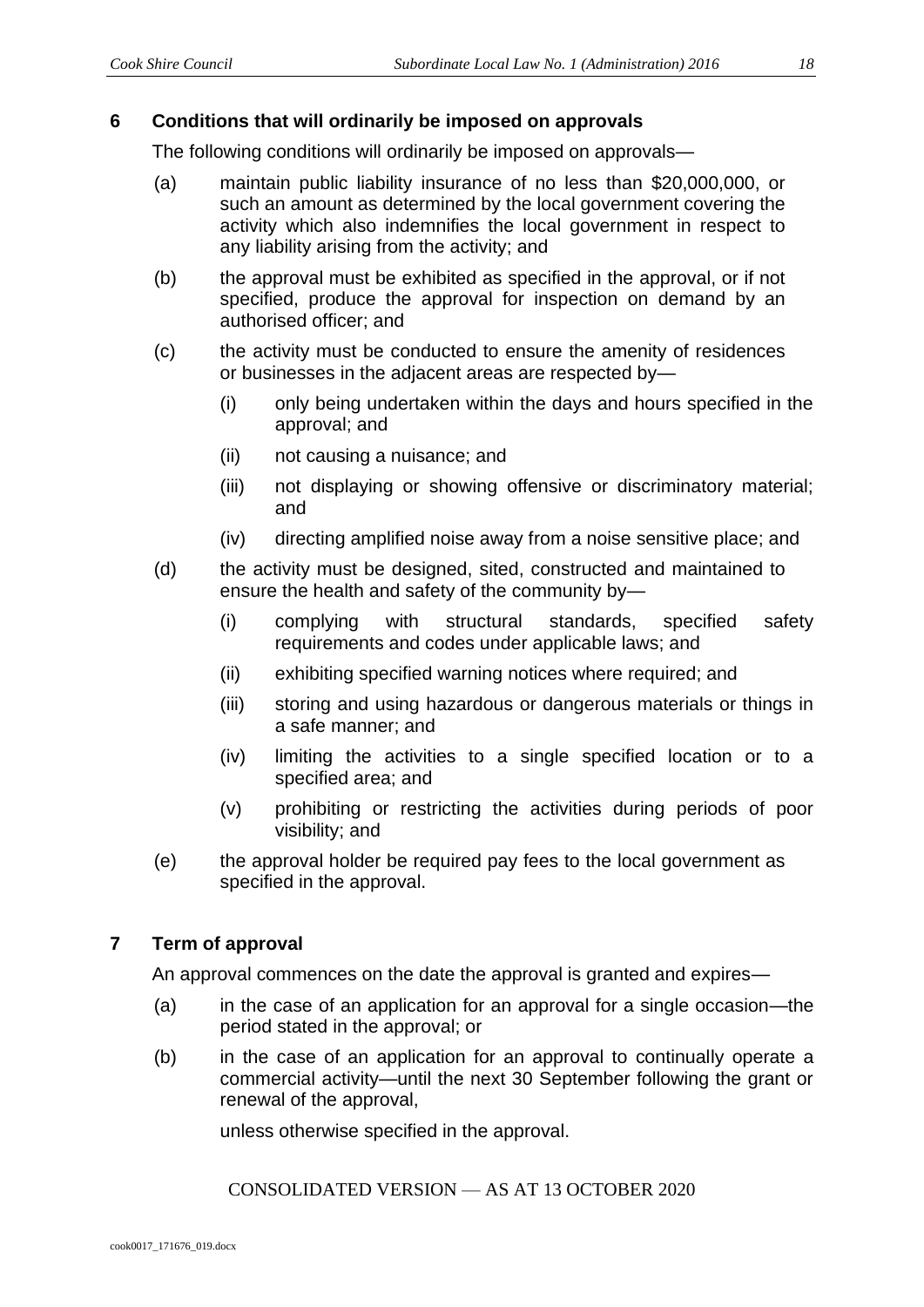#### **8 Term of renewal of approval**

*This section has been intentionally left blank*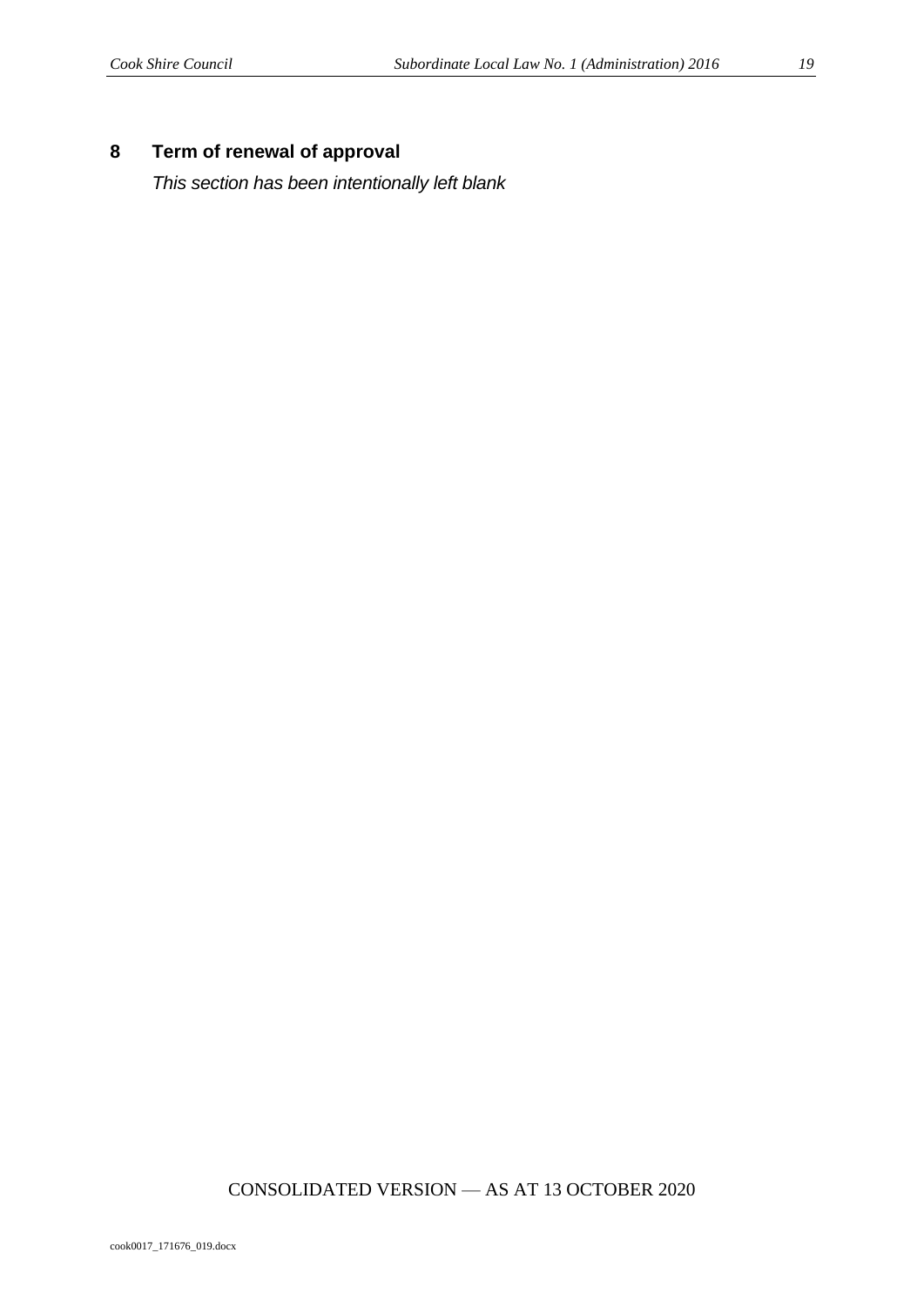### <span id="page-19-0"></span>**Schedule 9 Establishment or occupation of a temporary home**

Section 11

#### **1 Prescribed activity**

Establishment or occupation of a temporary home

**2 Activities that do not require approval under the authorising local law** *This section has been intentionally left blank* 

#### **3 Documents and materials that must accompany applications for approval**

The application for approval must be accompanied by—

- (a) details of the application including—
	- (i) the purpose for which occupation is required; and
	- (ii) the number of occupants, adults and children, to be normally accommodated; and
	- (iii) toilet, bathing, laundry, water storage and refuse facilities; and
	- (iv) a drawing showing the design, dimensions, structural details and construction materials of the proposed temporary home; and
	- (v) the location of the temporary home; and
- (b) if the applicant is not the owner of the land on which the temporary home is or is to be located, the written consent of the owner; and
- (c) details of a current building approval for the construction or renovation of a permanent residence and evidence of financial capacity and ability to construct the permanent residence.

#### **4 Additional criteria for the granting of approval**

For all approvals, the additional criteria are that—

(a) the applicant is able to demonstrate an ability and capacity to construct a permanent dwelling within the term of the approval; and

#### *Example—*

*The applicant has a contract with a registered builder and sufficient funds are available. However this criterion may not be satisfied if a genuine application has not been made for building approval of a permanent residence or there is insufficient time remaining under the building approval to finish the relevant building work.*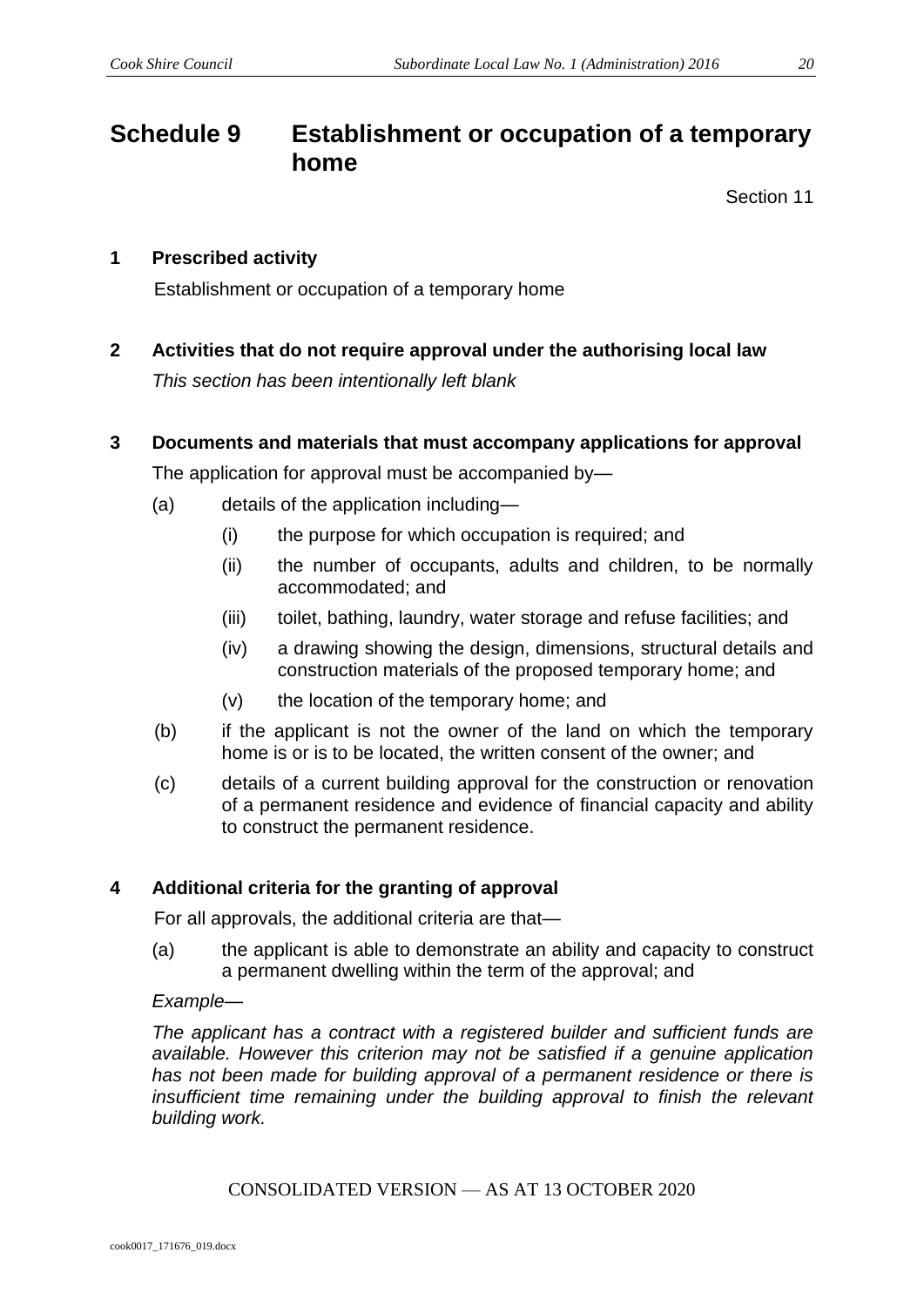- (b) an adequate source of water will be available to the proposed temporary home; and
- (c) an adequate means of waste disposal and sanitation will exist to ensure that reasonable standards of health and hygiene can be maintained.

#### **5 Conditions that must be imposed on approvals**

*This section has been intentionally left blank*

#### **6 Conditions that will ordinarily be imposed on approvals**

The following conditions will ordinarily be imposed on an approval—

- (a) the approval holder shall construct or modify a permanent residence on the allotment within the timeframe specified in the approval; and
- (b) the temporary home must be designed, sited, constructed and maintained to ensure it does not adversely impact on public health or safety, and must be—
	- (i) compliant with any structural standards, specified safety requirements and codes under applicable laws; and
	- (ii) maintained in good working order and in a good state of repair; and
	- (iii) maintained in a clean, tidy, sanitary and hygienic condition (including all facilities, fixtures, fittings, equipment and furniture); and
	- (iv) provided with adequate shower, toilet, and ablution facilities; and
	- (v) provided with potable water suitable for consumption; and
	- (vi) provided with an adequate and continuous supply of water to all permanent toilet, bathroom, kitchen, laundry and drinking water facilities that form part of the temporary home; and
- (c) the temporary home must not accommodate more than the number of persons specified in the approval; and
- (d) the temporary home must be dismantled and removed by the date specified in the approval.

#### **7 Term of approval**

The term of an approval commences on the date the approval is granted and expires on the earlier of the following events—

- (a) the end of the term specified in the approval which can be no more than 18 months from the commencement date; or
- (b) the date a permanent residence on the allotment can be occupied.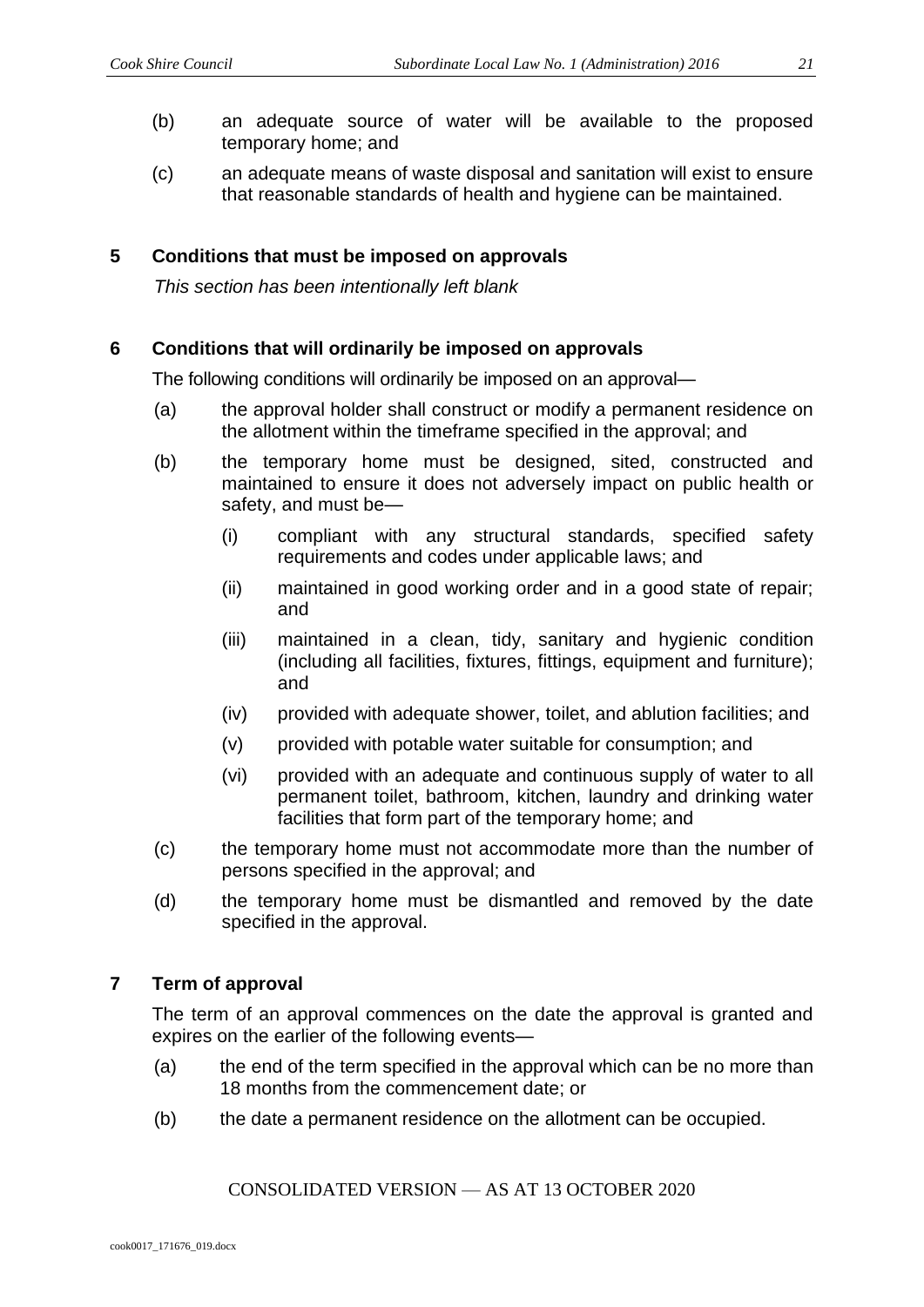#### **8 Term of renewal of approval**

The approval may only be renewed for the term that a permanent residence on the allotment is reasonably likely to be made habitable.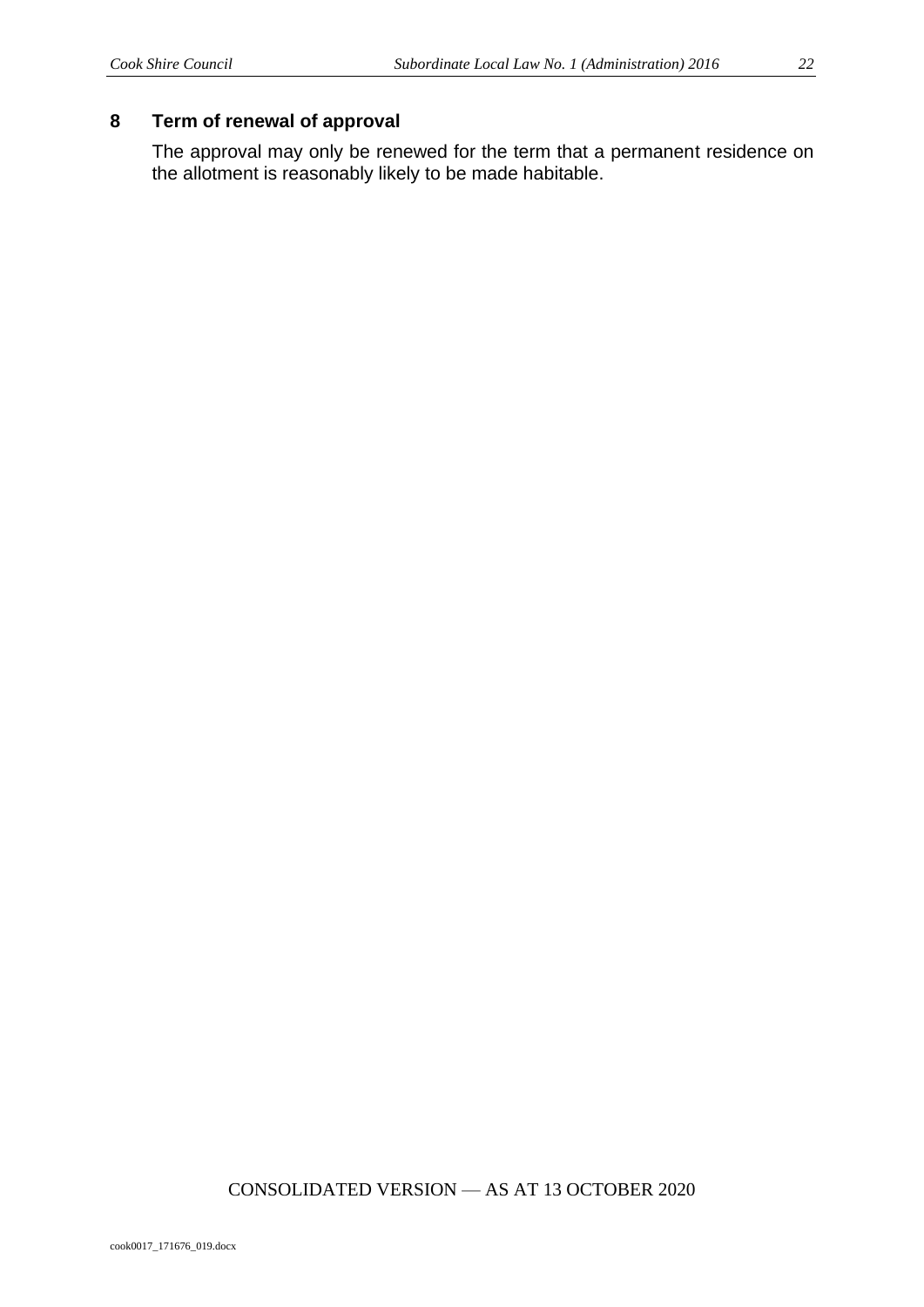### <span id="page-22-0"></span>**Schedule 10 Installation of advertising devices**

Section 11

#### **1 Prescribed activity**

Installation of advertising devices

#### **2 Activities that do not require approval under the authorising local law**

- (a) Approval is not required under the authorising local law for an advertising device that is regulated by the local government's planning scheme.
- (b) The following advertising devices (signs) do not require approval—
	- (i) **Tear Drop Flag**  a free standing single piece of lightweight material attached or supported by a flexible pole that allows the material to move in the wind that meets the following criteria—
		- (A) the sign may only be used when the business is open; and
		- (B) a maximum of (1) one sign per tenancy is permitted; and
		- (C) the sign must be placed on the property to which it refers or where this is not practically possible immediately adjacent to the property; and
		- (D) the maximum height permitted is 2.0 metres; and
		- (E) may be displayed instead of using an A Frame sign;
	- (ii) **Event Directional**  signs intended to provide directional information to motorists about the location of an event/facility or feature that meets the following criteria—
		- (A) Must only be displayed 7 days prior to, and on the day or days of the event; and
		- (B) Shall be removed within 24 hours of the conclusion of the event; and
		- (C) A maximum of (5) five signs per each event may be displayed, unless approval for more signs has been given in writing by an authorised person for the local government; and
		- (D) Have a maximum face area  $(0.54m<sup>2</sup> 900mm \times 600mm)$ ; and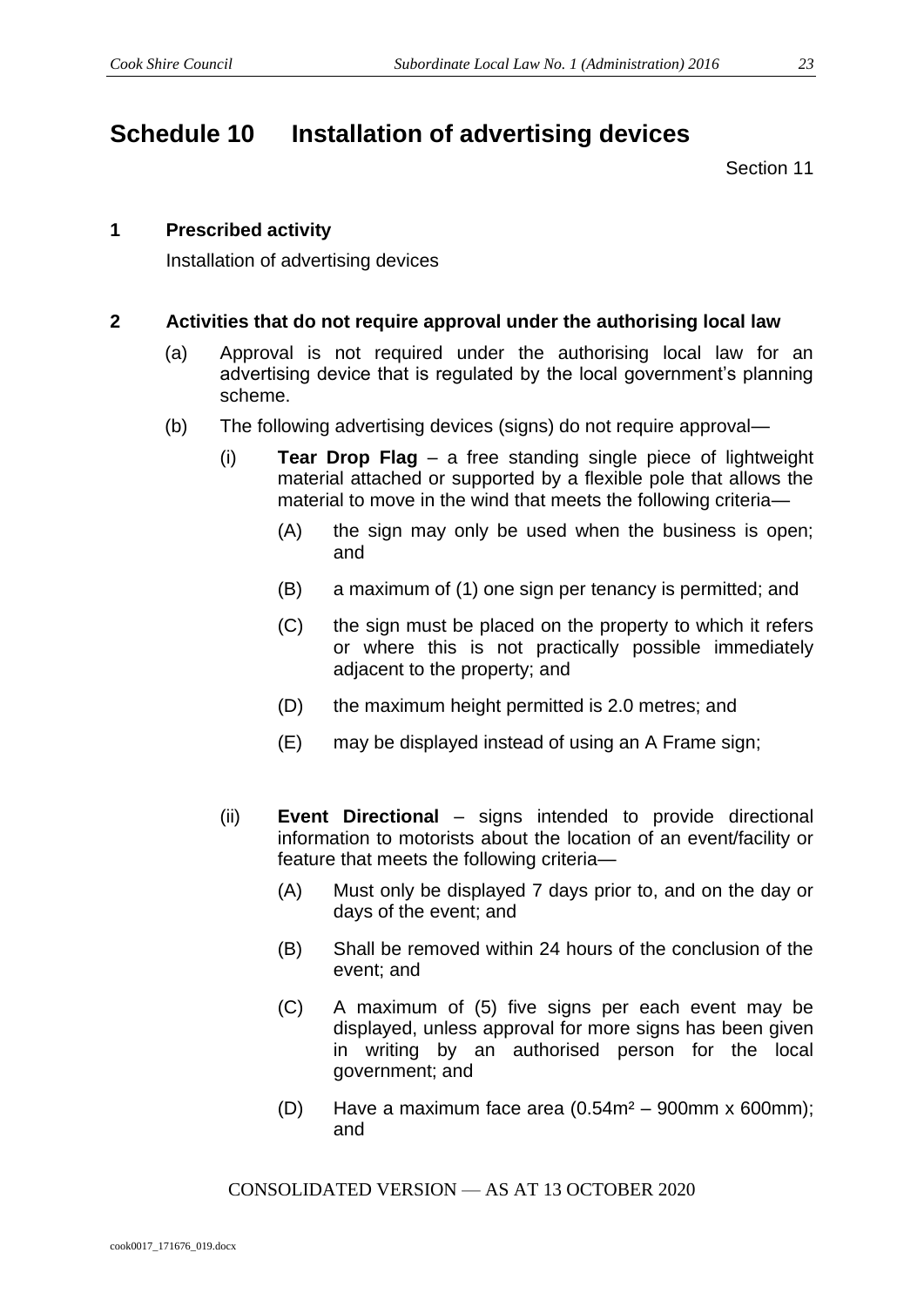- (E) Must not be placed on roundabouts, centre traffic islands, median strips, or any state-controlled road; and
- (F) Must not be nailed to trees or attached to road infrastructure, including traffic or road advisory signs; and
- (G) Shall be constructed to withstand consequent wind or other loads.

#### (iii) **The following Real Estate Signs**.

- (A) **"For sale signs"** that meet all of the following criteria—
	- (1) only (1) one sign per property is permitted; and
	- (2) the sign must be placed on the property that is for sale or where this is not practically possible immediately adjacent to the property; and
	- (3) the sign may be double sided or V shaped, provided it does not create a hazard for pedestrians or motorists by protruding from the property; and
	- $(4)$  the maximum size permitted is 2.16m<sup>2</sup> in total area; - a single sided sign maximum size is 2.16m²; or
	- (5) a double sided sign maximum size each side  $1.08m^2 = 2.16m^2$ .
- (B) **Open for Inspection & Auction** directional signs that meet the following criteria—
	- (1) signs may only be placed on the day of the auction/open for inspection and removed immediately after the auction/open for inspection; and
	- (2) a sign must not exceed 750mm x 400mm or 0.3m² in area per side; and
	- (3) only (4) four, directional signs per event are permitted including the auction/open for inspection sign erected at the property; and
	- (4) signs may not be placed on roundabouts, centre traffic islands, median strips, or any state-controlled road; and
	- (5) only (1) sign may be placed at each intersection; and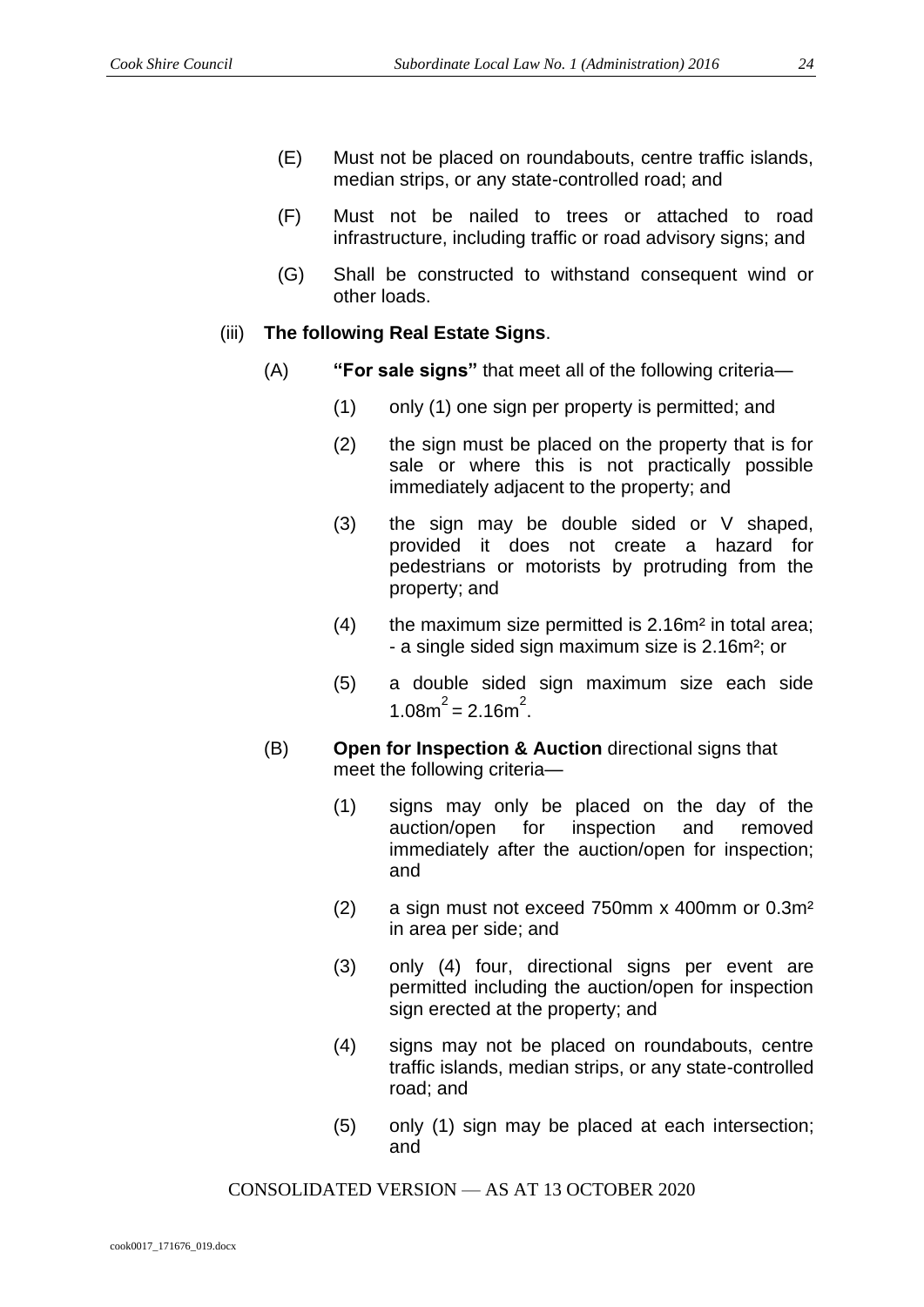(6) signs shall not be illuminated or animated.

- (iv) **Garage sale sign** that meets the following criteria—
	- (A) does not exceed 750mm x 400mm or 0.3m² in area per side;
	- (B) the number of signs must not exceed (5) per event which includes the sign erected at the property; and
	- (C) signs may not be placed on roundabouts, centre traffic islands, median strips, any state-controlled road or on any road infrastructure; and
	- (D) signs must not be placed on road infrastructure including traffic or advisory signs; and
	- (E) signs must not be nailed to trees or other vegetation; and
	- (G) only (1) sign may be placed at each intersection; and
	- (H) signs may be put out on the day of the garage sale only and must be removed promptly after the garage sale ends; and
	- (I) signs shall not be illuminated or animated.
- (v) **Election signs** that meets the following criteria—
	- (A) Only one election sign per candidate per allotment must be displayed; and
	- (B) Signs must not to exceed 0.6m2; and
	- (C) Signs must not be erected prior to an election date being announced; and
	- (D) Signs must removed within one week after an election; and
	- (E) Signs must be registered in writing with the local government prior to being displayed; and
	- (F) Each candidate must pay a \$100.00 deposit to the local government prior to the display of any sign which is refundable upon removal of all signs within 7 days after the election.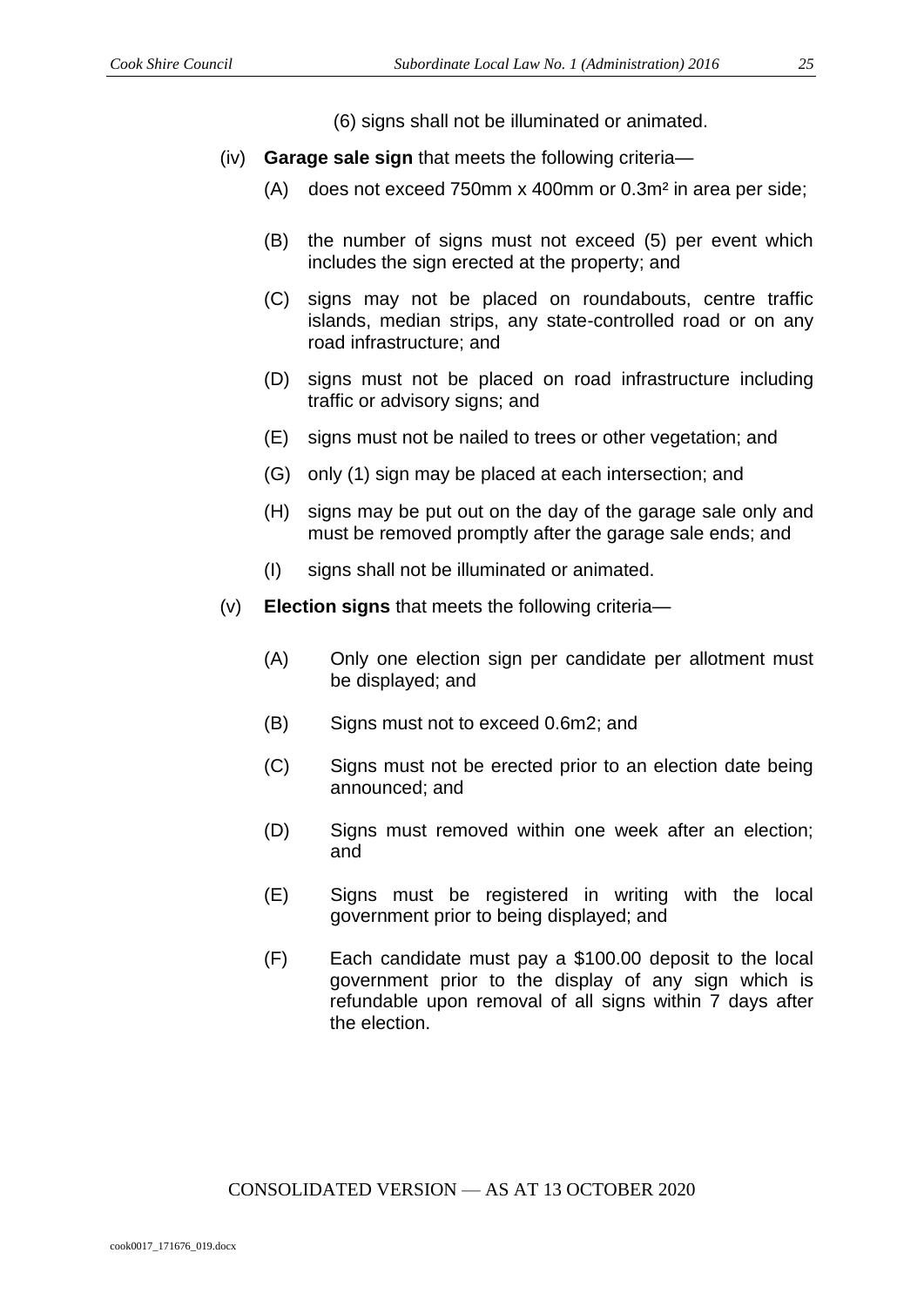#### **3 Documents and materials that must accompany applications for approval**

The application for approval must be accompanied by—

- (a) details of the advertising device including the dimensions, colour, content, materials and construction; and
- (b) details of where the device is to be located and how it is to be affixed; and
- (c) where necessary, an engineer's certification of the structural adequacy of the device with reference to wind velocity loadings; and

#### **4 Additional criteria for the granting of approval**

The additional criteria for the granting of approval are that the advertising device is—

- (a) structurally sound; and
- (b) unlikely to cause significant obstruction of or distract to vehicular or pedestrian traffic; and
- (c) unlikely to unreasonably obstruct views; and
- (d) not detrimental to the amenity of the area; and
- (e) is consistent with surrounding buildings and environment.

#### **5 Conditions that must be imposed on approvals**

- (a) The dimensions of the sign shall not exceed the following:
	- (i) Under awning sign which is securely fixed under a permanent awning–– length 2.4 metres; width 200 mm; and
	- (ii) Fascia sign which is painted to the fascia of the permanent awning–the face of the fascia; and
	- (iii) Flush wall sign which is secured flat to a building or fence or painted on a building or fence: length 3 metres; depth 3 metres; and
	- (iv) Above awning sign which is securely fixed above a permanent awning – length 3 metres; width 200 mm; depth 1.5 metres; and
	- (v) Wall mounted sign which is securely fixed to a wall of a building and does not protrude more than 1.2 metres from the wall length 1.2 metres depth 600 mm; and
	- (vi) Roof sign which is securely fixed to either the roof or parapet wall at the front of a building - length 3 metres; depth 1.5 metres; and
	- (vii) Sandwich board/A Frame sign placed on a footpath or public area must not be more than 900mm x 600mm or 0.54m² on each side of the sign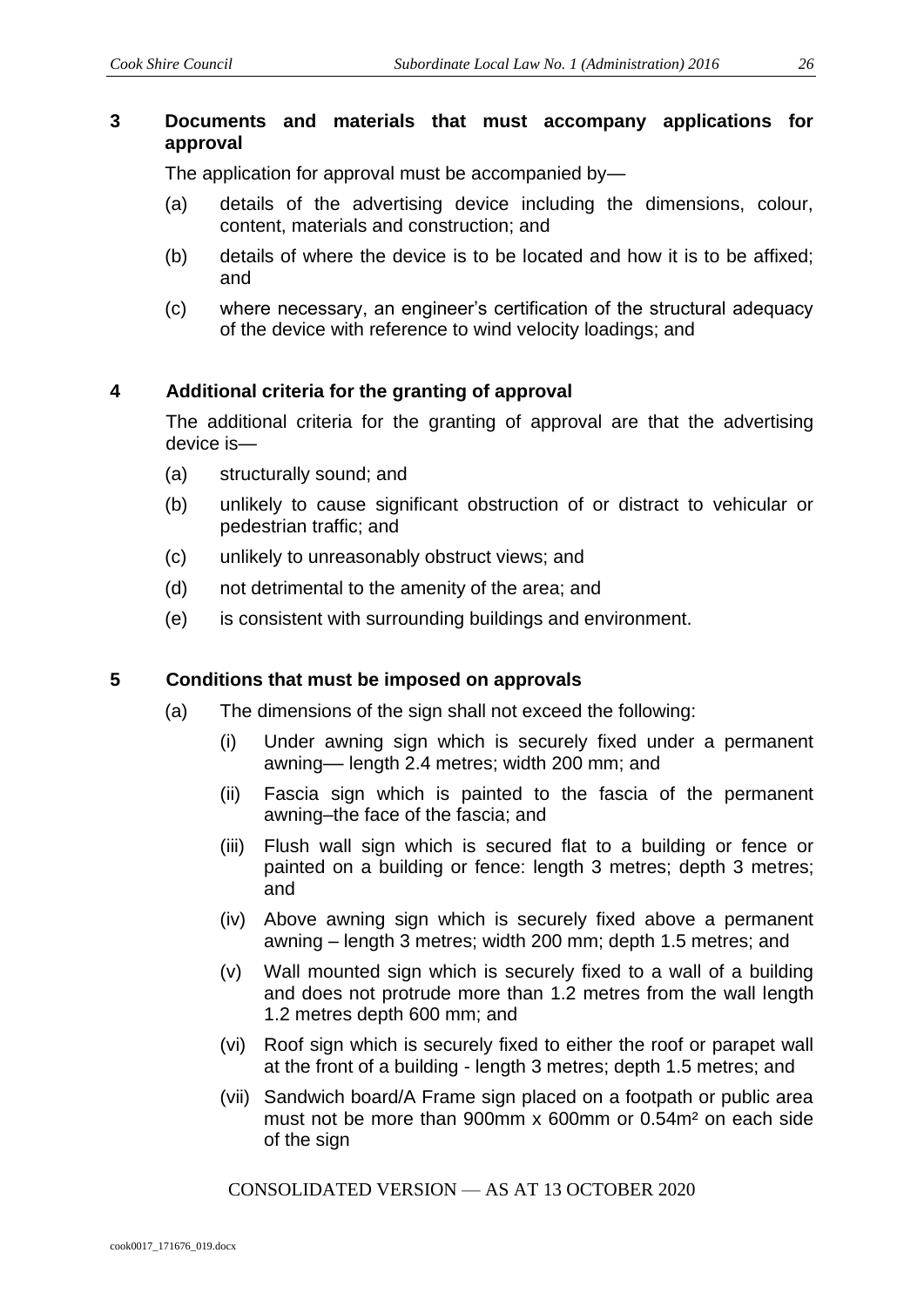- (b) All signs that protrude over a footpath by more than 50 mm shall be a minimum of 2.4 metres above the footpath measured from the underside of the sign; and
- (c) Sandwich board/A frame**—**a portable sign used to advertise a business or goods and services available at the business must meet the following criteria—
	- (i) The sign may only be used when the business is open; and
	- (ii) A maximum of (1) one sign per tenancy is permitted; and
	- (iii) The sign must be placed on the property to which it refers, or where this is not practically possible immediately adjacent to the property; and
- (d) the advertisement content shall not be offensive.

#### **6 Conditions that will ordinarily be imposed on approvals**

The following conditions will ordinarily be imposed on approvals are that the approval holder must—

- (a) maintain public liability insurance of no less than \$20,000,000.00, or such an amount as determined by the local government covering the activity which also indemnifies the local government in respect to any liability arising from the activity; and
- (b) provide to the local government any certificates specified in the approval, such as—
	- (i) a certificate of structural adequacy from a qualified engineer; and
	- (ii) a certificate demonstrating no conflict with underground or overground services; and
	- (iii) public liability insurance certificate of currency; and
- (c) maintain the advertisement in good repair and sightly appearance for the duration of the approval; and
- (d) upon cessation of the business or activity to which the advertisement refers, the advertisement must be removed and the site made good within thirty (30) days of the last day on which the business or activity operated; and
- (e) the illumination of an advertisement must not cause any nuisance or distraction to traffic.

#### **7 Term of approval**

An approval commences on the date the approval is granted and expires on the next 30th day of June, unless otherwise specified in the approval.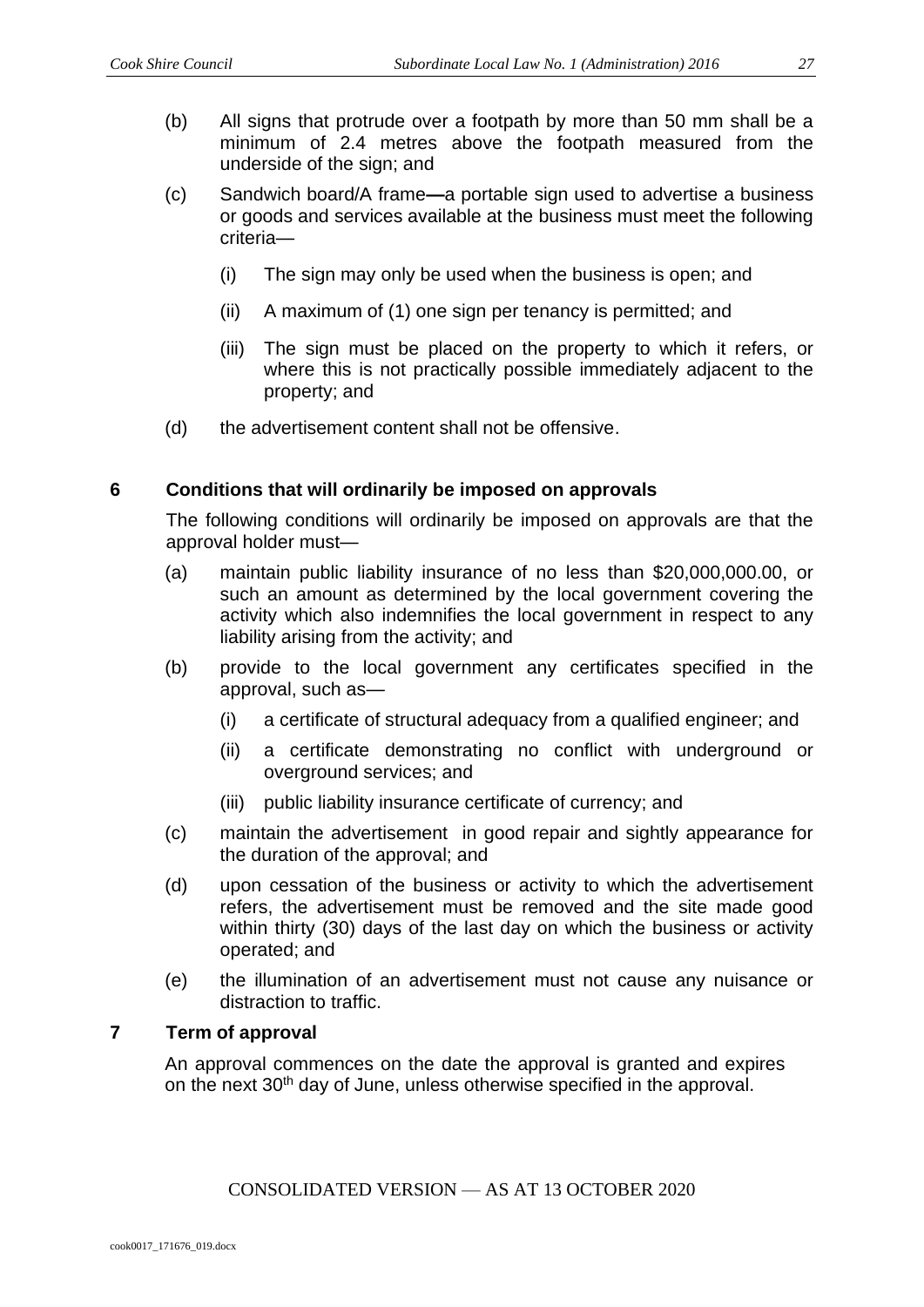#### **8 Term of renewal of approval**

*This section has been intentionally left blank*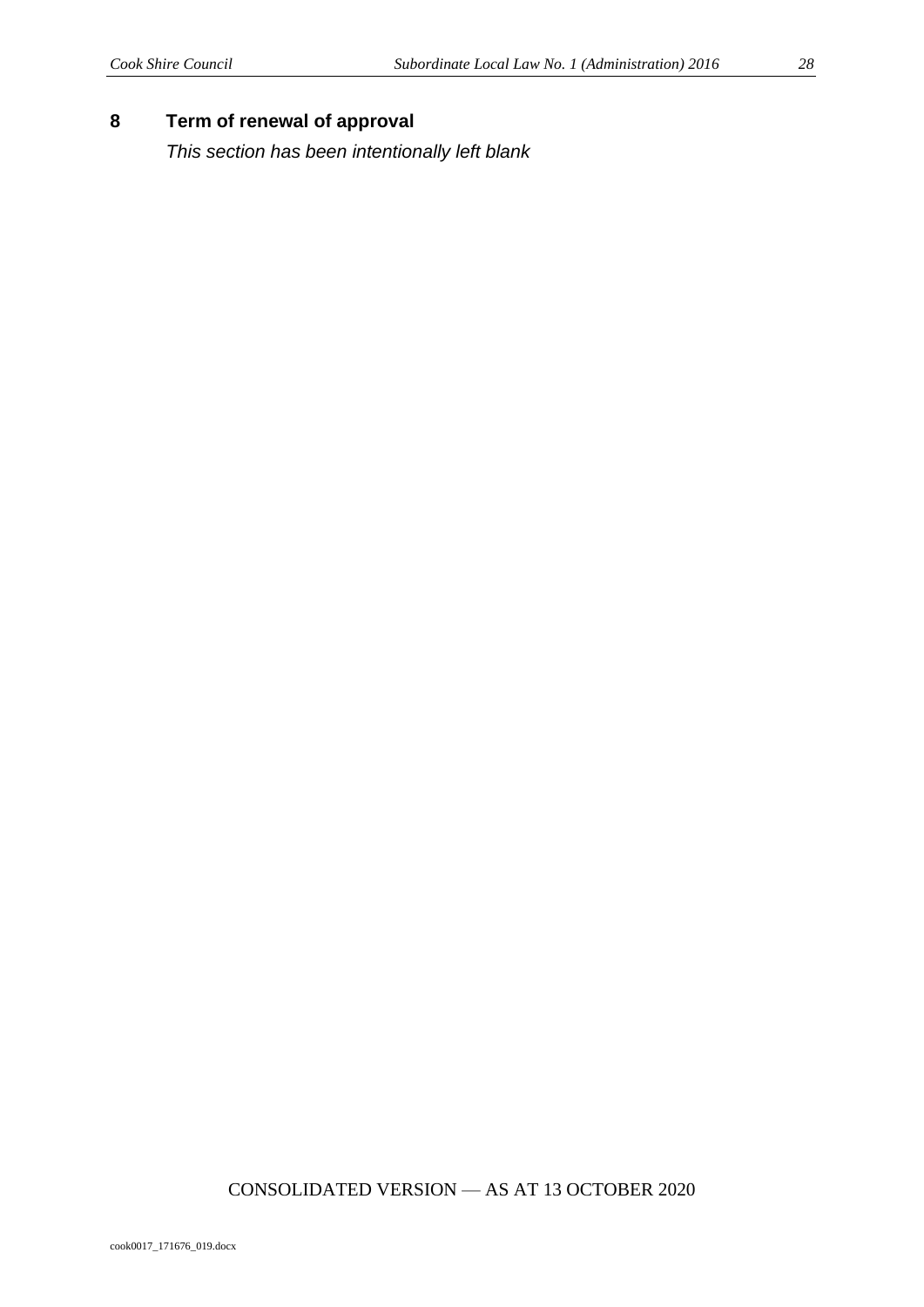### <span id="page-28-0"></span>**Schedule 11 Keeping of animals**

Section 11

#### **1 Prescribed activity**

Keeping of animals

### **2 Activities that do not require approval under the authorising local law**

*This section has been intentionally left blank*

#### **3 Documents and materials that must accompany applications for approval**

An application must be accompanied by the following information—

- (a) the species, breed, age and gender of the animal or each of the animals for which the approval is sought; and
- (b) the number of animals to be kept; and
- (c) the area, or part of the area, in which the animal or animals are to be kept; and
- (d) the nature of the premises in which the animal or animals are to be kept; and
- (e) details of the proposed keeper's experience and qualifications to conduct the activity; and
- (f) if the applicant is not the owner of the property on which the animals are to be kept–consent in writing of the owner of the property.

#### **4 Additional criteria for the granting of approval**

Additional criteria are that the—

- (a) land is physically suitable for the keeping of the animals; and
- (b) enclosures in which the animals are to be kept are structurally suitable; and
- (c) animals are not likely to cause undue nuisance, inconvenience, or annoyance to the occupiers of adjoining land; and
- (d) animals will not have a significant detrimental effect on the amenity of the surrounding area; and
- (e) animals will not have a significant detrimental effect on the local environment or cause pollution or other environmental damage.

#### **5 Conditions that must be imposed on approvals**

*This section has been intentionally left blank*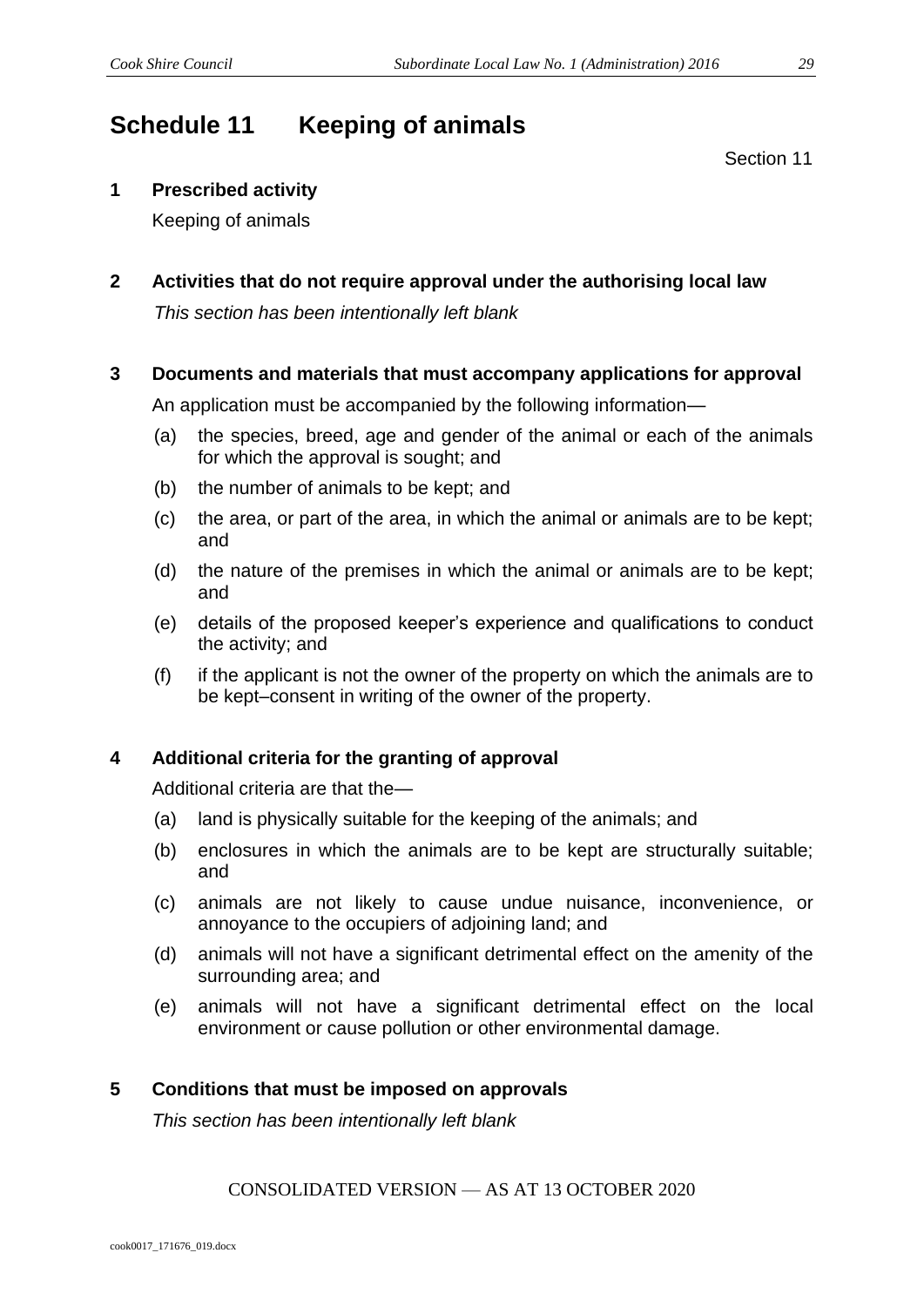#### **6 Conditions that will ordinarily be imposed on approvals**

The conditions that will ordinarily be imposed on an approval are that the approval holder must—

- (a) care for the animals in accordance with appropriate standards; and
- (b) keep the animals in enclosures that comply with specified structural requirements; and
- (c) comply with specified standards of hygiene; and
- (d) ensure that the animal wears or displays an appropriate identifying tag as long as this is not inconsistent with requirements of the *Animal Management (Cats and Dogs) Act 2008*; and
- (e) take specified action to protect against possible harm to the local environment; and
- (f) ensure the animal/s do not cause nuisance to neighbours by barking, howling, squawking, crowing or wailing indiscriminately.

#### **7 Term of approval**

The term of an approval commences on the date the approval is granted and expires on the next 31<sup>st</sup> day of October, unless otherwise specified in the approval.

#### **8 Term of renewal of approval**

*This section has been intentionally left blank*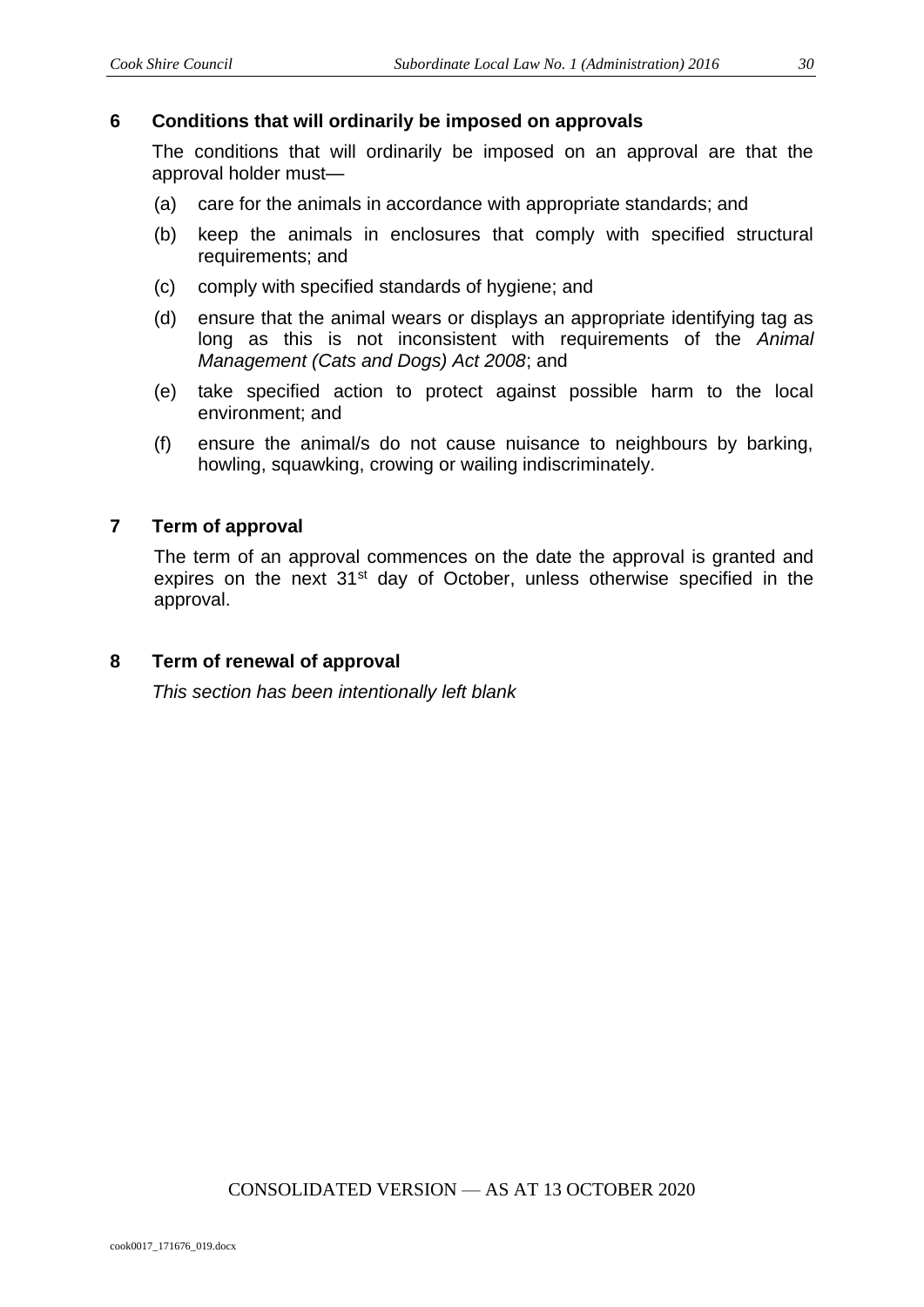### <span id="page-30-0"></span>**Schedule 12 Operation of camping grounds**

Section 11

#### **1 Prescribed activity**

Operation of camping grounds

*2* **Activities that do not require approval under the authorising local law** *This section has been intentionally left blank*

#### **3 Documents and materials that must accompany applications for approval**

An application must be accompanied by—

- (a) if the applicant is not the owner of the land on which the camping ground is situated—the written consent of the owner to the application; and
- (b) details of the facilities to be provided for campers; and
- (c) details of water quality, reticulation and drainage; and
- (d) an evacuation plan; and
- (e) a plan of the proposed camping ground drawn to scale showing—
	- (i) the boundaries of the premises; and
	- (ii) the location and real property description of the premises; and
	- (iii) the location, number, designation and type of sanitary conveniences; and
	- (iv) the location, number, and designation of ablutionary facilities; and
	- (v) each camp site clearly defined and bearing a distinguishing mark or number and indicating the number of persons who may occupy each site; and
- (f) a drainage plan; and
- (g) evidence of any necessary statutory permit, authorisation or approval.

#### **4 Additional criteria for the granting of approval**

Applications must also meet the following additional criteria—

- (a) the camping ground can be operated in a way which will not cause nuisance, inconvenience or annoyance to the occupiers of adjoining land; and
- (b) the facilities are an acceptable standard or can be brought to acceptable standard; and
- (c) the applicant is a suitable person to operate a camping ground.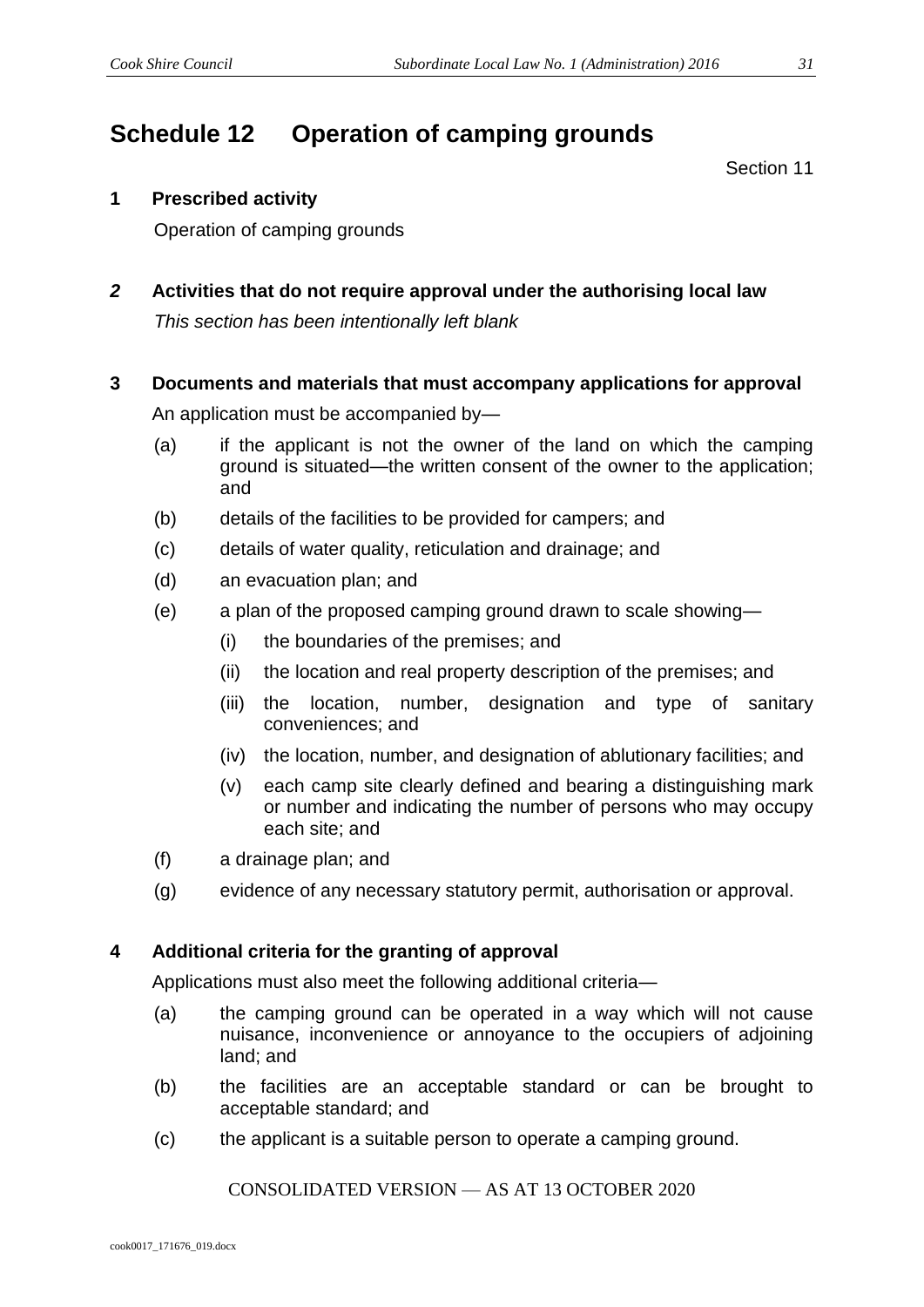#### **5 Conditions that must be imposed on approvals**

An approval holder must—

- (a) keep a register, available for inspection at any time by an authorised person, containing—
	- (i) the name and address of each person who hires a camping site; and
	- (ii) an identifying number for the site; and
	- (iii) if a vehicle is brought onto the site—the registration number of the vehicle; and
	- (iv) the dates when the hiring of the site begins and ends; and
- (b) not permit a person to camp or sleep in the camping site other than in accordance with the plan approved by the local government; and
- (c) maintain all buildings, structures and facilities provided by the operator on the camping ground in good and serviceable condition; and
- (d) keep the camping ground (including all camping sites) clean and tidy.

#### **6 Conditions that will ordinarily be imposed on approvals**

An approval may require the holder of an approval to—

- (a) maintain an adequate supply of water to the camping ground, including water suitable for drinking, cooking and personal hygiene; and
- (b) ensure that, if water obtained from a particular water outlet in the camping ground may be unsuitable for drinking, a sign is prominently displayed at the outlet stating **"Unsuitable for Drinking"**; and
- (c) maintain toilets and bathing or showering facilities for each gender and disabled persons; and
- (d) maintain facilities for disposal of wastes; and
- (e) ensure that the number of persons who may occupy a camping site is not contravened; and
- (f) maintain all bedding and bed linen supplied by the approval holder in a clean and sanitary condition; and
- (g) ensure all bed linen is changed whenever there is a change of occupier.

#### **7 Term of approval**

An approval commences on the date the approval is granted and expires on the next 30<sup>th</sup> day of June, unless otherwise specified in the approval.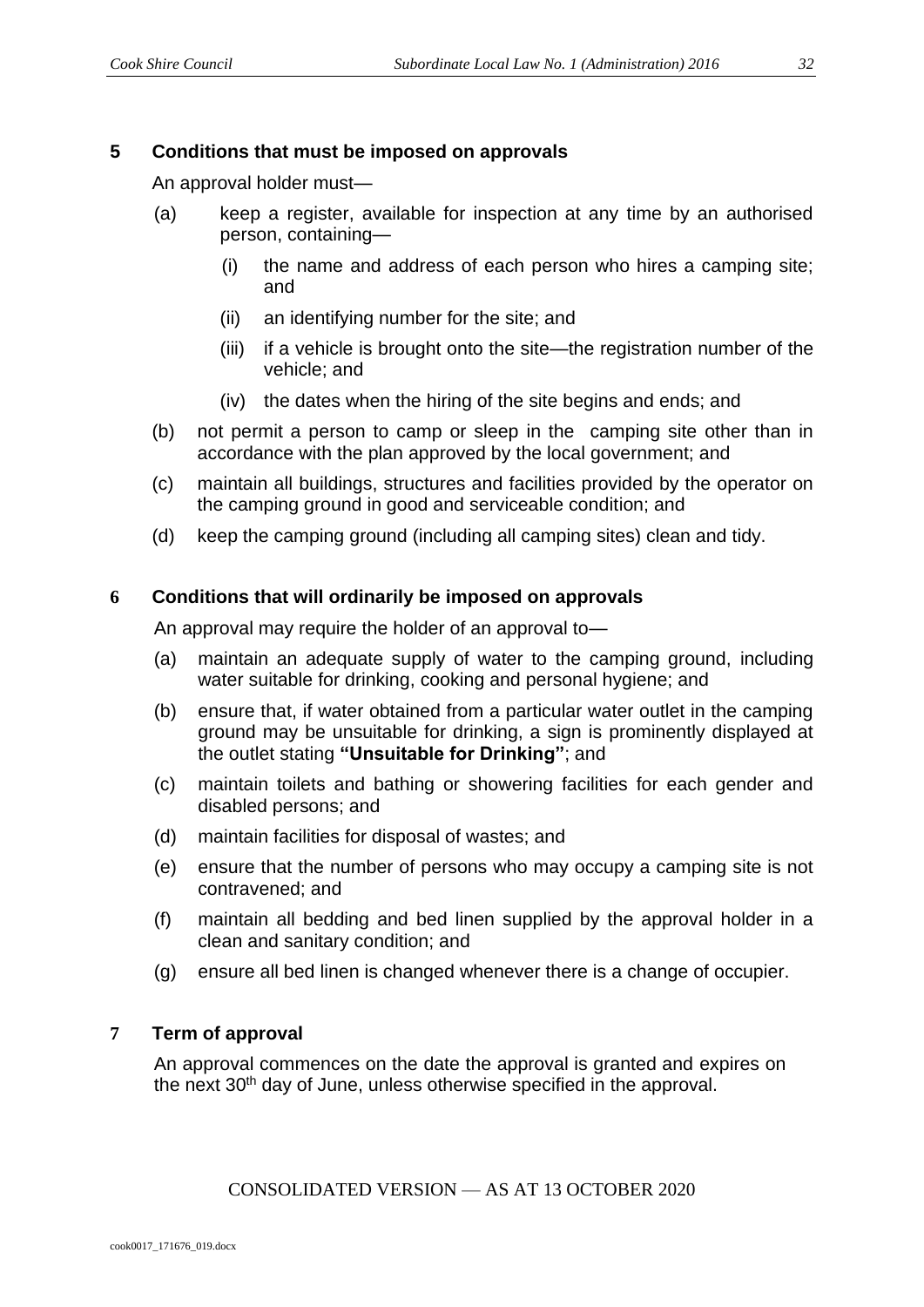*This section is intentionally left blank*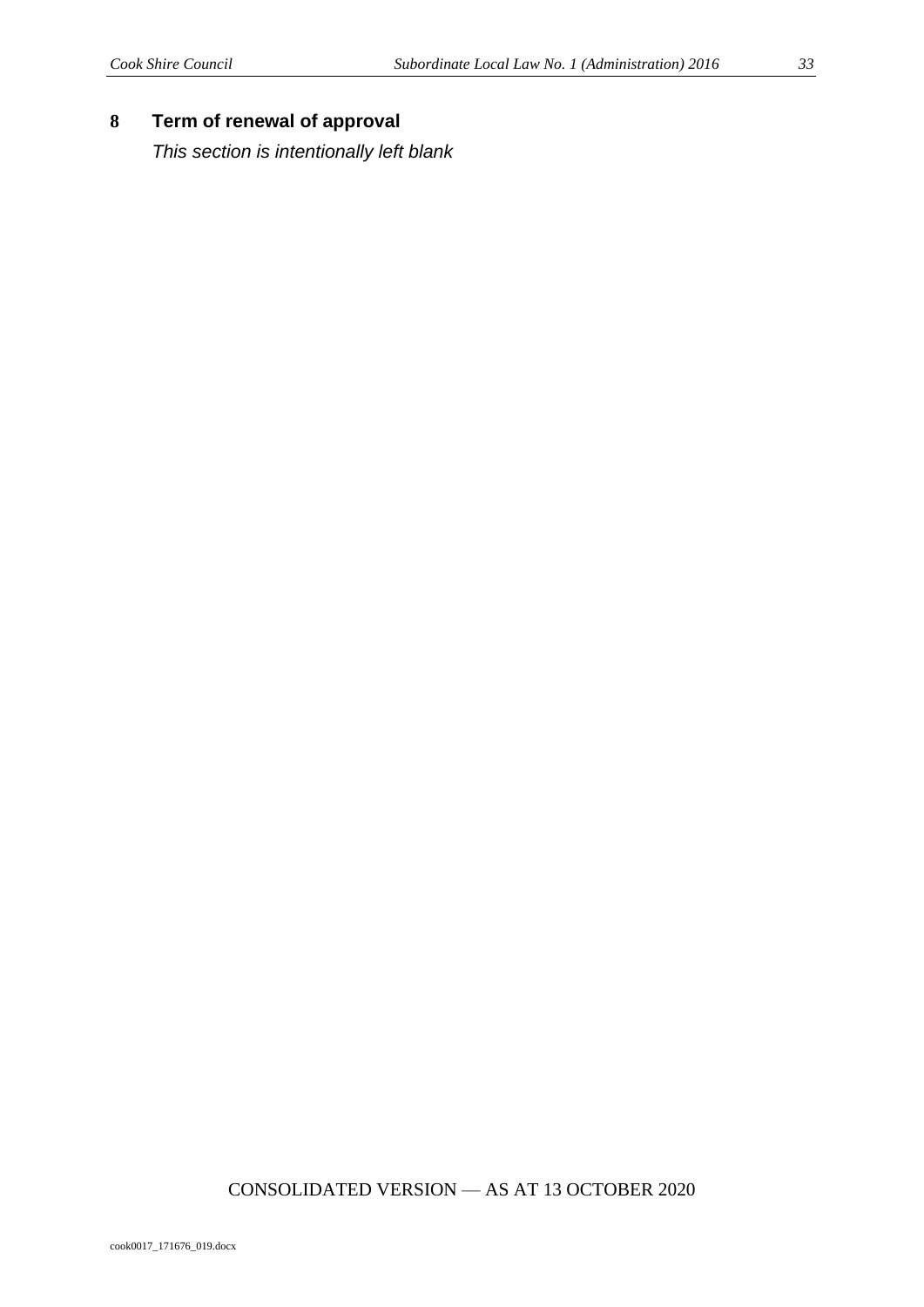### <span id="page-33-0"></span>**Schedule 13 Operation of cane railways**

Section 11

*This schedule has been intentionally left blank*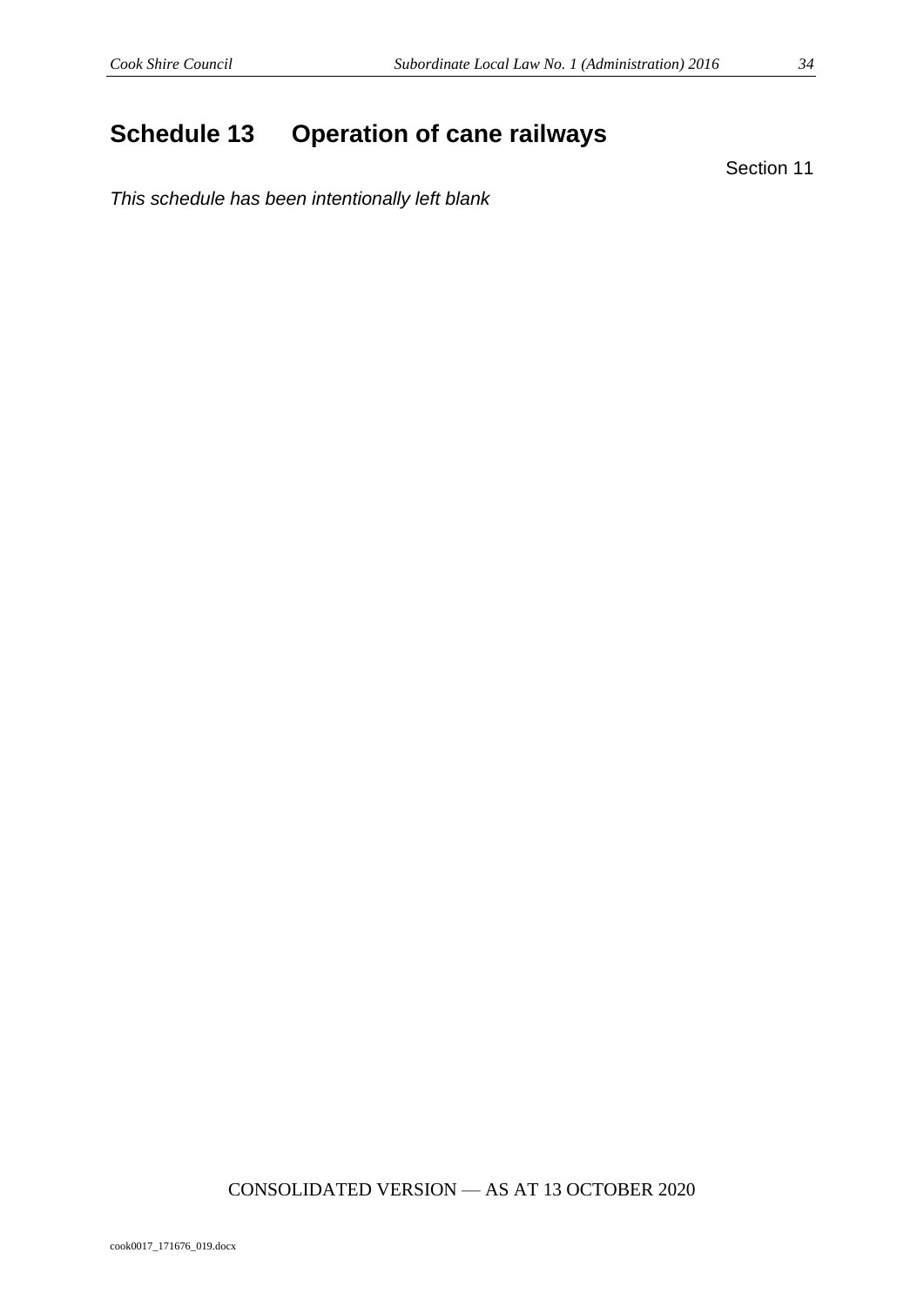### <span id="page-34-0"></span>**Schedule 14 Operation of caravan parks**

Section 11

#### **1 Prescribed activity**

Operation of caravan parks

**2 Activities that do not require approval under the authorising local law** *This section has been intentionally left blank*

#### **3 Documents and materials that must accompany applications for approval**

An application for an approval authorising a person to operate a caravan park must include or be accompanied by—

- (a) if the applicant is not the owner of the land on which the caravan park is situated—the written consent of the owner to the application; and
- (b) the name and address of the proposed resident manager of the caravan park and the proposed resident manager's written agreement accepting the responsibilities of resident manager of the caravan park; and
- (c) copies of statutory permits, authorisations or approvals—
	- (i) for the development and use of the relevant land as a caravan park; and
	- (ii) for the occupation and use of buildings and structures on the land in connection with the operation of the caravan park; and
- (d) a plan of the proposed caravan park drawn to scale showing—
	- (i) the location and real property description of the land; and
	- (ii) the location, number, designation and type of sanitary conveniences; and
	- (iii) the location, number, and designation of ablutionary facilities; and
	- (iv) details of each site clearly defined and bearing a distinguishing mark or number.

#### **4 Additional criteria for the granting of approval**

Applications must also meet the following additional criteria—

- (a) the caravan park can be operated in a way which will not cause nuisance, inconvenience or annoyance to the occupiers of adjoining land; and
- (b) all facilities in the caravan park are at an acceptable standard or can be brought to acceptable standard; and
- (c) the proposed resident manager is a suitable person to operate a caravan park.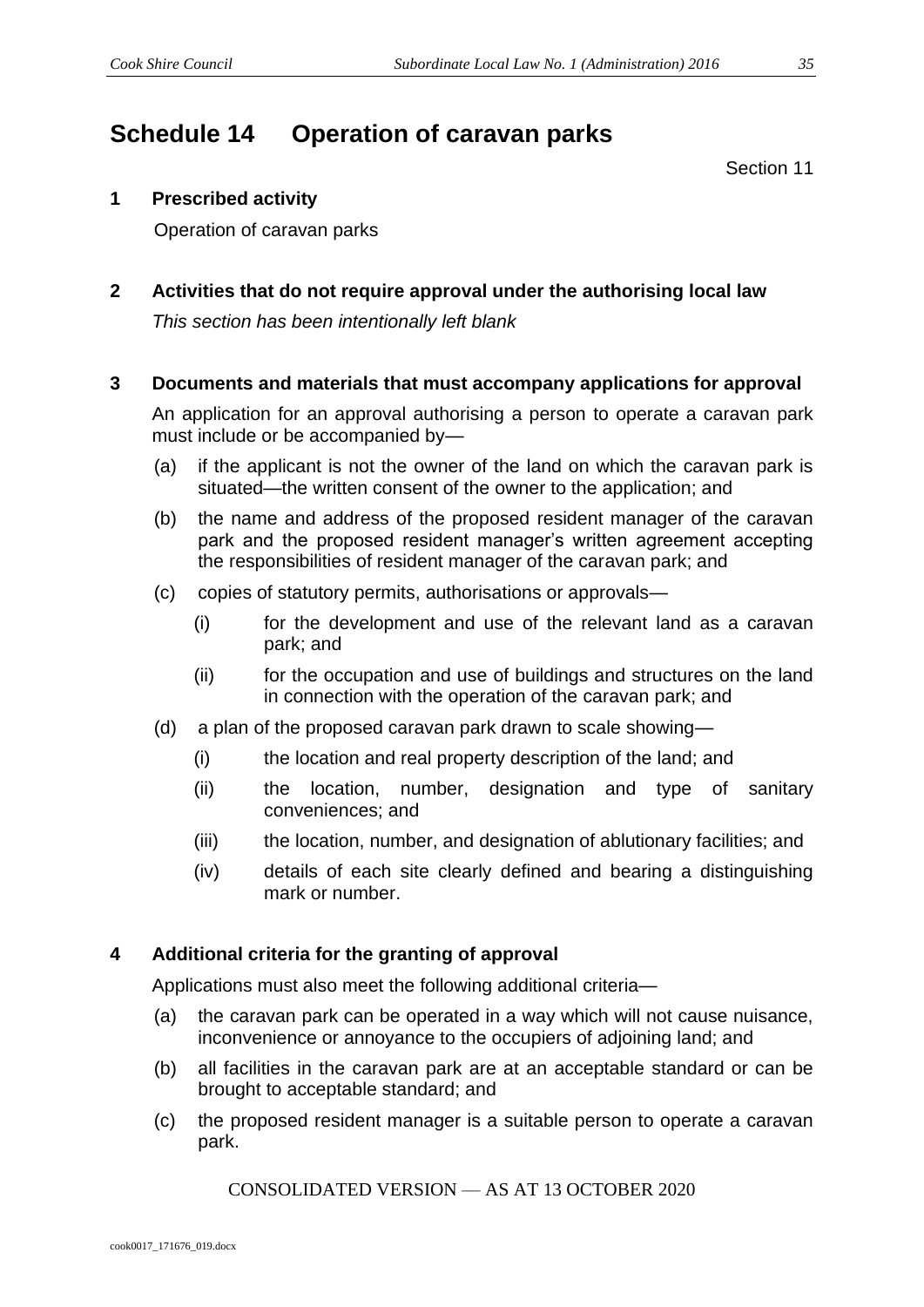#### **5 Conditions that must be imposed on approvals**

An approval holder must—

- (a) ensure that the caravan park is managed and supervised by a resident manager who is resident on or near the caravan park; and
- (b) ensure that a resident manager or a representative of the resident manager is present at the caravan park at all reasonable times; and
- (c) keep a register, available for inspection by an authorised person at all times, containing—
	- (i) the name and address of each person who hires a camping site; and
	- (ii) identifying number for the site; and
	- (iii) if a vehicle is brought onto the site—the registration number of the vehicle; and
	- (iv) the dates when the hiring of the site begins and ends; and
- (d) not permit occupation of a caravan site by more persons than the limit fixed for the relevant site; and
- (e) not hire out a part of the caravan park for separate occupation unless it is a site approved by the local government for separate occupation; and
- (f) not permit a person to bring a caravan or other type of accommodation onto the caravan park that is not fit for human habitation; and
- (g) not change the sites, structures or facilities in the caravan park without the consent of the local government.

#### **6 Conditions that will ordinarily be imposed on approvals**

An approval holder may be required to—

- (a) maintain an adequate supply of water to the caravan park, including water suitable for drinking, cooking and personal hygiene; and
- (b) ensure that, if water obtained from a particular water outlet in the caravan park may be unsuitable for drinking, a sign is prominently displayed at the outlet stating "**Unsuitable for Drinking**"; and
- (c) maintain toilets and bathing or showering facilities for each gender and disabled people; and
- (d) maintain recreational facilities; and
- (e) maintain sewerage, drainage, refuse collection, waste disposal, electricity supply, telephone and postal services; and
- (f) provide lighting of the caravan park to specified standards during specified hours; and
- (g) ensure that the number of persons who may occupy a camping site is not contravened; and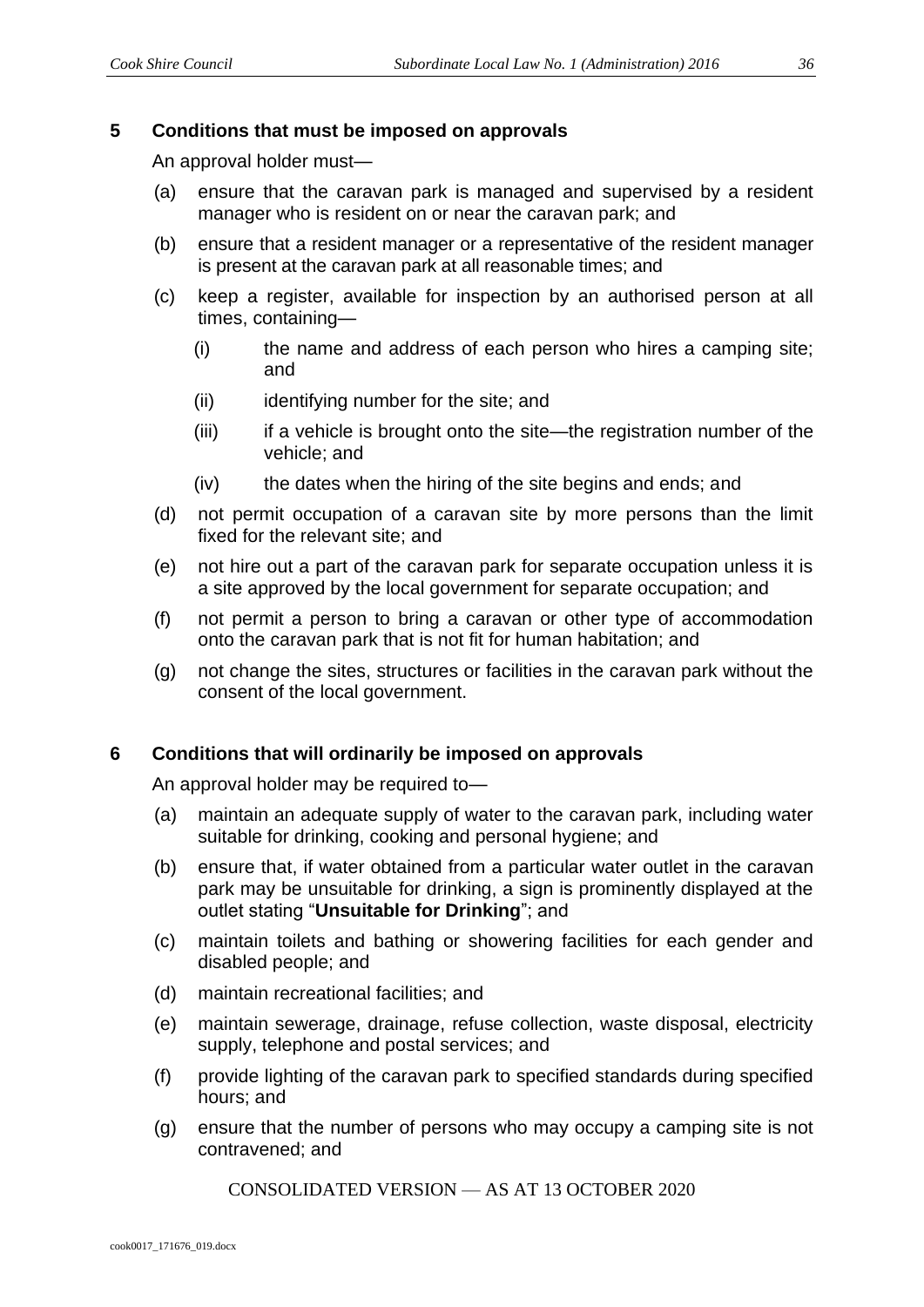- (h) maintain all bedding and bed linen supplied by the approval holder in a clean and sanitary condition; and
- (i) ensure all bed linen is changed whenever there is a change of occupier.

#### **7 Term of approval**

An approval commences on the date the approval is granted and expires on the next 30<sup>th</sup> day of June, unless otherwise specified in the approval.

### *8* **Term of renewal of approval**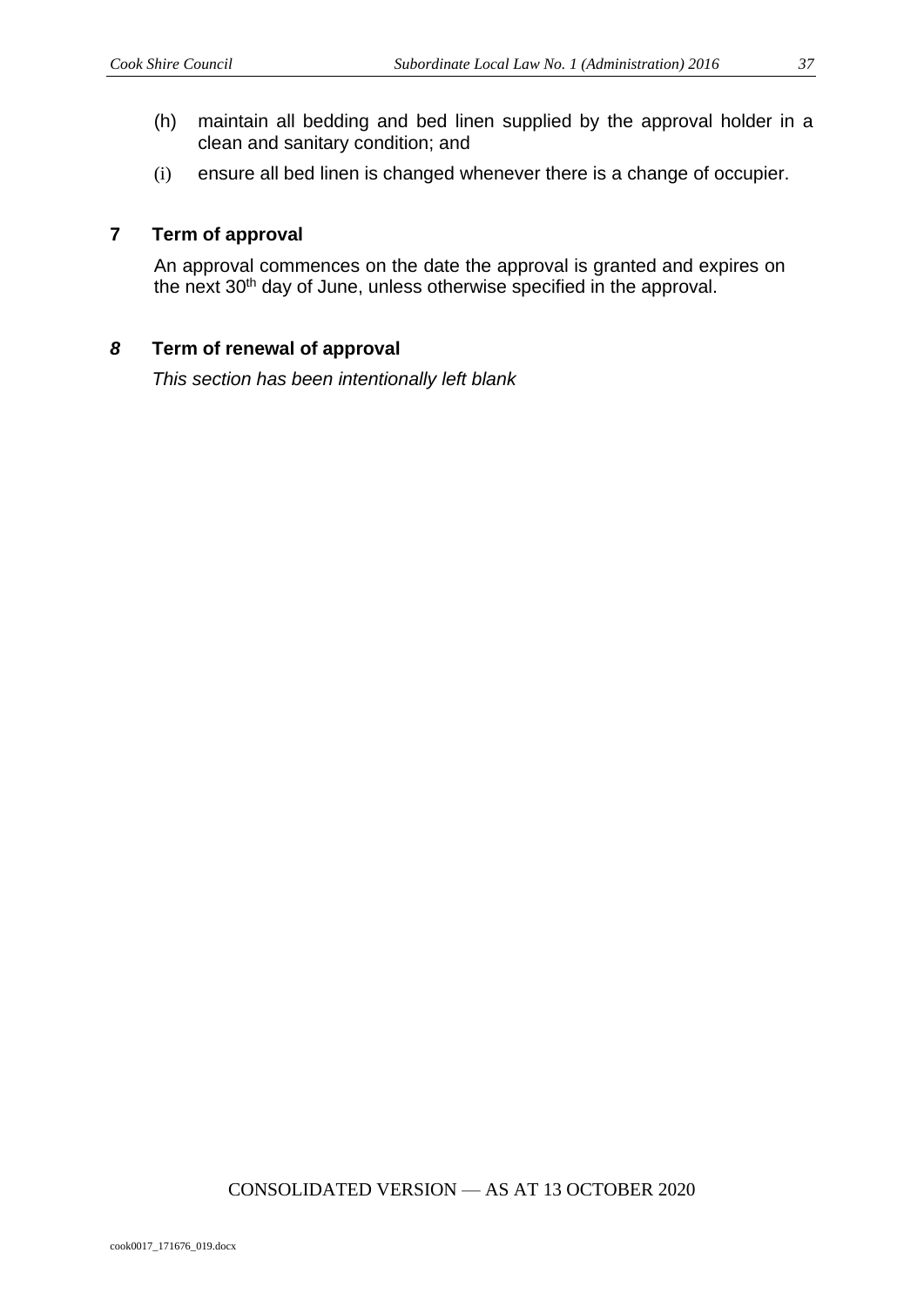# **Schedule 15 Operation of cemeteries**

Section 11

#### **1 Prescribed activity**

Operation of cemeteries

**2 Activities that do not require approval under the authorising local law** *This section has been intentionally left blank*

#### **3 Documents and materials that must accompany applications for approval**

An application must be accompanied by—

- (a) the location and real property description of the land; and
- (b) a plan of the proposed cemetery drawn to scale showing the location of proposed grave sites and other structures, which may include—
	- (i) a columbarium; or
	- (ii) a mausoleum or vault; or
	- (iii) a garden of remembrance; and
- (c) if the applicant is not the owner of the land on which the cemetery is situated—the written consent of the owner to the application; and
- (d) soil and drilling tests verifying the allotment's suitability for use as a cemetery; and
- (e) details of the occupation and use of buildings and structures on the land in connection with the operation of the cemetery; and
- (f) details of the proposed administration and management of the cemetery including the establishment of a cemetery authority.

#### **4 Additional criteria for the granting of approval**

*This section has been intentionally left blank* 

#### **5 Conditions that must be imposed on approvals**

The conditions that must be imposed on all approvals are as follows—

- (a) an approval holder must not dispose of human remains in a cemetery unless authorised by an approval issued by the cemetery authority; and
- (b) an application for an approval permitting disposal of human remains in a cemetery must be accompanied by certified copies of other legal authorities that are required for the disposal of the remains; and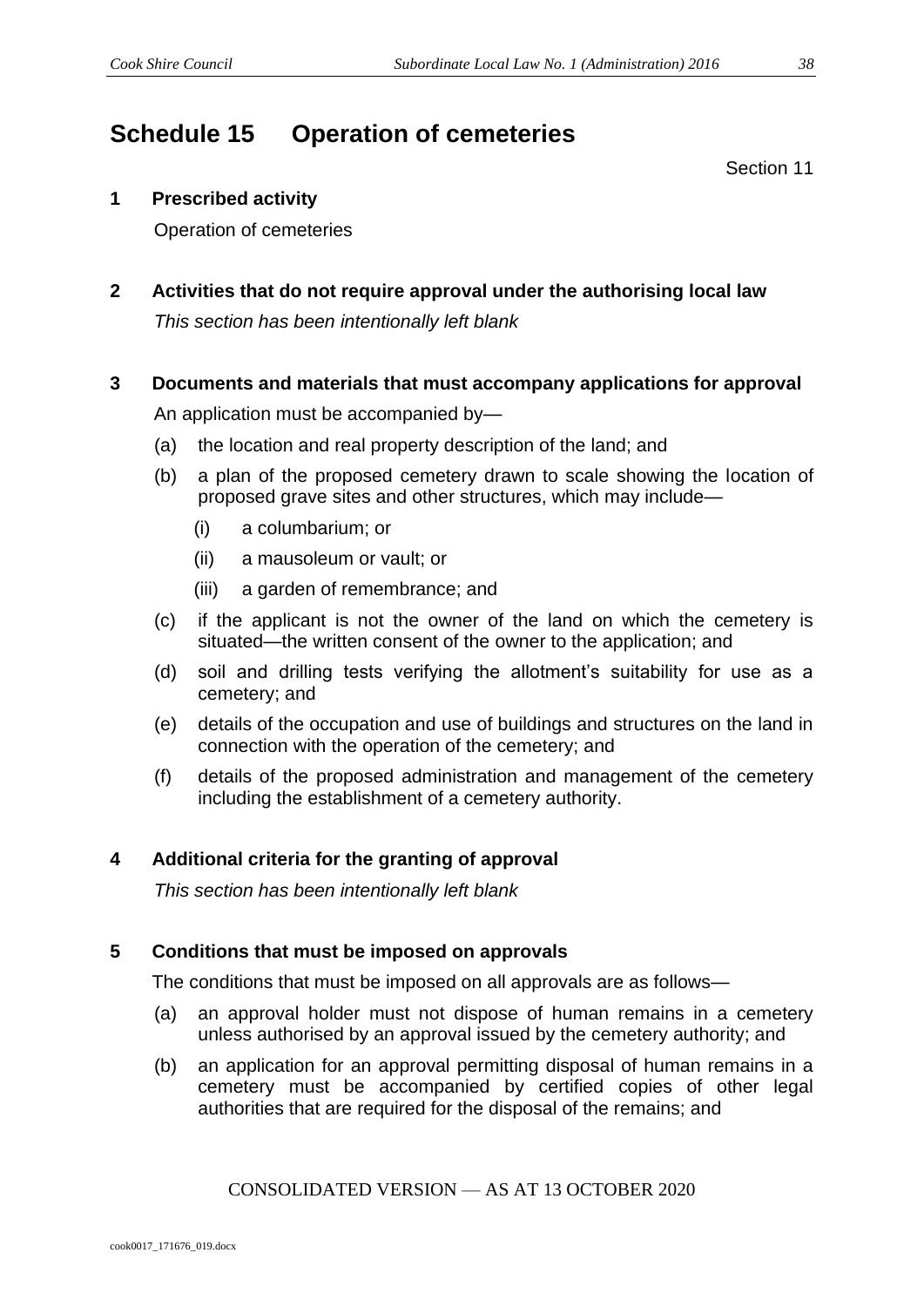- (c) human remains brought into a cemetery must be in a coffin or other form of container of water tight construction; and
- (d) publicly available records must be kept about the disposal of human remains within the cemetery; and
- (e) have in place provision for the proper maintenance of memorials and other buildings and structures in the cemetery; and
- (f) have in place policies about matters such as the exhumation or disturbance of human remains.

#### **6 Conditions that will ordinarily be imposed on approvals**

- (a) Standards which must be met for the disposal of human remains in cemeteries are as follows—
	- (i) graves must be dug to a depth of at least—
		- (A) 1.2 metres for a child under the age of 5 years; or
		- (B) 1.8 metres for all other graves; and
	- (ii) no more than two bodies of adults or children to be buried in any grave; and
	- (iii) the upper surface of a coffin must be at least 1 metre below the natural soil surface; and
	- (iv) in no case shall a grave be sunk deeper after the first burial therein; and

#### *Example*—

*No coffin once buried shall be disturbed for the purpose of deepening the grave*

- (v) grave plots must be at least—
	- (A) 2.4 metres by 1.2 metres for a single grave plot; or
	- (B) 2.4 metres by 2.4 metres for a double grave plot; or
	- (C) 2.4 metres by 3.7 metres for a family grave plot; and
- (vi) any body interred in a mausoleum or vault must be enclosed—
	- (A) firstly, in a wooden shell; and
	- (B) secondly, in a leaden hermetically sealed shell; and
	- (C) thirdly, in a coffin on the lid of which a metal plate must be placed that has the deceased person's name stamped or inscribed.
- (b) A cemetery authority may enter into contracts—
	- (i) giving rights to burial sites or other rights relating to the placement of human remains in the cemetery; and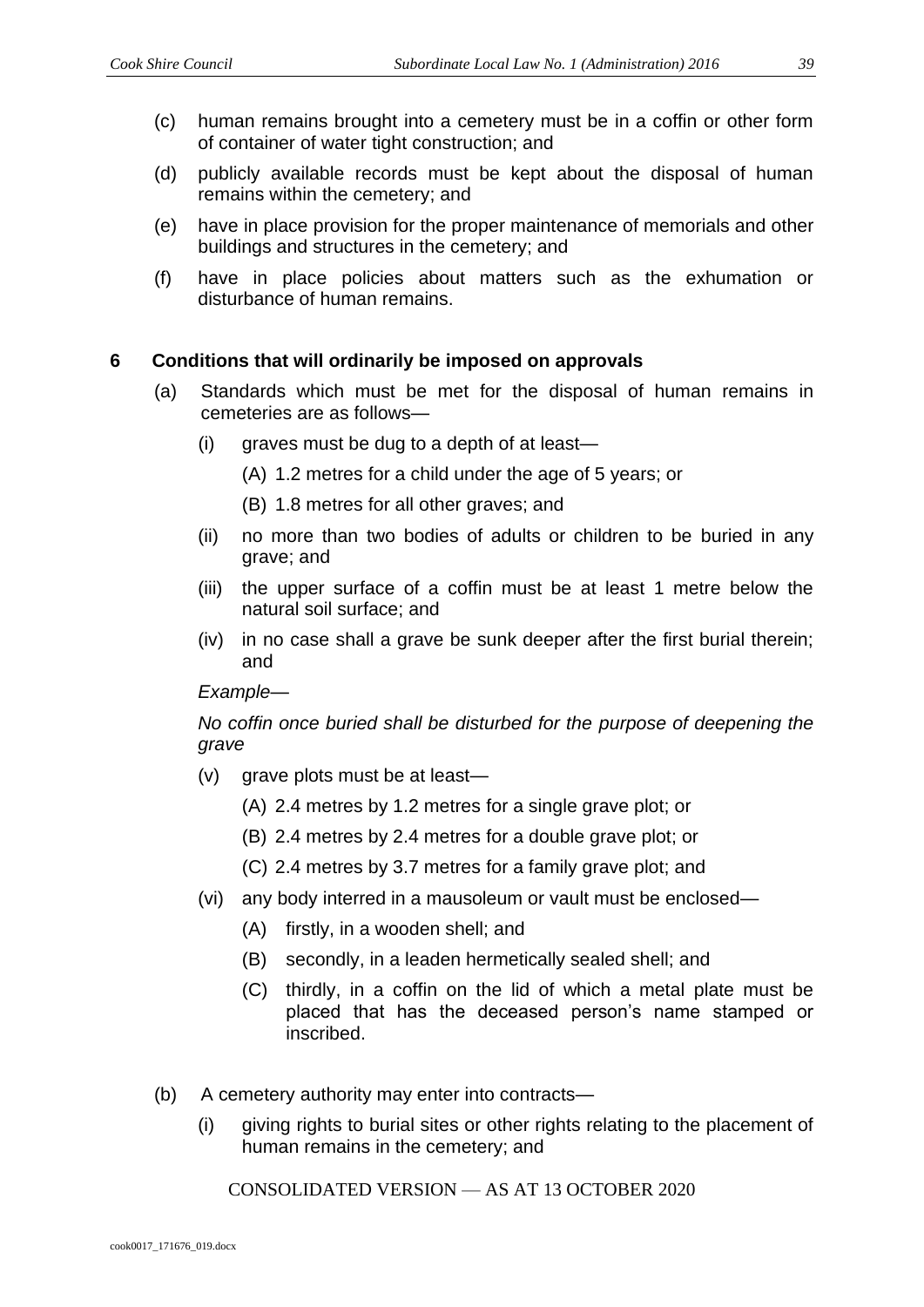- (ii) granting an approval authorising the erection or installation of a memorial to a deceased person provided that if a development permit is required under the *Sustainable Planning Act 2009* for the erection or installation of the proposed memorial, the application must be accompanied by a copy of the relevant permit; and
- (iii) authorising a person to construct and maintain a private columbarium, mausoleum or vault in a local government cemetery, provided that—
	- (A) a contract under this section does not dispense with the need for a development permit for the proposed structure under the *Sustainable Planning Act 2009*; and
	- (B) a contract under this section must provide for the maintenance and repair of the structure and if the structure is not to be maintained by the cemetery authority under the terms of the contract—authorise the cemetery authority to demolish and remove the structure if it falls into disrepair; and
	- (C) If a party to a contract under this section dies, the cemetery authority must (subject to wishes the deceased had made known to the cemetery authority) allow relatives of the deceased whose identity and whereabouts are known to the cemetery authority a reasonable opportunity to take over the deceased's contractual rights and liabilities.

#### **7 Term of approval**

An approval commences on the date the approval is granted and expires on the next 30<sup>th</sup> day of June, unless otherwise specified in the approval.

## **8 Term of renewal of approval**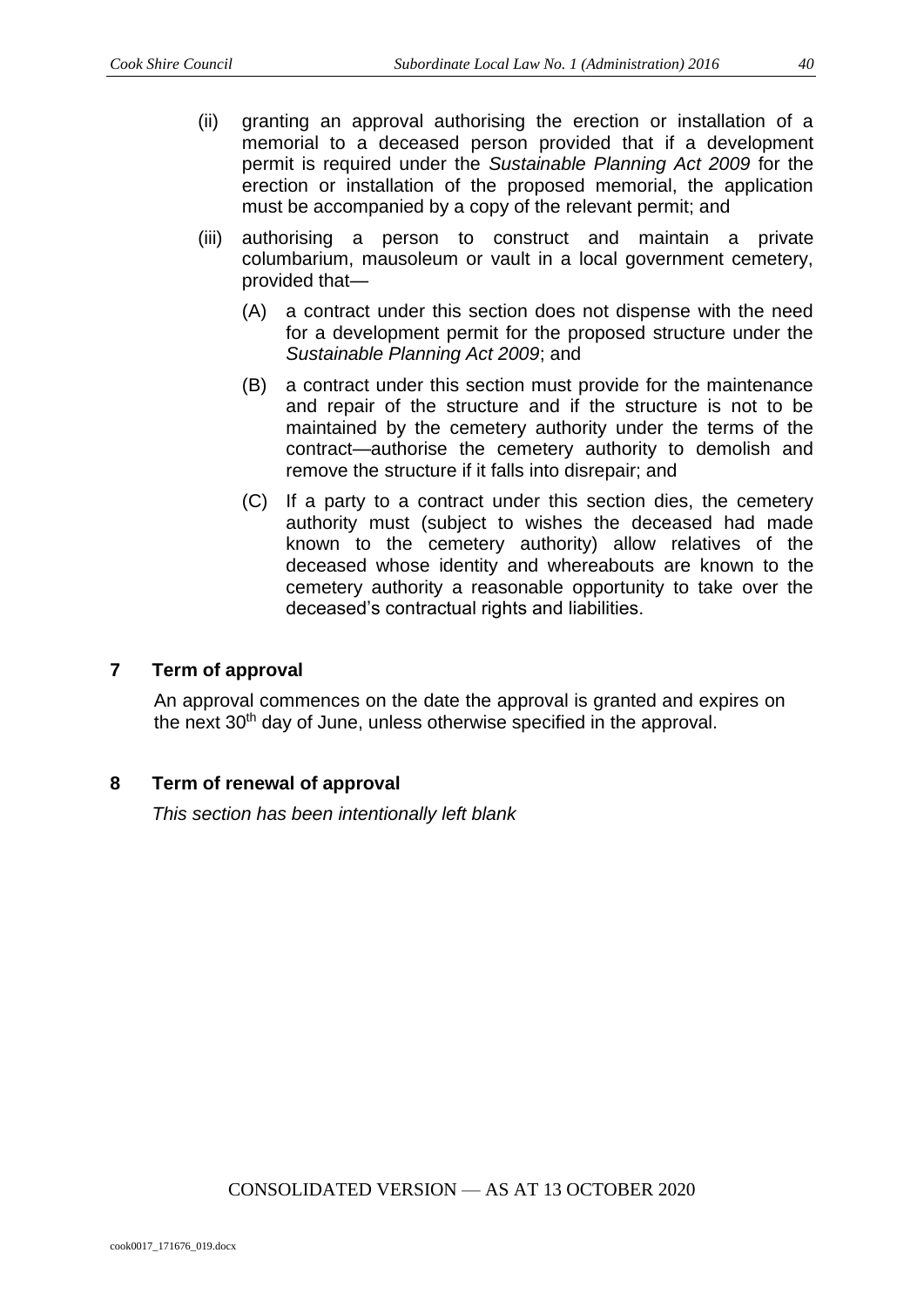# **Schedule 16 Operation of public swimming pools**

Section 11

### **1 Prescribed activity**

Operation of public swimming pools

### **2 Activities that do not require approval under the authorising local law**

The operation of a public swimming pool if the public swimming pool is—

- (a) on a local government controlled area; or
- (b) a swimming pool made available by the body corporate of a community titles scheme for use by the owners or occupiers of lots in the scheme or their invitees; or
- (c) a swimming pool made available by a hotel or motel for use by paying guests and visitors.

### **3 Documents and materials that must accompany applications for approval**

An application for an approval must be accompanied by—

- (a) a plan or other information identifying the swimming pool; and
- (b) details of the nature and extent of the public use that is proposed by the applicant including any training programs intended to be conducted; and
- (c) details of the proposed management and supervision of the swimming pool; and
- (d) if the applicant is not the owner of the land on which the swimming pool is situated—the owner's consent to the application; and
- (e) any necessary statutory permit, authorisation or approval—
	- (i) for the development and use of the relevant land as a public pool; and
	- (ii) for the use of buildings and structures on the land in connection with the operation of the public pool.

#### **4 Additional criteria for the granting of approval**

The additional criteria for approvals are that—

- (a) the equipment for chlorination, filtration and recirculation of swimming pool water is adequate to protect public health; and
- (b) the management and supervision of the swimming pool is adequate to protect public safety and prevent nuisance.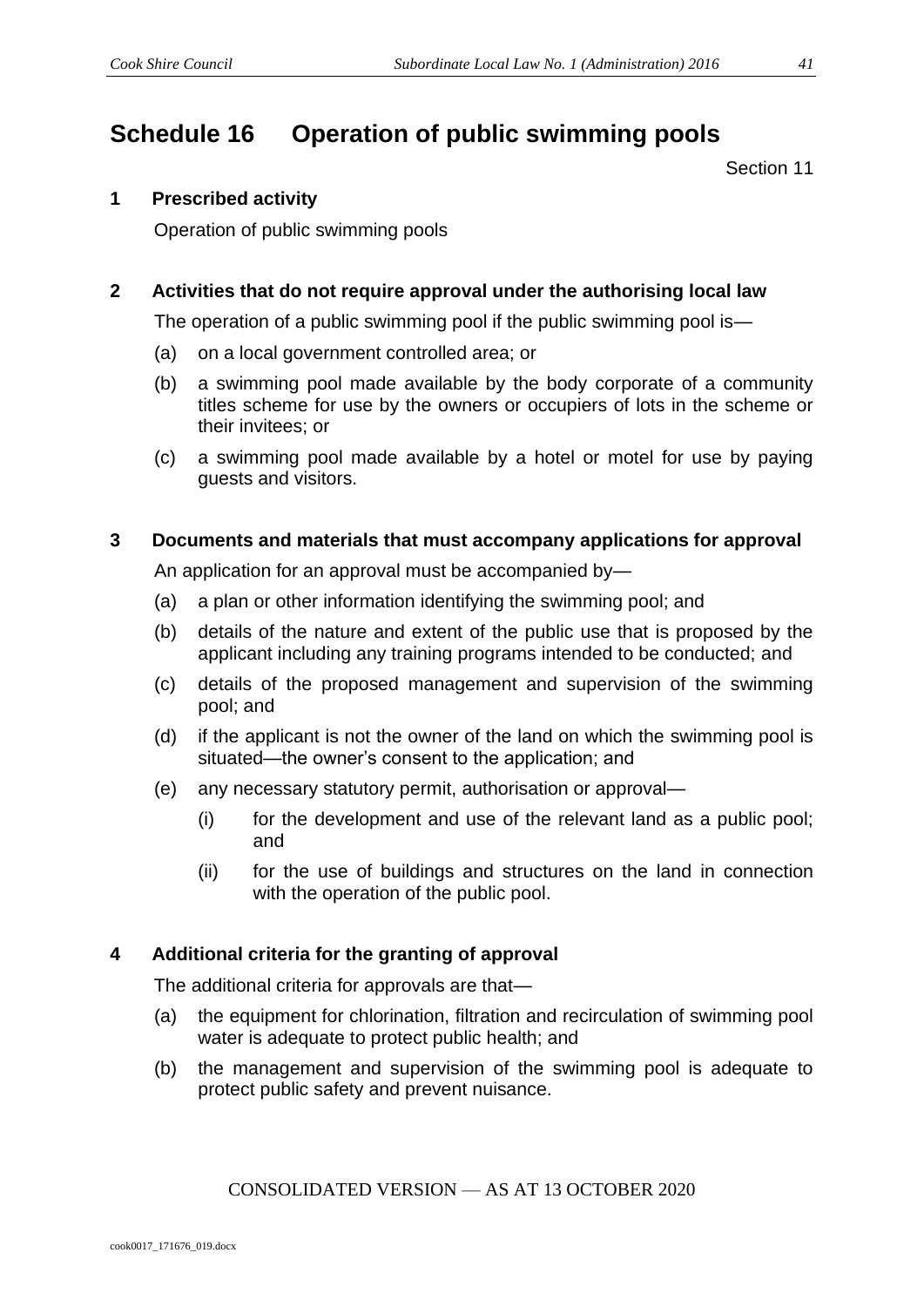*for example:* 

*whether the management plan complies with the Royal Life Saving Society's Guidelines for Safe Pool Operation including the qualifications and experience of proposed managers and supervisors.* 

#### **5 Conditions that must be imposed on approvals**

*This section has been intentionally left blank*

#### **6 Conditions that will ordinarily be imposed on approvals**

The conditions ordinarily imposed on approvals are that the approval holder must—

- (a) install and maintain special equipment for filtering, purifying and recirculating the water; and
- (b) test the water daily to ensure that biological contaminants are kept within levels specified in the Australian Standards; and
- (c) maintain equipment specified in the approval for emergency medical treatment, first aid and rescue operations; and
- (d) erect and maintain and display of notices—
	- (i) providing information about basic life saving, resuscitation and first aid techniques; and
	- (ii) warning about possible dangers
- (e) maintain dressing rooms and facilities for showering and sanitation; and
- (f) erect and maintain exterior fencing of the pool in accordance with the conditions of the approval; and
- (g) give the local government at least 24 hours notice prior to emptying the water from the pool, and to comply with any directions given by an authorised person about when and how the pool is to be emptied.

#### **7 Term of approval**

An approval commences on the date the approval is granted and expires on the next 30<sup>th</sup> day of June, unless otherwise specified in the approval.

#### **8 Term of renewal of approval**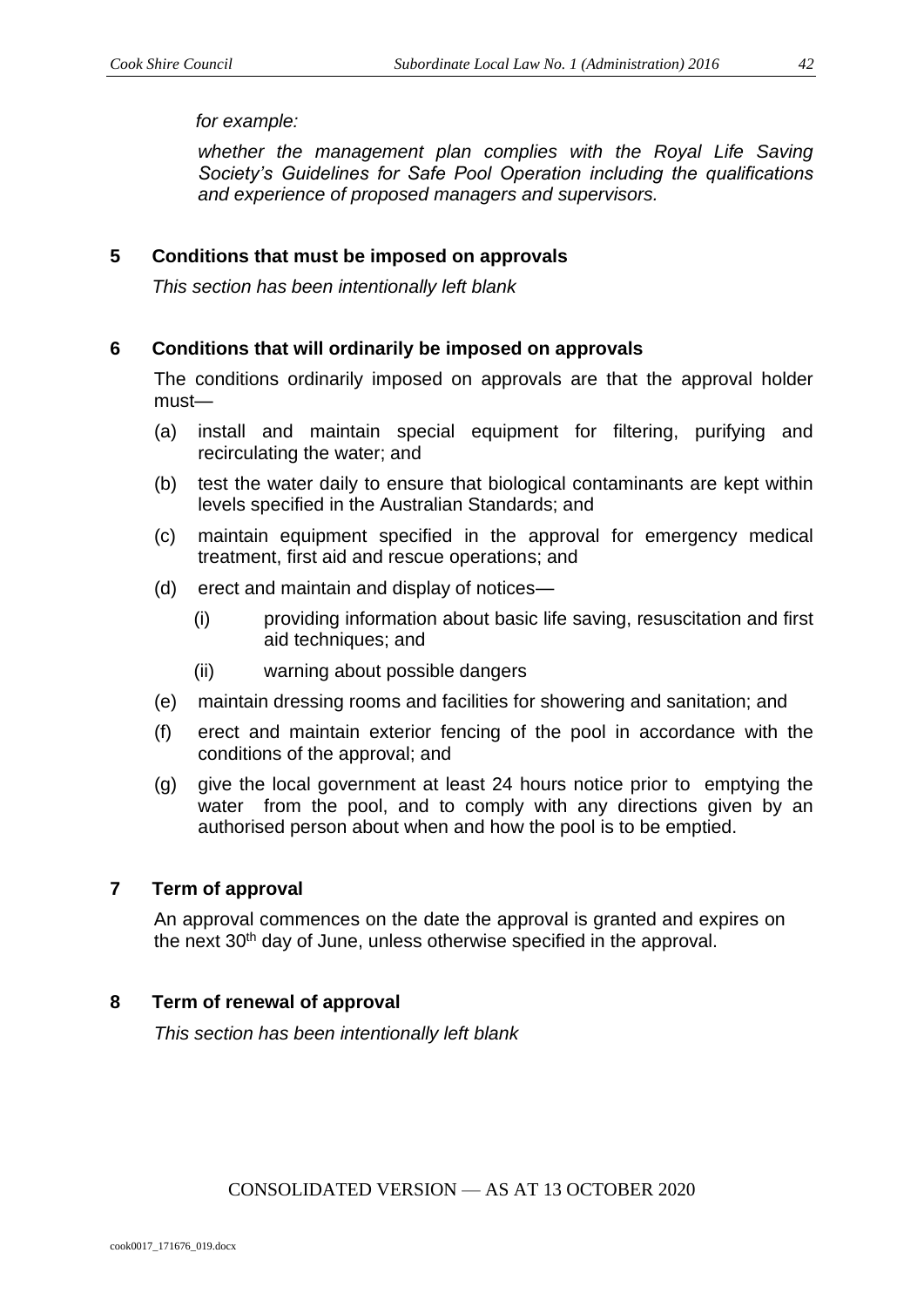# **Table 1 – Third party certification**

| <b>Column 1</b><br><b>Application requirement</b> | Column <sub>2</sub><br><b>Individuals or</b><br>organisations that are<br>third party certifiers | <b>Column 3</b><br><b>Qualifications necessary</b><br>to be a third party certifier |
|---------------------------------------------------|--------------------------------------------------------------------------------------------------|-------------------------------------------------------------------------------------|
| Management Plan                                   | Royal Life Saving<br>Society                                                                     | Certificate issued by the<br><b>Royal Life Saving Society</b>                       |
| <b>Life Saving Certificate</b>                    | Royal Life Saving<br>Society                                                                     | Certificate issued by the<br><b>Royal Life Saving Society</b>                       |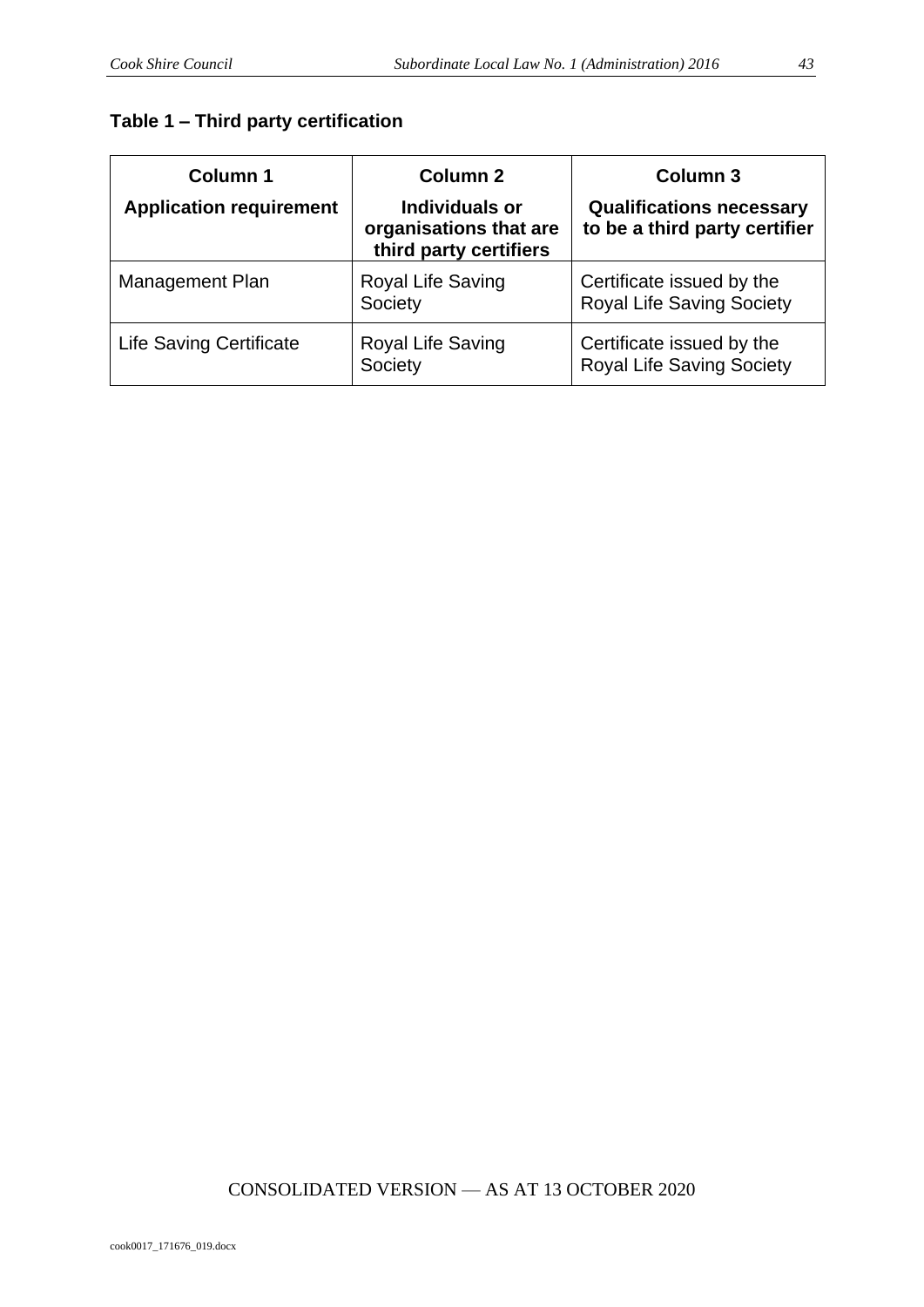# **Schedule 17 Operation of shared facility accommodation**

Section 11

#### **1 Prescribed activity**

Operation of shared facility accommodation

#### **2 Activities that do not require approval under the authorising local law**

Approval is not required for the operation of shared facility accommodation in a private home in which accommodation is provided for not more than 3 holiday makers or travellers.

#### **3 Documents and materials that must accompany applications for approval**

An application must be accompanied by—

- (a) the name, location and real property description of the premises; and
- (b) a plan of the premises drawn to scale and showing—
	- (i) the location of the building on the site including location of vehicle accesses and parking, areas for clothes drying and open recreation areas; and
	- (ii) the internal layout of the building showing the proposed function of each room and in the case of bedrooms and dormitories—the maximum number of beds proposed; and
- (c) details of shared facilities including—
	- (i) number of toilets; and
	- (ii) number of bathrooms and showers; and
	- (iii) laundry facilities; and
	- (iv) dining facilities; and
	- (v) cooking facilities; and
	- (vi) vehicle parking; and
- (d) a report from an appropriately qualified professional that the fire safety provisions of the *Building Act 1975* have been complied with; and
- (e) if the applicant is not the owner of the premises for which the approval is sought—the written consent of the owner to the application; and
- (f) copies of any necessary statutory permit, authorisation or approval including any development permit for the premises required under the *Sustainable Planning Act 2009*.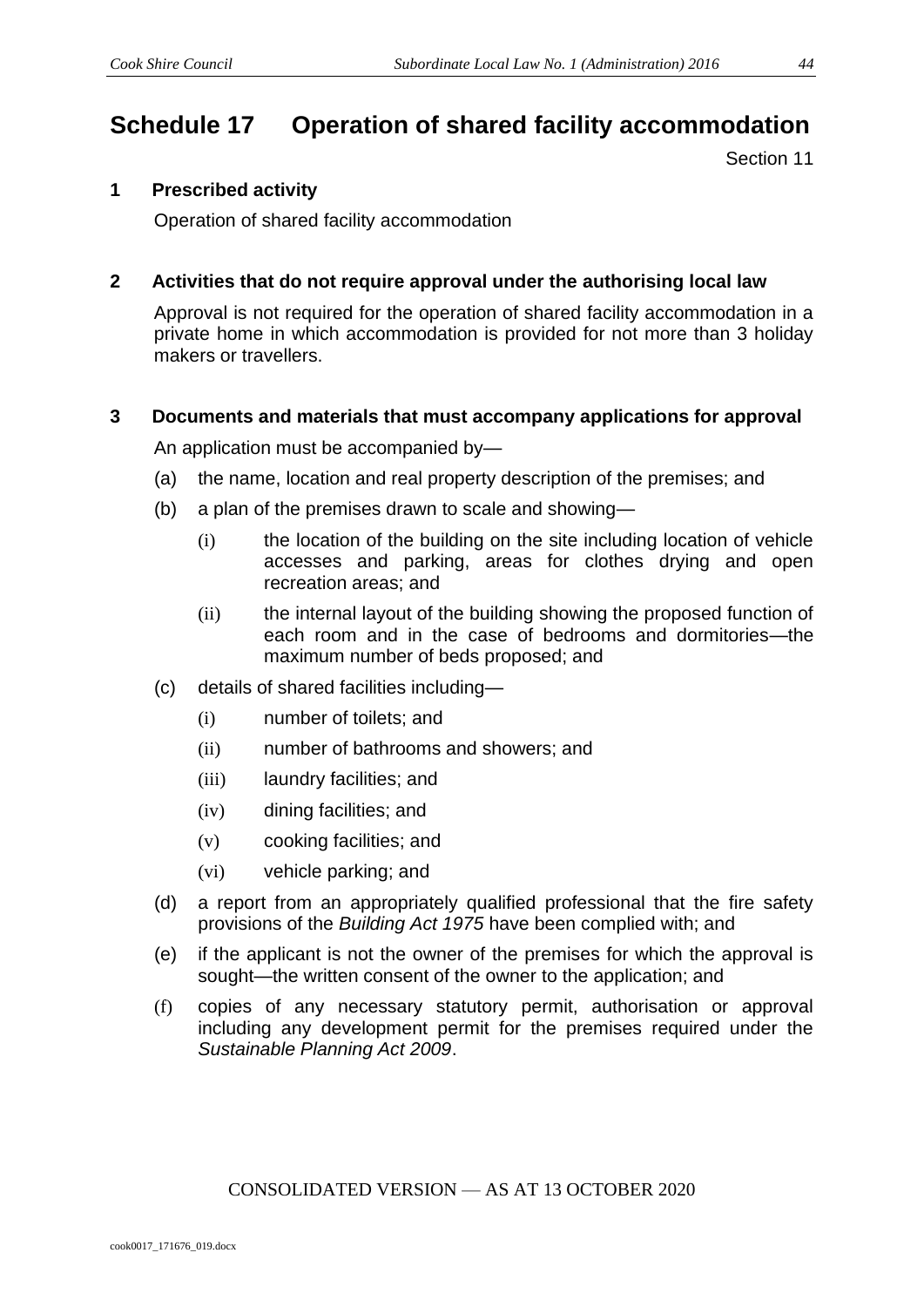### **4 Additional criteria for the granting of approval**

In deciding requirements to be made of holders of approvals under this subordinate local law, the local government must have regard to—

- (a) the need for a reasonable degree of uniformity between local government areas; and
- (b) the need to encourage prospective operators to enter the market for accommodation to which this local law applies as a way of promoting tourism.

### **5 Conditions that must be imposed on approvals**

*This section has been intentionally left blank*

#### **6 Conditions that will ordinarily be imposed on approvals**

The conditions that will ordinarily be imposed in an approval are as follows—

#### **(a)** *Bedrooms and Dormitories*

- (i) Sleeping accommodation and beds are not provided in any room or space except those rooms designated on the plan accompanying the application as bedrooms or dormitories.
- (ii) Every person accommodated on the premises to be provided with a clean and comfortable bed which shall be designated by a room and bed number.
- (iii) Each bedroom or dormitory shall have—
	- (A) cupboard space provided at a rate of 0.03 square metres per person; and
	- (B) one (1) towel rail per person.
- (iv) the maximum number of people to be accommodated in any bedroom or dormitory shall be eight (8).
- (v) No beds to be more than two tiers in height and the clearance between the upper and lower beds to be at least 870mm with a clearance of one (1) metre between the upper bed and the ceiling, light fittings or any other projection from the ceiling.

#### **(b)** *Kitchen Facilities*

- (i) A kitchen separate from all other rooms shall be provided.
- (ii) Kitchens shall be kept in a clean and hygienic manner at all times.
- (iii) All kitchen walls and ceilings shall be smooth and free of ledges, protrusions, cracks and crevices and treated with washable gloss paint or other washable surface.
- (iv) All kitchen floors to shall be covered with a smooth impervious floor covering.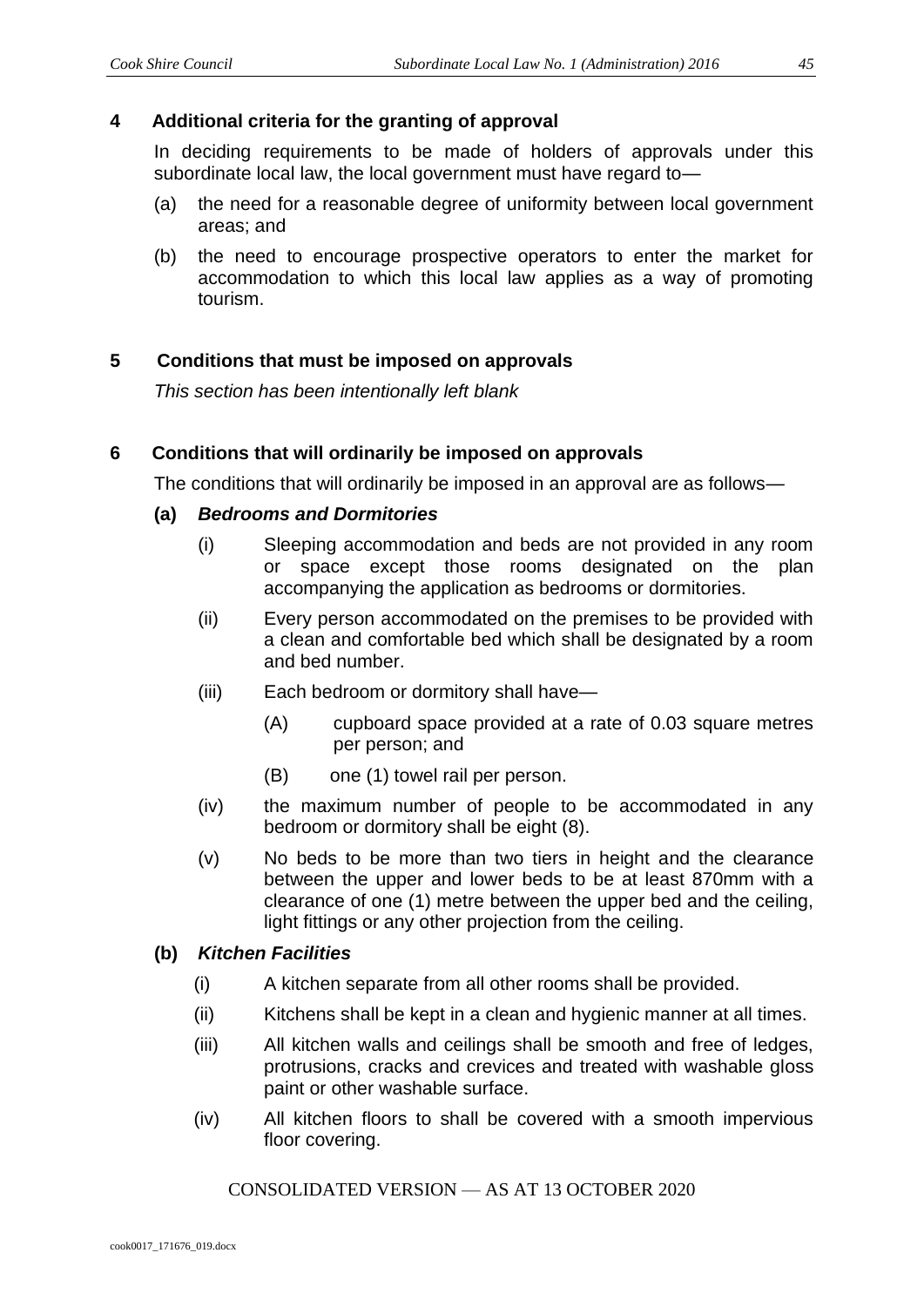- (v) All kitchen benches, tables and shelving shall be covered in smooth impervious material.
- (vi) Cooking appliances shall be provided at a rate of at least four (4) burners or hotplates and one (1) oven for each 15 people.
- (vii) Refrigeration space to be provided at a rate of 15 litres per person.
- (viii) Dishwashing facilities shall be provided at a rate of one stainless steel sink per 15 people.
- (ix) Adequate crockery, cutlery and cooking utensils shall be provided and maintained in a sound and clean condition.
- (x) Kitchen cupboard space shall be provided at a rate of 0.015 square metres per person.

### **(c)** *Dining Room*

- (i) A dining room under the same roof as the kitchen shall be provided.
- (ii) Dining room seating shall be available at the rate of 50 percent of the maximum occupancy authorised under the approval.

### **(d)** *Common Living Rooms*

- (i) One or more common living rooms shall be required.
- (ii) Floor area of common living rooms shall be at least two square metres per person, which may include the area of the dining room but which shall not include a—
	- (A) passage way; or
	- (B) fire access way; or
	- (C) non-habitable room.

#### **(e)** *Toilets and Ablution Facilities*

The provision of toilet and ablution facilities shall be in accordance with the Building Code of Australia.

#### **(f)** *Laundry Facilities*

Laundry facilities to be provided at a rate of one (1) wash tub and one (1) washing machine per 15 people.

#### **(g)** *Office*

- (i) Every premises shall have a clearly designated office.
- (ii) An emergency telephone service shall be available when the office is closed.

#### **(h)** *Refuse Disposal*

(i) Refuse shall be disposed of at least once in every week in an approved manner.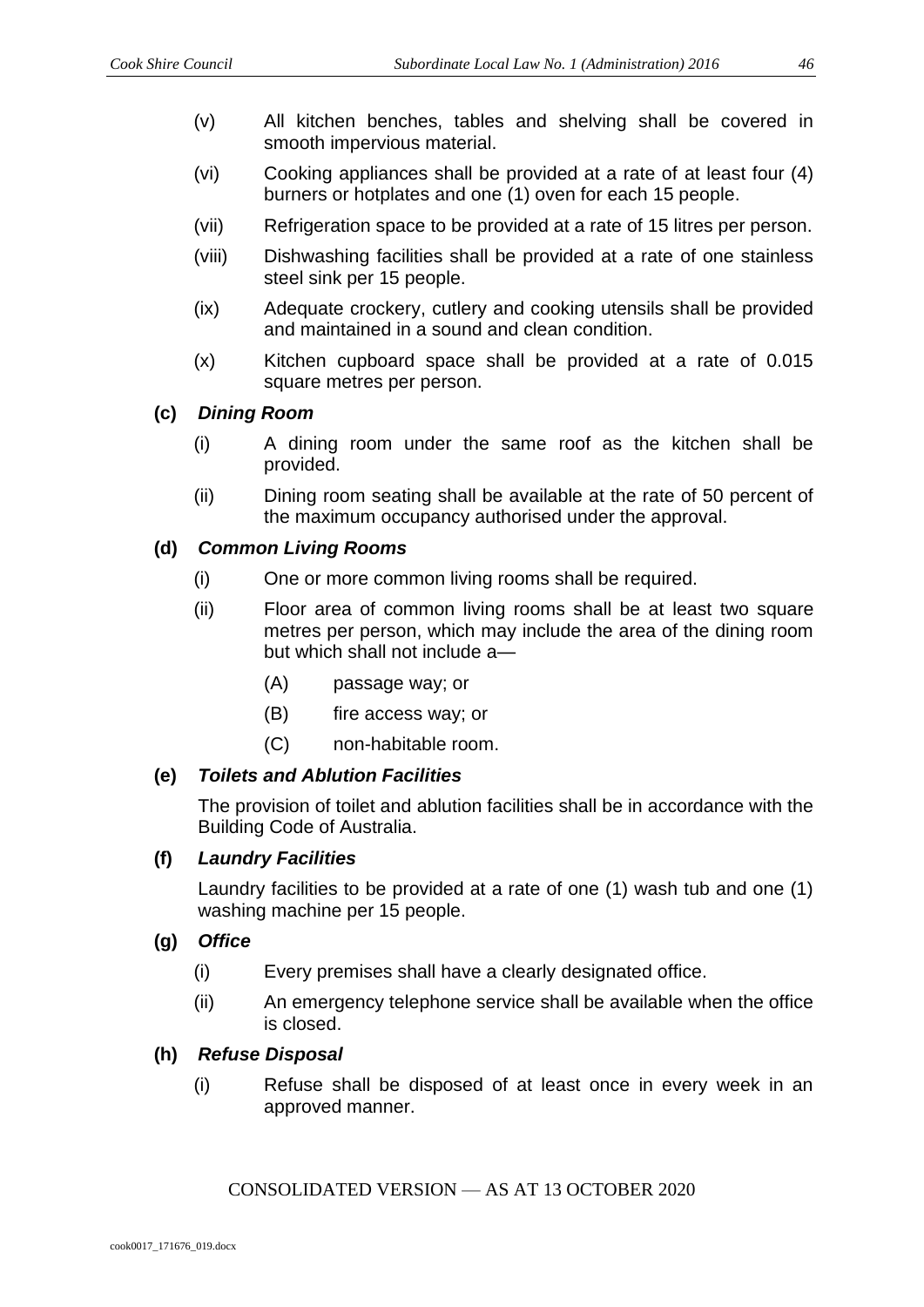(ii) Refuse storage to be provided at the rate of one (1) 240 litre bin per six (6) people.

### **(i)** *Maintenance*

- (i) The premises to be treated for the control of vermin at least twice per year.
- (ii) The premises, including the grounds around any building, to be maintained in a state of good repair and in a clean and sanitary condition free from accumulated refuse and waste materials at all times.

### **(j)** *Storage*

- (i) A secure, fire proof safe shall be provided for the keeping of the occupants valuables and papers.
- (ii) A security lock up for bulky packs and luggage shall be provided which is not accessible other than by permission of the operator.

### **(k)** *Fire Safety*

Fire prevention, fire detection and fire suppression and control devices to be installed to ensure compliance with the *Building Act 1975*.

#### **(l)** *Accommodation Register*

- (i) A register to be kept which details—
	- (A) the full name of the occupant; and
	- (B) permanent residential address of the occupant; and
	- (C) the occupant's signature; and
	- (D) dates the occupant checked in and out; and
	- (E) room and bed number allocated to the occupant.
- (ii) The operator may not allow a bed to be occupied by any person who has failed to register his/her name and address in the accommodation register.

#### **(m)** *Duties of the Operator:*

The operator or a representative of the operator shall reside on the premises and be available for emergency contact at night.

## **7 Term of approval**

An approval commences on the date the approval is granted and expires on the next 30<sup>th</sup> day of June, unless otherwise specified in the approval.

#### **8 Term of renewal of approval**

*This section has been intentionally left blank*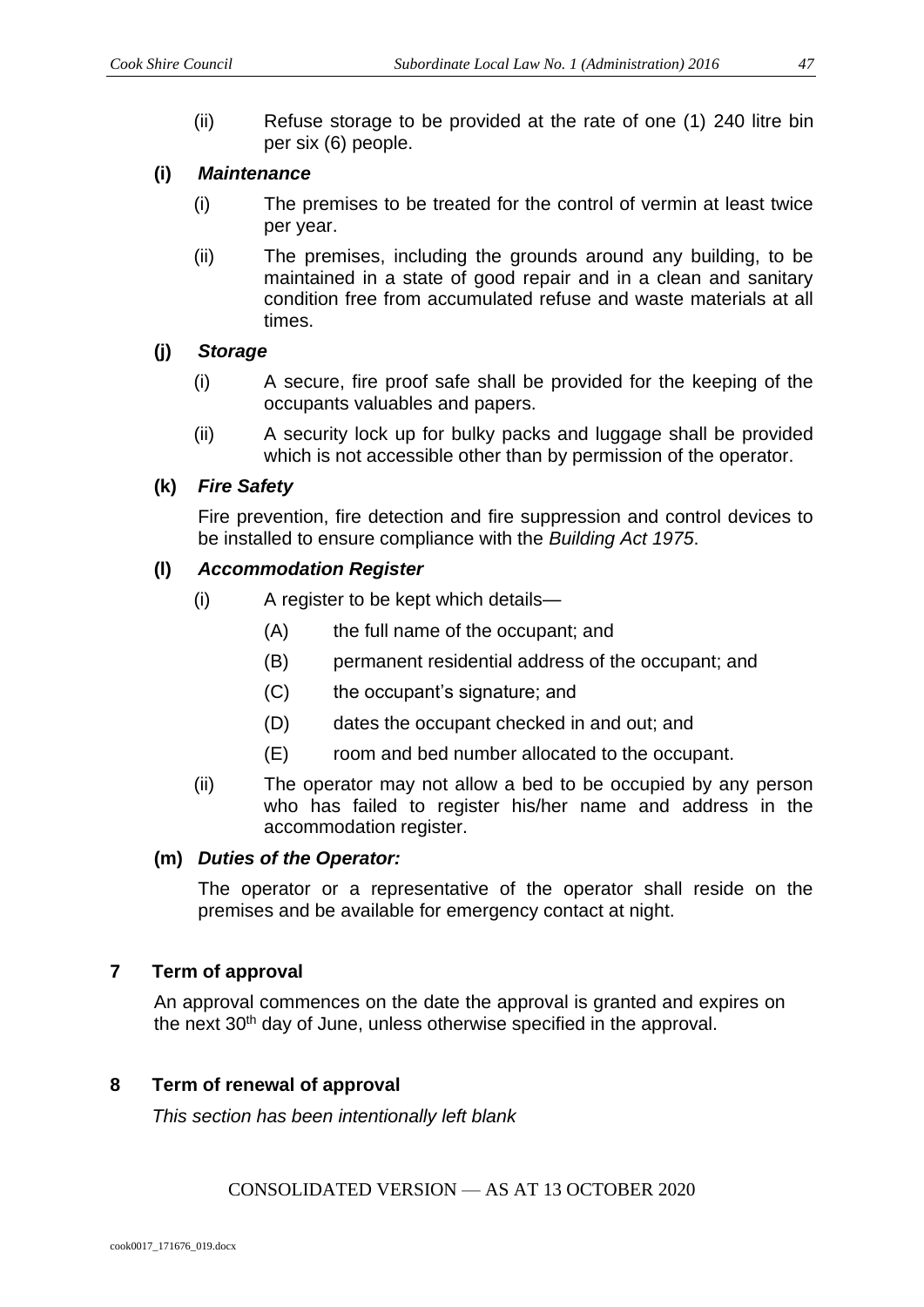# **Schedule 18 Operation of temporary entertainment events**

Section 11

#### **1 Prescribed activity**

Operation of temporary entertainment events

#### **2 Activities that do not require approval under the authorising local law**

- (a) Trail rides conducted on a private property during the weekend.
- (b) Events that occur outside the urban area<sup>4</sup> that are attended by less than 200 people.
- (c) Events that occur at the Cooktown Event Centre Complex located at 3 May Street Cooktown.
- (d) Events that occur inside a building located on land zoned for community use.
- (e) Events that occur on private property within an urban area that are attended by less than 30 people.

#### **3 Documents and materials that must accompany applications for approval**

An application for an approval must be accompanied by—

- (a) a plan of the temporary entertainment event's venue; and
- (b) details and drawings of buildings and other structural elements of the temporary entertainment event's venue; and
- (c) a detailed statement of the nature of the temporary entertainment event; and
- (d) the dates and times the temporary entertainment event will be open to the public; and
- (e) if the applicant is not the owner of the venue—the written consent of the owner; and
- (f) if approval of anything to be done under the approval is required under another law—a certified copy or other appropriate evidence of the approval.

<sup>4</sup> See definition of *urban area* in the *Sustainable Planning Regulation 2009*, schedule 26.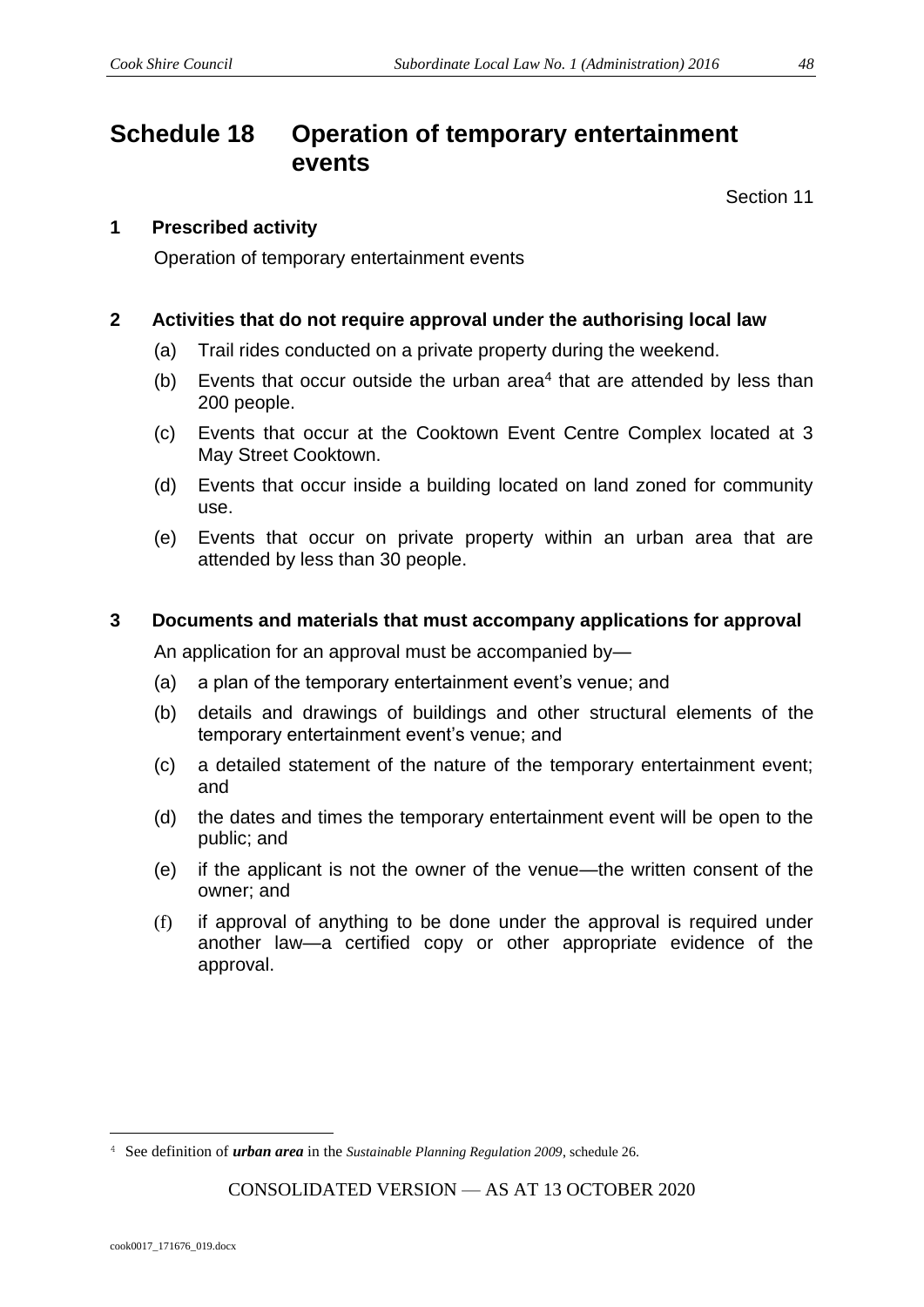#### **4 Additional criteria for the granting of approval**

The additional criteria are that—

- (a) the design and construction of the temporary entertainment event's venue is safe and appropriate to the nature of entertainment proposed and the number of people expected to attend the event's venue; and
- (b) entertainment provided at the temporary entertainment event's venue will not generate significant noise, dust or light pollution or other significantly adverse effects on the surrounding neighbourhood; and
- (c) there will be enough toilets and sanitary conveniences, complying with standards and requirements imposed by the local government, for the use of the public; and
- (d) adequate provision will exist for the disposal of refuse generated by the use of the temporary entertainment event's venue; and
- (e) adequate provision will exist for people and (if relevant) vehicles to enter and leave the temporary entertainment event's venue.

#### **5 Conditions that must be imposed on approvals**

*This section has been intentionally left blank*

#### **6 Conditions that will ordinarily be imposed on approvals**

The conditions that will ordinarily be imposed on an approval are that—

- (a) public liability insurance is maintained of no less than \$20,000,000, or such an amount as determined by the local government covering the activity which also indemnifies the local government in respect to any liability arising from the activity; and
- (b) all patrons must have access to adequate toilet and sanitary conveniences; and
- (c) all refuse generated by the use of the entertainment venue shall be disposed of the day following each use of the venue; and
- (d) action be taken to reduce noise, dust, odour and light emissions to an absolute minimum or to a level specified in an approval; and
- (e) if the approval relates to an activity on a road—require the approval holder to indemnify the State.

#### **7 Term of approval**

The term of an approval must be determined by the local government having regard to the information submitted by the applicant.

The term of the approval must be specified in the approval.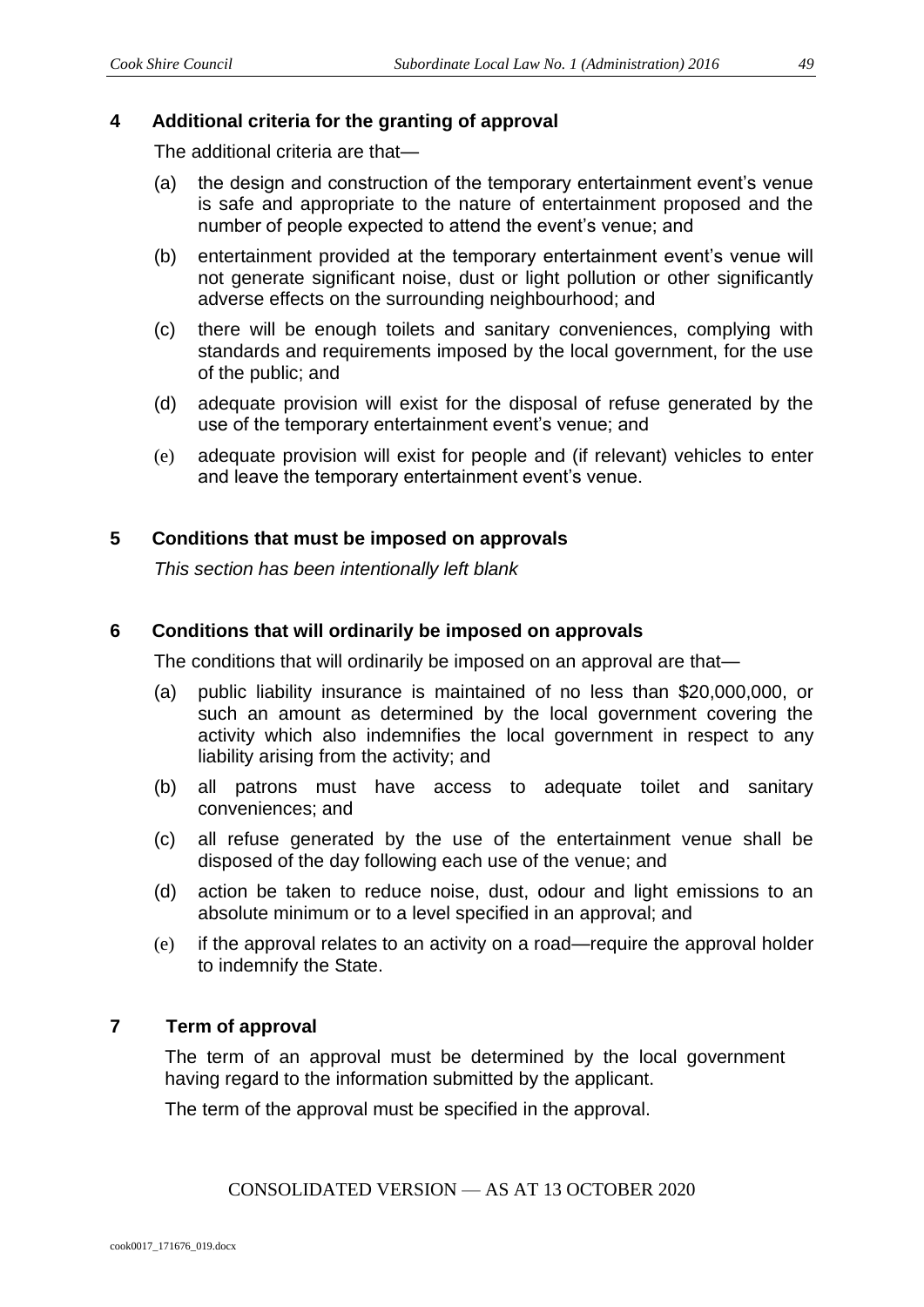## **8 Term of renewal of approval**

*This section has been intentionally left blank*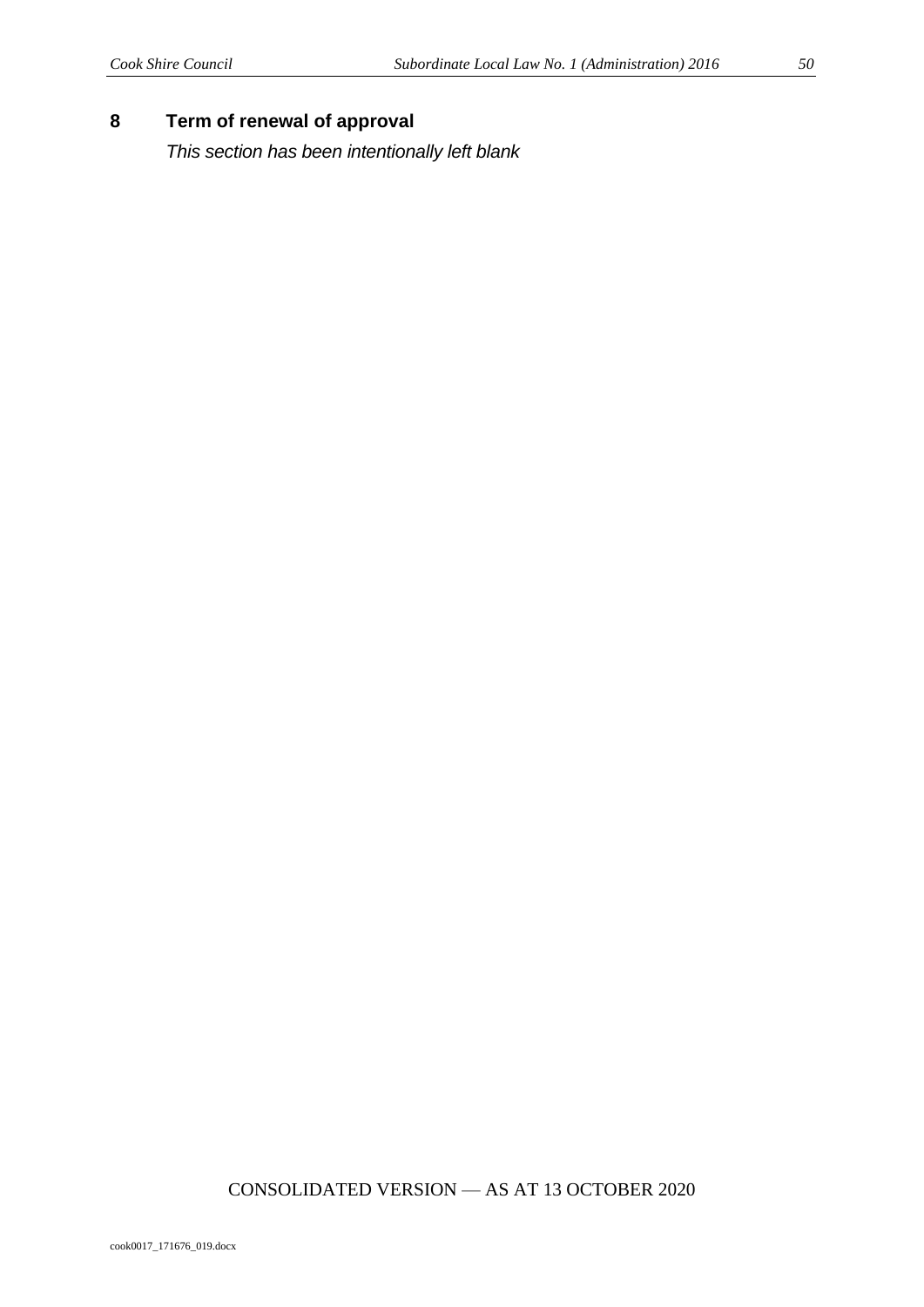# **Schedule 19 Undertaking regulated activities regarding human remains—(a) disturbance of human remains buried outside a cemetery; or (c) disturbance of human remains in a local government cemetery**

Section 11

### **1 Prescribed activity**

Undertaking regulated activities regarding human remains—(a) disturbance of human remains buried outside a cemetery; or (c) disturbance of human remains in a local government cemetery.

#### **2 Activities that do not require approval under the authorising local law**

The disturbance or human remains does not require approval if it is undertaken pursuant to orders of a coroner or other lawful authority.

#### **3 Documents and materials that must accompany applications for approval**

An application for an approval must be accompanied by—

- (a) details of and reasons for the proposed disturbance of human remains; and
- (b) a copy of the death certificate or medical certificate of cause of death for the deceased; and
- (c) written consent from the nearest living relative; and
- (d) evidence that there is no risk to public health; and
- (e) written confirmation from a recognised undertaker that he/she is prepared to carry out the exhumation.

## **4 Additional criteria for the granting of approval**

The additional criteria for approvals are that—

- (a) the nearest living relative consents; or
- (b) the executor of a deceased estate is acting on instructions contained in the last will and testament of the deceased.

#### **5 Conditions that must be imposed on approvals**

It is a condition of an approval that the Registrar of Births, Deaths and Marriages must be advised.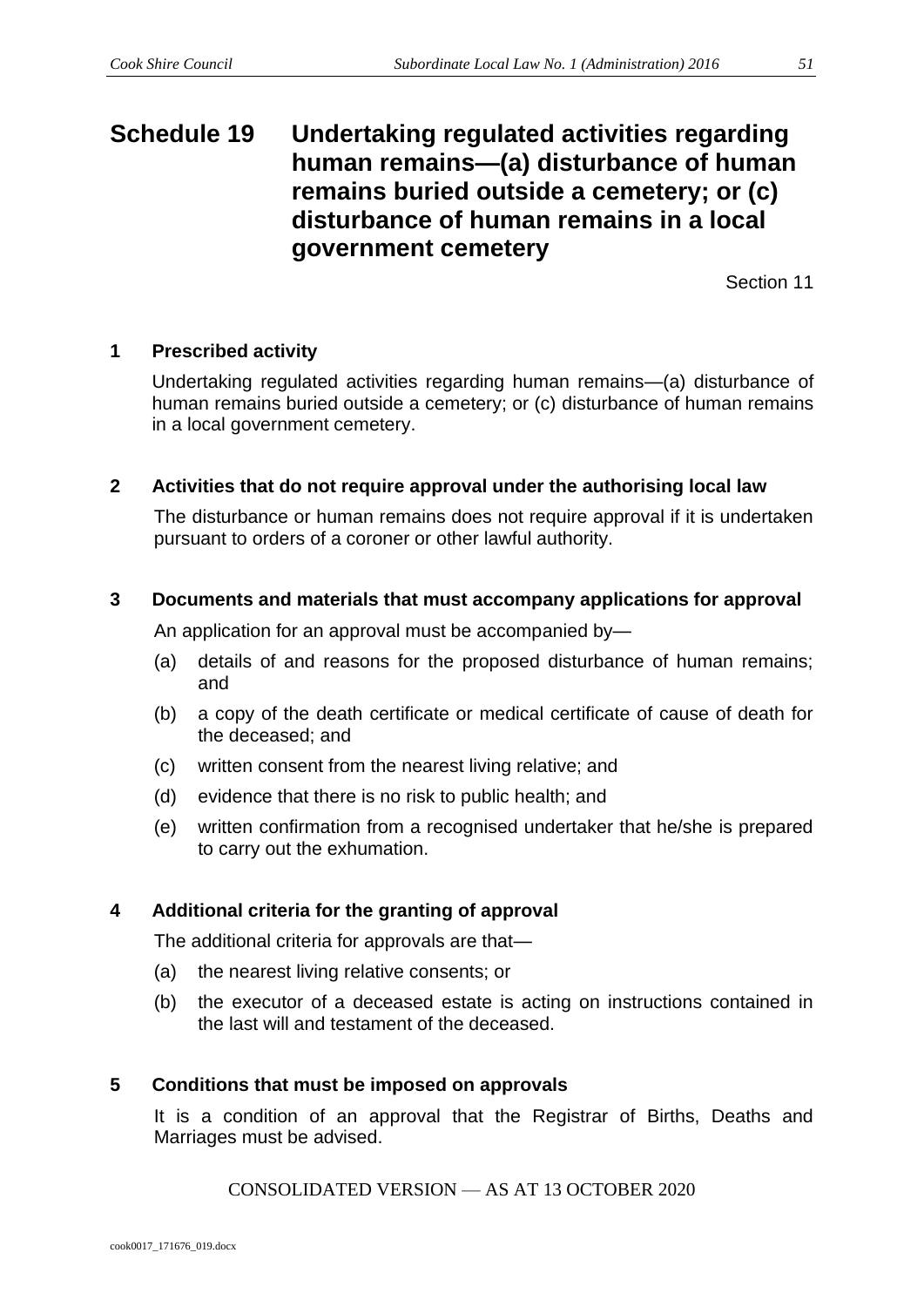### **6 Conditions that will ordinarily be imposed on approvals**

The conditions that will ordinarily be imposed on an approval are that—

- (a) any re-interment must be carried out in accordance with an approval granted for the following prescribed activities—
	- (i) the operation of cemeteries; or
	- (ii) undertaking regulated activities regarding human remains––(b) burial or disposal of human remains outside a cemetery.

### **7 Term of approval**

An approval commences on the date the approval is granted and expires on the next 30<sup>th</sup> day of June, unless otherwise specified in the approval.

#### **8 Term of renewal of approval**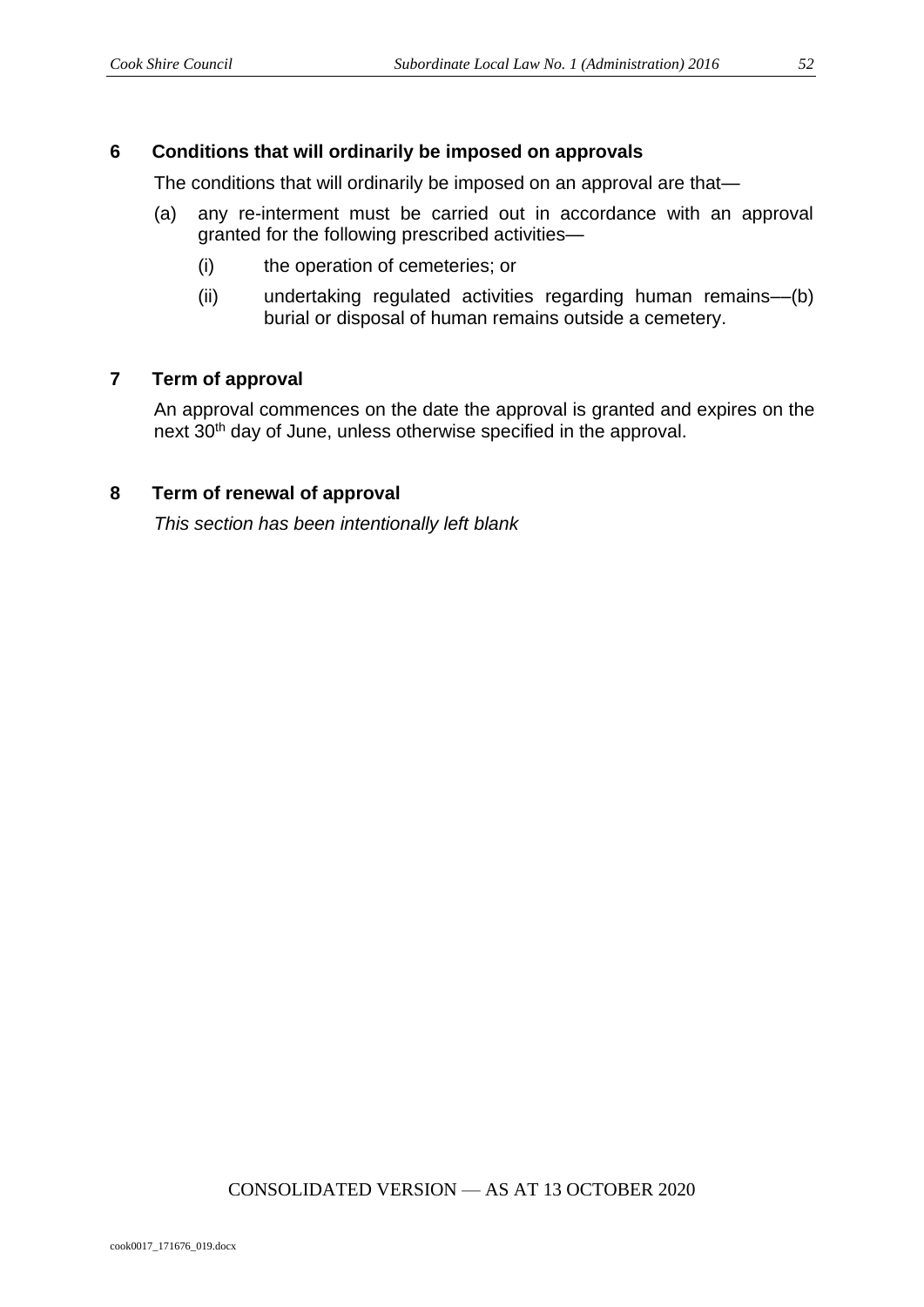# **Schedule 20 Undertaking regulated activities regarding human remains—(b) burial or disposal of human remains outside a cemetery**

Section 11

## **1 Prescribed activity**

Undertaking regulated activities regarding human remains—(b) burial or disposal of human remains outside a cemetery

### **2 Activities that do not require approval under the authorising local law**

*This section has been intentionally left blank*

### **3 Documents and materials that must accompany applications for approval**

The application for approval must be accompanied by—

- (a) the real property description and exact location of the burial site by Global positioning System (GPS) reference points; and
- (b) a description of the burial method and ongoing management of the site; and
- (c) evidence of ownership of the property, or if not the owner, the written consent of the owner; and
- (d) time and date of the proposed burial; and
- (e) details of the relevant qualifications of the undertaker organising the burial.

## **4 Additional criteria for the granting of approval**

Additional criteria are that—

- (a) the grant of the approval is justified by—
	- (i) special family, personal or historical association between the deceased person and the place in which the remains are to be buried or placed; or
	- (ii) some other special reason; and
- (b) the activity will not cause reasonable offence to others; and
- (c) the burial will be conducted by a registered undertaker or similarly qualified person.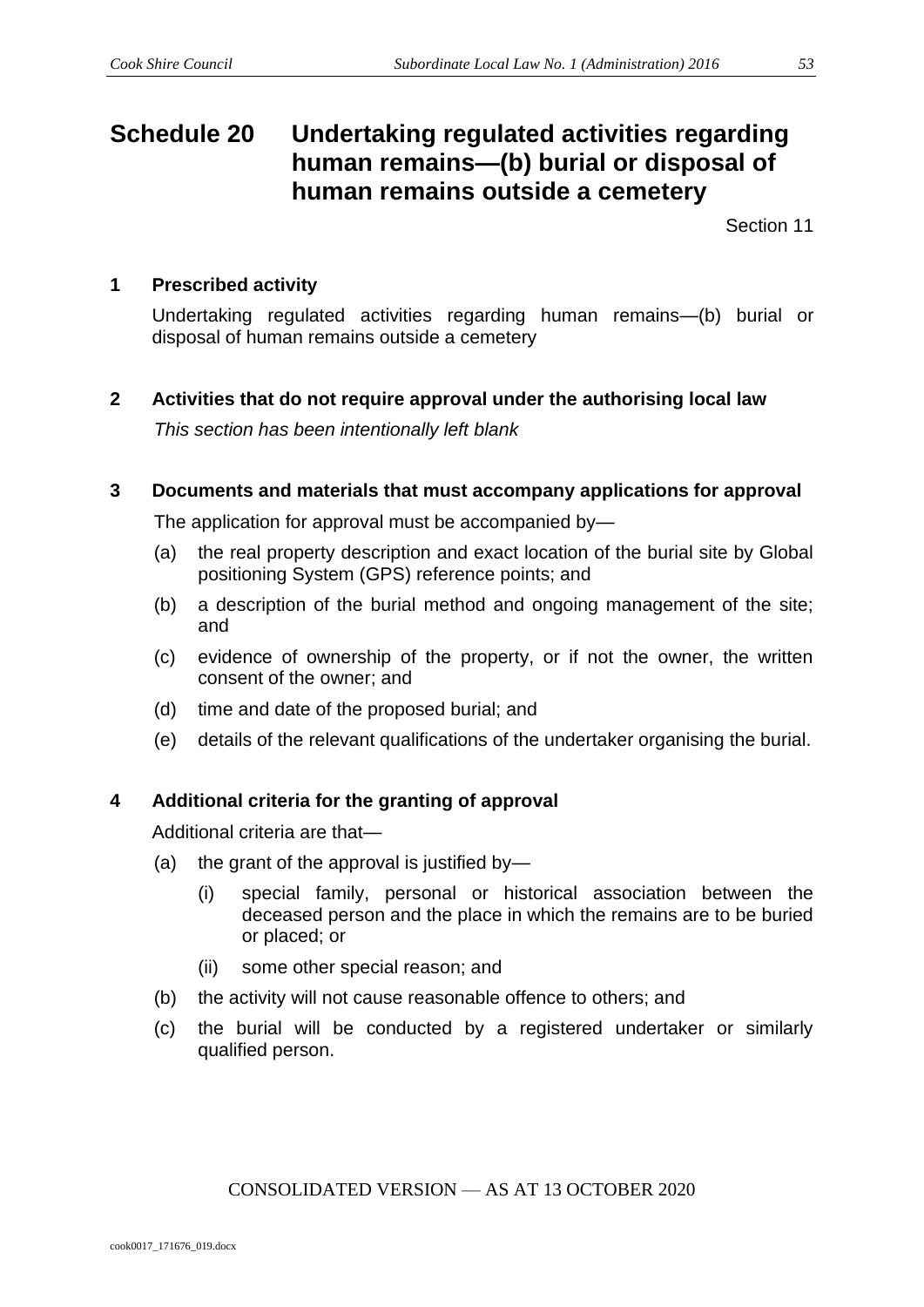#### **5 Conditions that must be imposed on approvals**

Conditions that must be imposed on approvals are that—

- (a) an authorised person must inspect the grave before burial of human remains in the grave; and
- (b) the disposal of the human remains must take place at a time, or within the period specified in the approval; and
- (c) a memorial or marker to identify a site in which human remains have been buried must be erected or installed.

#### **6 Conditions that will ordinarily be imposed on approvals**

*This section has been intentionally left blank*

#### **7 Term of approval**

An approval commences on the date the approval is granted and expires on the next 30<sup>th</sup> day of June, unless otherwise specified in the approval.

#### **8 Term of renewal of approval**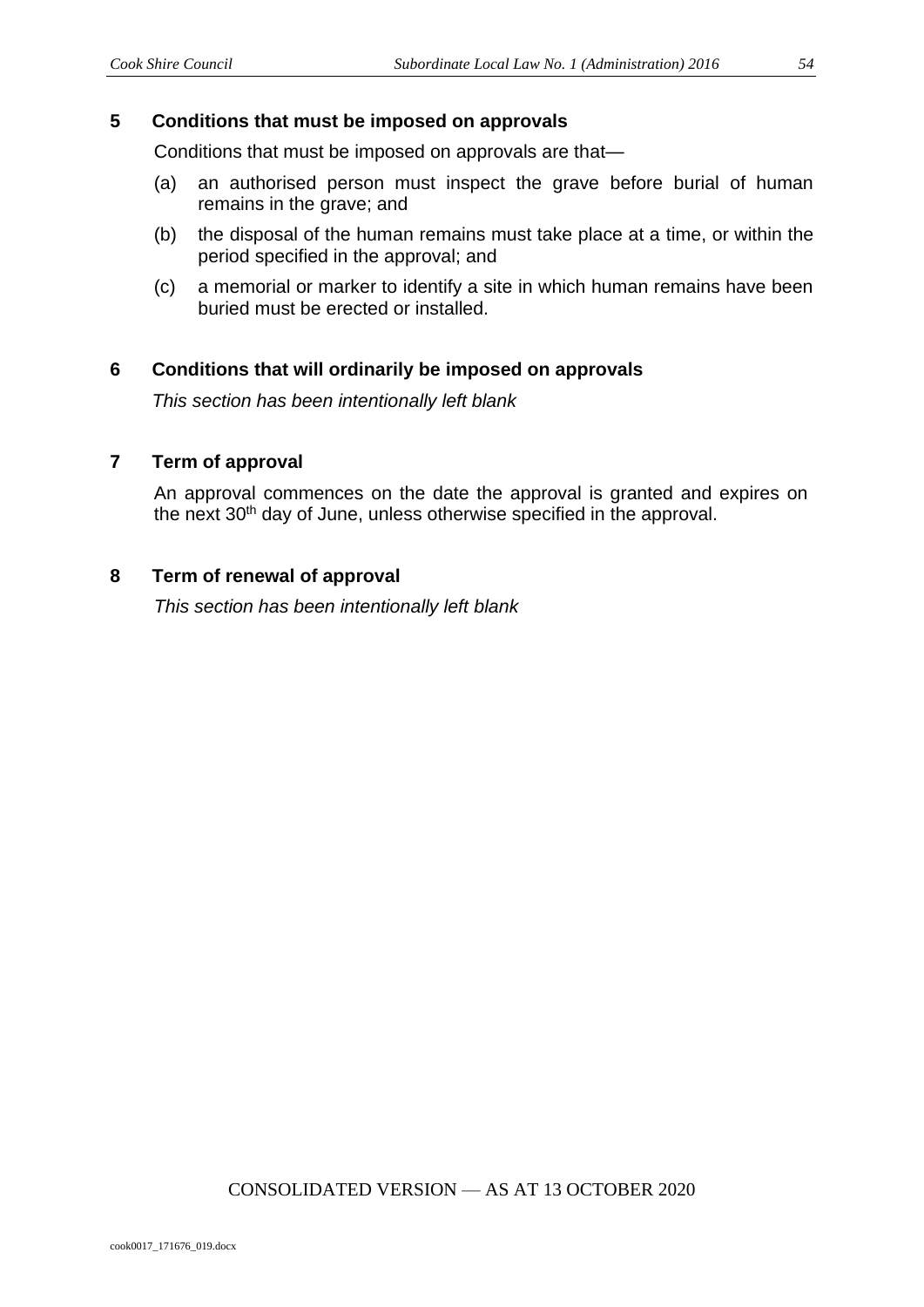# **Schedule 21 Undertaking regulated activities on local government controlled areas and roads— (a) driving or leading of animals to cross a road**

Section 11

### **1 Prescribed activity**

Undertaking regulated activities on local government controlled areas and roads—

driving or leading of animals to cross a road

## **2 Activities that do not require approval under the authorising local law**

Leading of horses across a road by a member of a horse or pony club.

#### **3 Documents and materials that must accompany applications for approval**

An application for an approval must be accompanied by details of—

- (a) the proposed use of the local government controlled area or road, including location and times; and
- (b) the types and numbers of animals to be lead or driven; and
- (c) how the safety of the public will be safeguarded including any traffic control, safety signage, warning notices or other means of alerting other road users of the activity.

## **4 Additional criteria for the granting of approval**

The additional criteria for approvals are that the leading of animals would not unduly interfere with the proper use of the road or create a safety hazard.

#### **5 Conditions that must be imposed on approvals**

*This section has been intentionally left blank*

#### **6 Conditions that will ordinarily be imposed on approvals**

The conditions ordinarily imposed on an approval are that the approval holder must—

- (a) conduct the activity on the days and times specified in the approval; and
- (b) limit the number of stock participating in the activity to the number specified in the approval; and
- (c) comply with specified safety requirements; and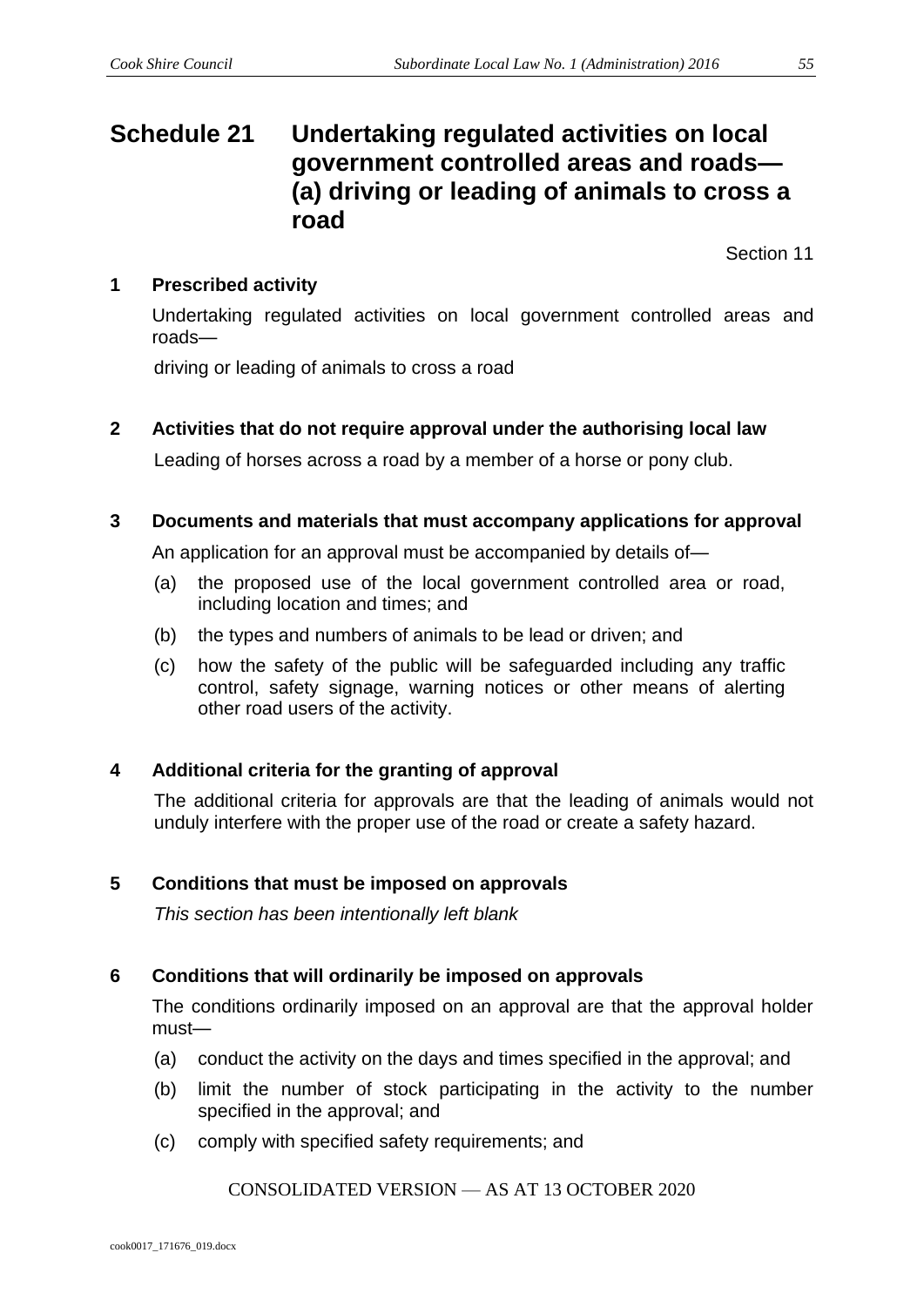- (d) exhibit specified warning notices and to take other specified precautions for the safety of users of the road or area; and
- (e) provide an indemnity to the State and the local government; and
- (f) maintain public liability insurance of no less than \$20,000,000, or such an amount as determined by the local government covering the activity which also indemnifies the local government in respect to any liability arising from the activity.

### **7 Term of approval**

An approval commences on the date the approval is granted and expires on the next 30<sup>th</sup> day of June, unless otherwise specified in the approval.

#### **8 Term of renewal of approval**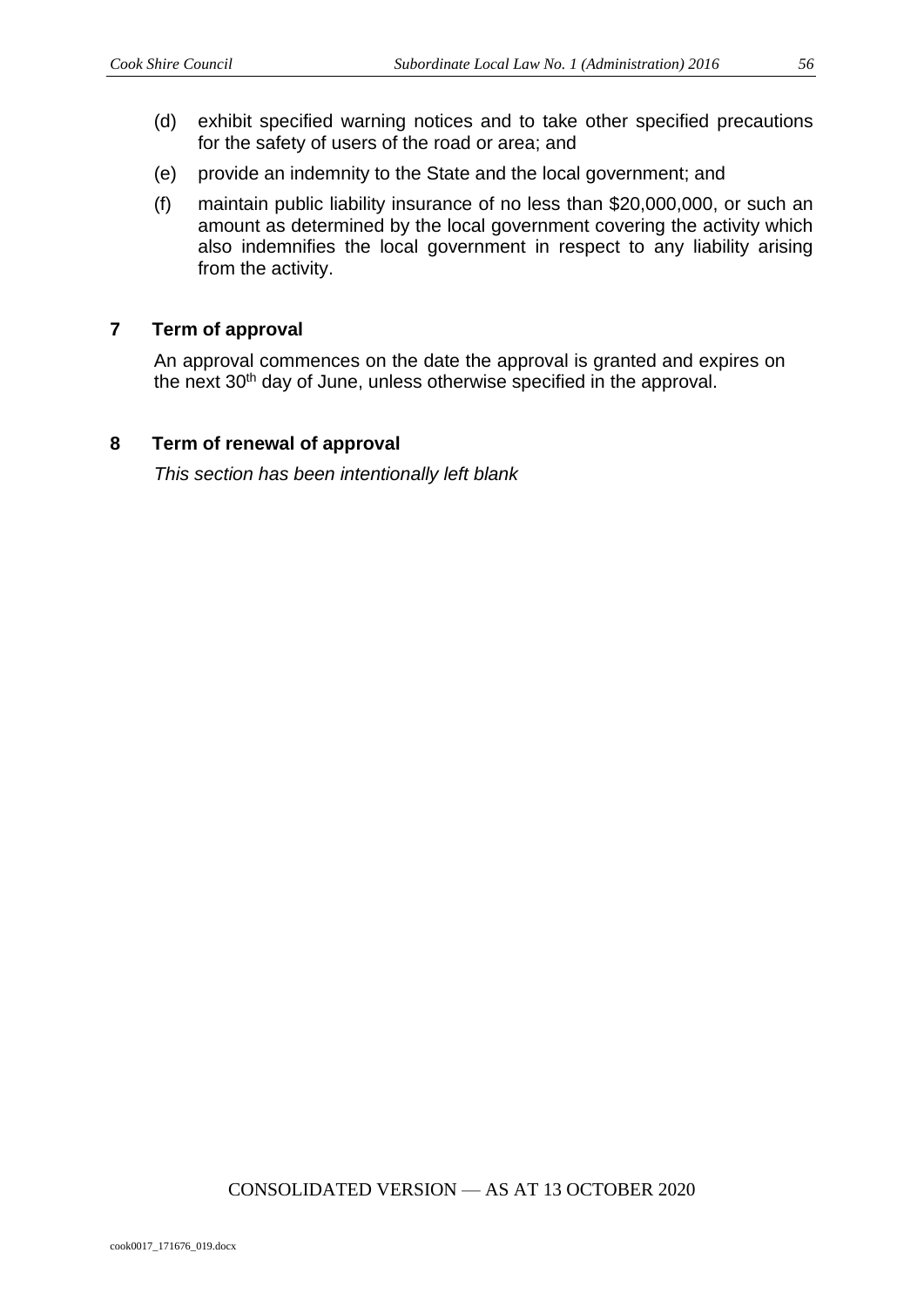# **Schedule 22 Undertaking regulated activities on local government controlled areas and roads— (b) depositing of goods or materials**

Section 11

# **1 Prescribed activity**

Undertaking regulated activities on local government controlled areas and roads— (b) depositing of goods or materials

# **2 Activities that do not require approval under the authorising local law**

*This section has been intentionally left blank* 

**3 Documents and materials that must accompany applications for approval**

The application for approval must be accompanied by details of the—

- (a) goods or materials to be deposited on the road; and
- (b) time date, location and duration of the activity.

# **4 Additional criteria for the granting of approval**

The additional criteria for the granting of approval are that the activity must not—

- (a) significantly detract from the capacity of the road to provide a vehicular and where relevant pedestrian thoroughfare; and
- (b) constitute a nuisance or a danger to any person or property; and
- (c) obstruct access from the footway to kerbside parking; and
- (d) adversely affect the amenity of the area or the environment; and
- (e) adversely affect the existing services located in, along, over or adjacent to a road.

# **5 Conditions that must be imposed on approvals**

*This section has been intentionally left blank* 

# **6 Conditions that will ordinarily be imposed on approvals**

The conditions ordinarily imposed on an approval are that the approval holder must—

(a) ensure unobstructed movement of vehicles and pedestrians; and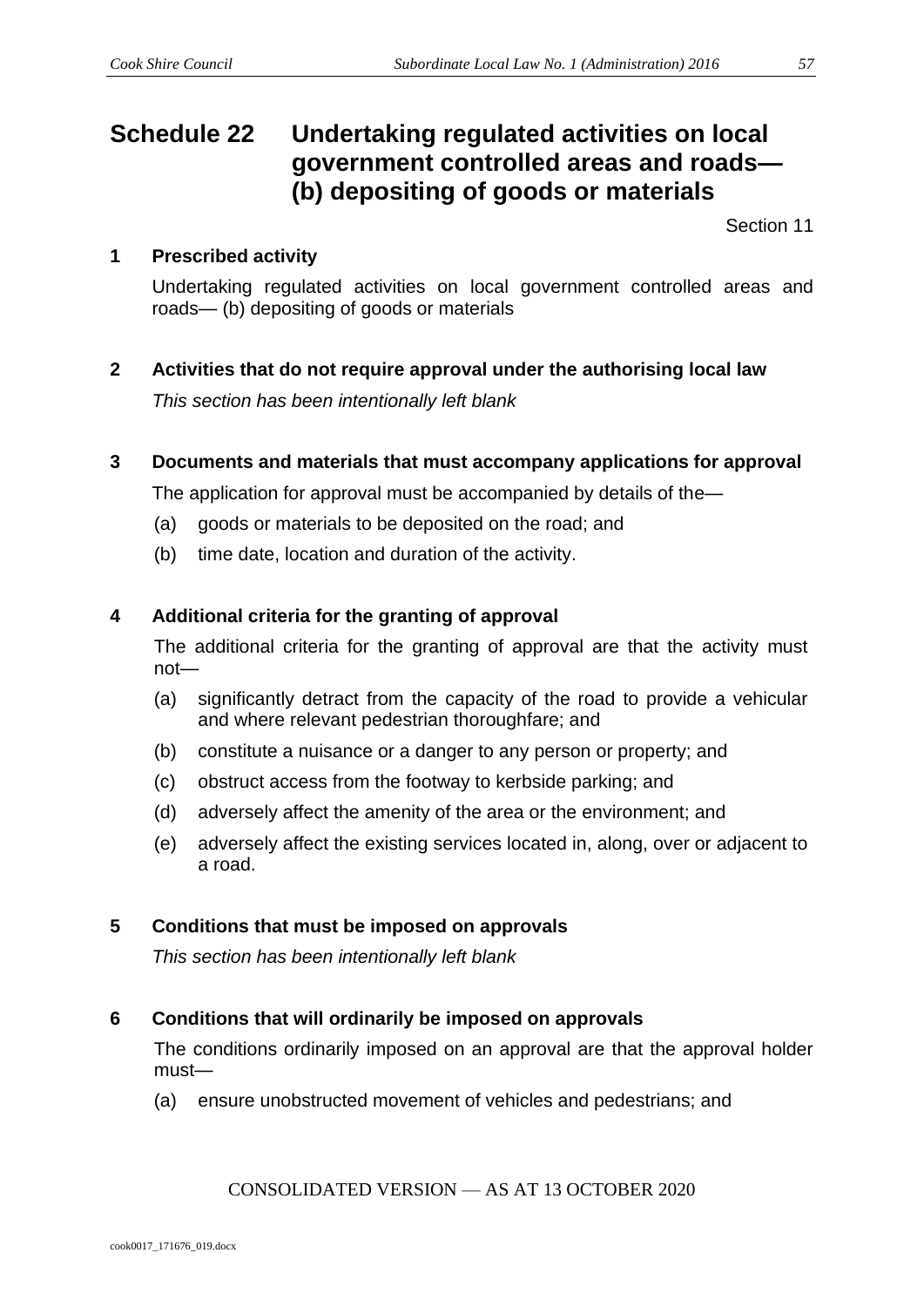- (b) maintain public liability insurance of no less than \$20,000,000, or such an amount as determined by the local government covering the activity which also indemnifies the local government and any other person who has an interest in or takes a benefit from the work or activity in respect to any liability arising from the activity; and
- (c) observe standards specified by the local government in the carrying out of the works or activity; and
- (d) ensure safety of pedestrians and vehicles including but not limited to the safe temporary diversion of traffic, erection of warning lights and barricades; and
- (e) lodge a security deposit with the local government in the amount specified in the approval; and
- (f) reinstate the road following completion of the works or ceasing of the activity.

#### **7 Term of approval**

An approval commences on the date the approval is granted and expires on the next 30<sup>th</sup> day of June, unless otherwise specified in the approval.

#### **8 Term of renewal of approval**

*This section has been intentionally left blank*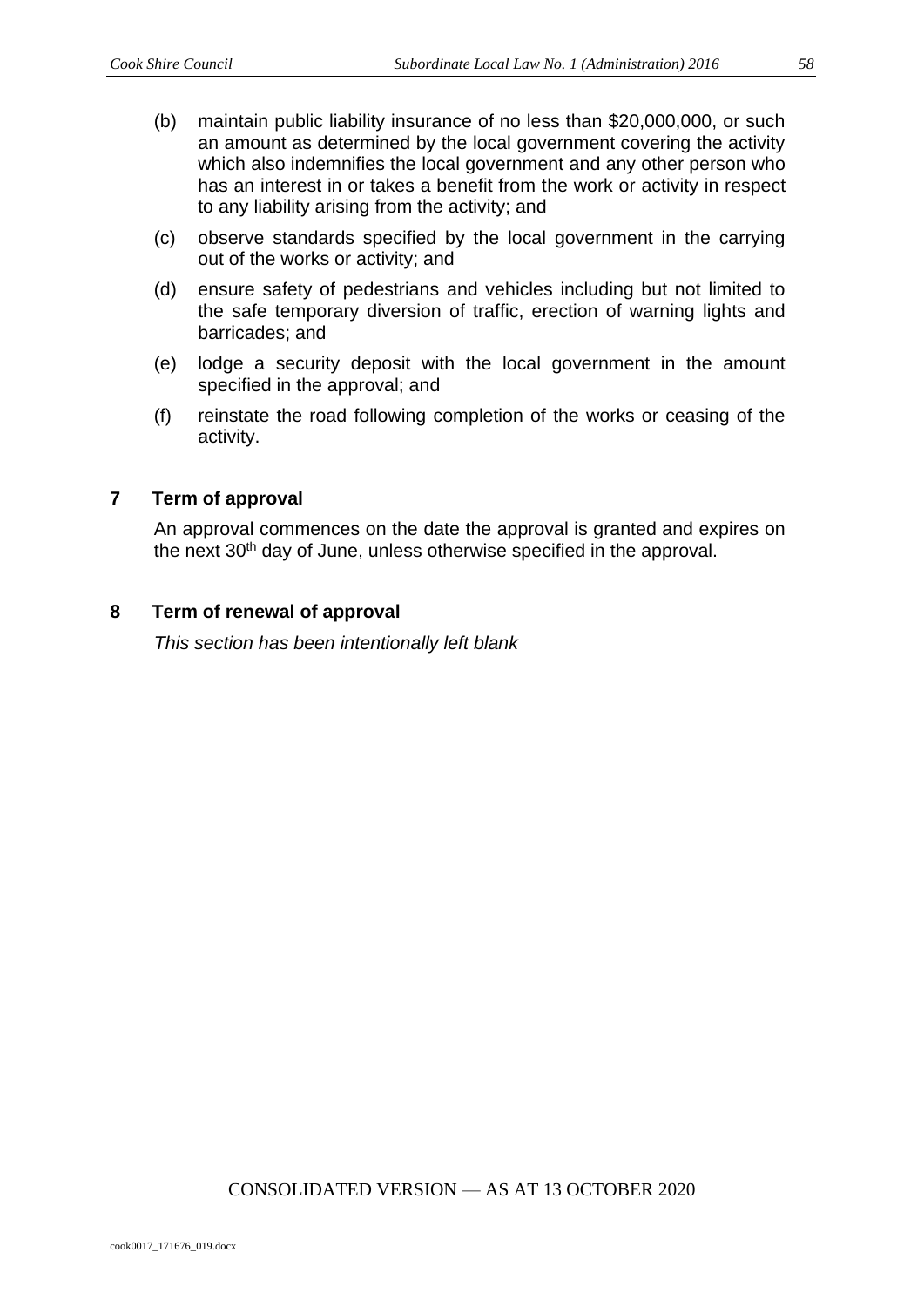# **Schedule 23 Undertaking regulated activities on local government controlled areas and roads— (c) holding of a public place activity prescribed by subordinate local law**

Section 11

#### **1 Prescribed activity**

Undertaking regulated activities on local government controlled areas and roads—(c) holding of a public place activity prescribed by subordinate local law, excluding the operation of a temporary entertainment event.

#### **2 Activities that do not require approval under the authorising local law**

A cake stall, sausage sizzle, car wash, school fete or similar fundraising activity held on no more than 1 day.

#### **3 Documents and materials that must accompany applications for approval**

An application for an approval must be accompanied by—

- (a) a plan of the venue; and
- (b) a detailed statement of the nature of the activity; and
- (c) the dates and times the activity will be undertaken; and
- (d) if the applicant is not the owner of the land—the written consent of the owner; and
- (e) if approval of anything to be done under the approval is required under another law—a certified copy or other appropriate evidence of the approval.

#### **4 Additional criteria for the granting of approval**

The additional criteria are that—

- (a) the venue is safe and appropriate for the nature of the activity and for the number of people expected to attend; and
- (b) the activity will not generate significant noise, dust or light pollution or other significantly adverse effects on the surrounding neighbourhood; and
- (c) there will be enough toilets and sanitary conveniences, complying with standards and requirements imposed by the local government, for the activity; and
- (d) adequate provision will exist for the disposal of refuse generated by the activity; and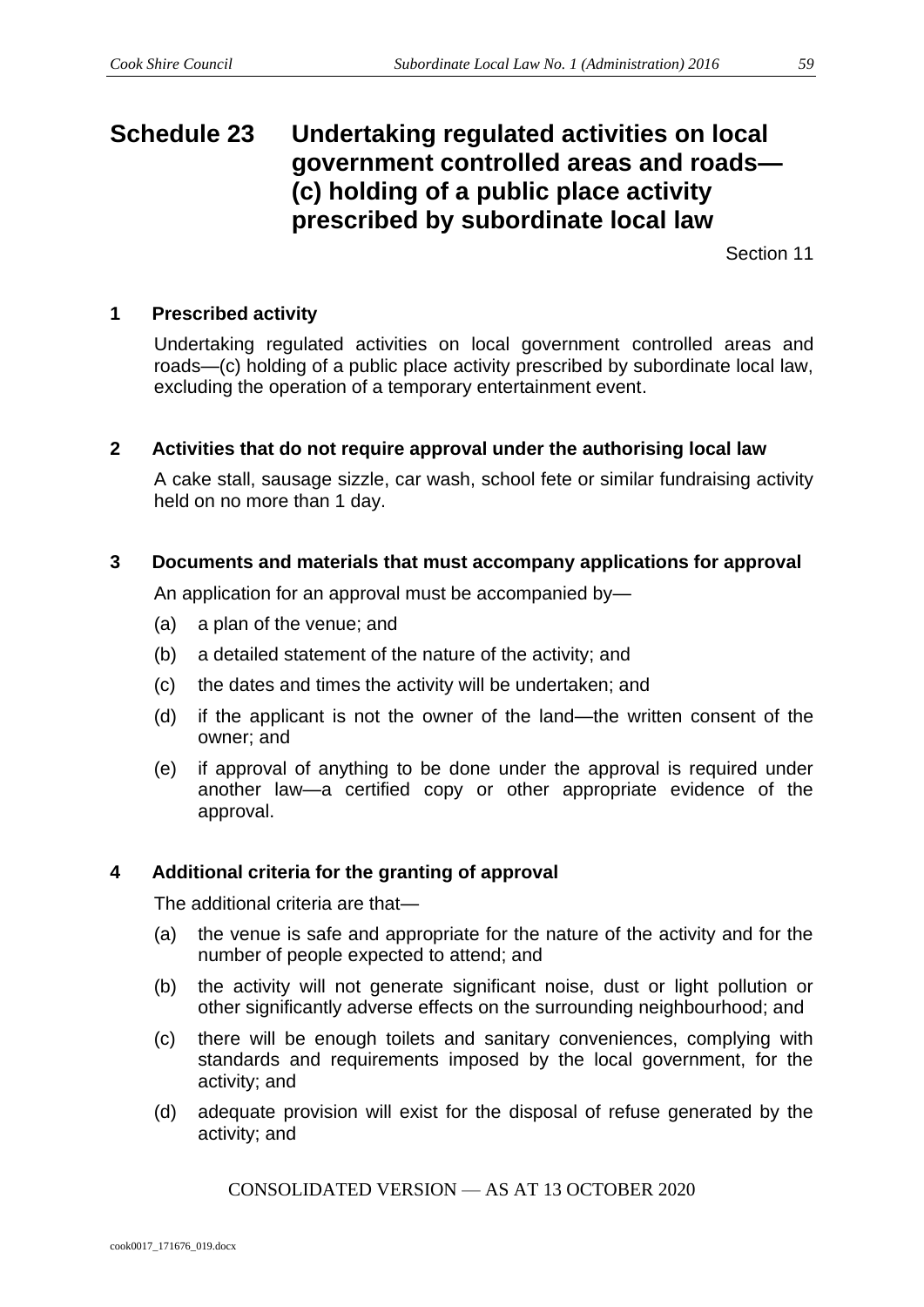(e) adequate provision will exist for people and (if relevant) vehicles to enter and leave the venue.

### **5 Conditions that must be imposed on approvals**

*This section has been intentionally left blank*

#### **6 Conditions that will ordinarily be imposed on approvals**

The conditions ordinarily imposed on an approval are that the approval holder must—

- (a) ensure safety of pedestrians and vehicles including but not limited to the safe temporary diversion of traffic, erection of warning lights and barricades; and
- (b) maintain public liability insurance of no less than \$20,000,000, or such an amount as determined by the local government covering the activity which also indemnifies the local government in respect to any liability arising from the activity; and
- (c) lodge security bond with council in the amount specified in the approval; and
- (d) reinstate the area following the ceasing of the activity.

#### **7 Term of approval**

An approval commences on the date the approval is granted and expires on the next 30<sup>th</sup> day of June, unless otherwise specified in the approval.

## **8 Term of renewal of approval**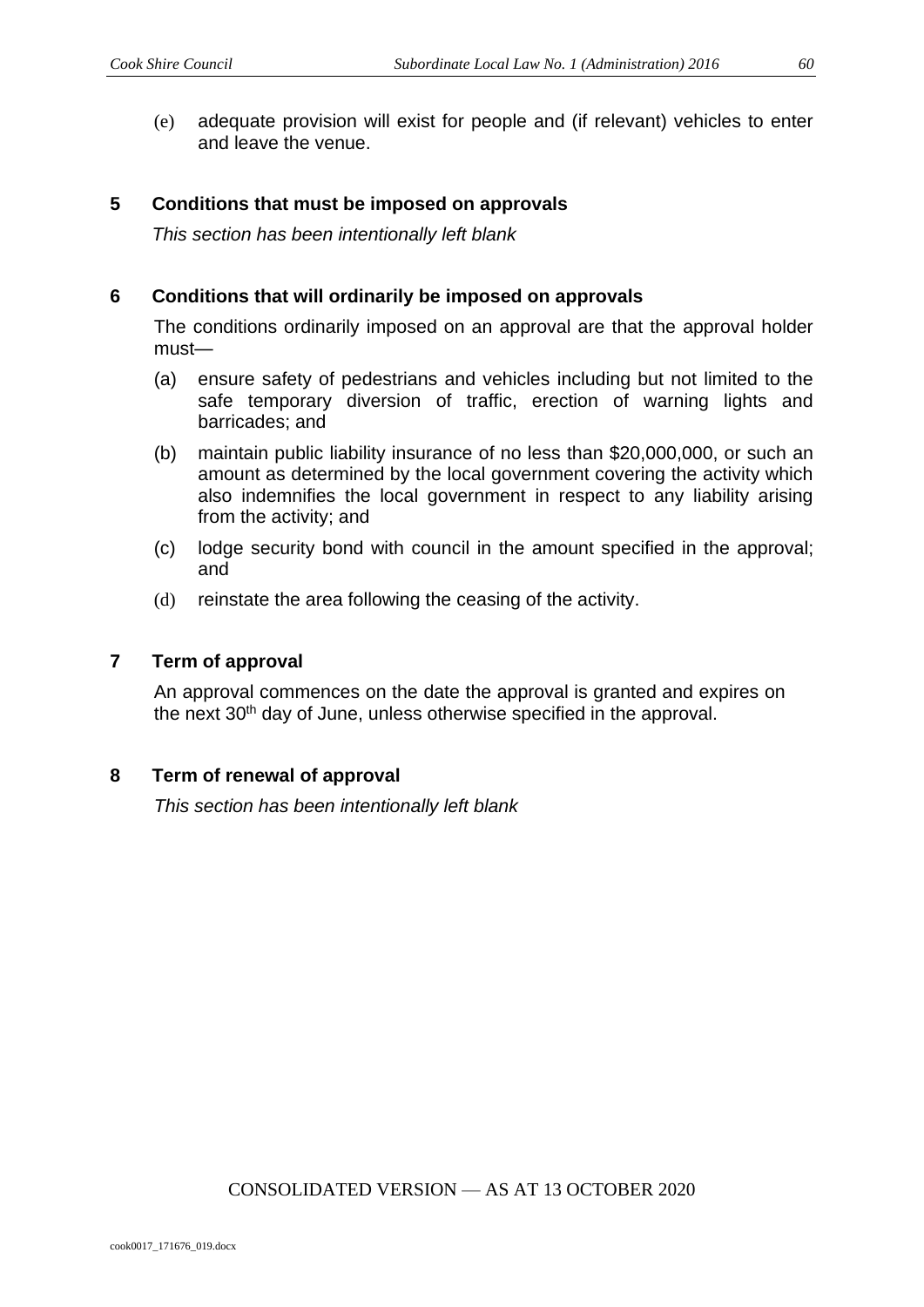# **Schedule 24 Undertaking regulated activities on local government controlled areas and roads - (c) - Film and Television Activities.**

Section 11

## **1 Prescribed activity**

Undertaking regulated activities on local government controlled areas and roads - (c)

film and television production activities for which a development application is not required under the local government's planning scheme

#### *Example*

*commercial filming/photography*

**2 Activities that do not require approval under the authorising local law**

Filming or photography undertaken only for personal use.

**3 Documents and materials that must accompany applications for approval**

The following documents and materials must accompany applications for approval—

- (a) details of the location where the activity will be carried out, by way of plans or otherwise; and
- (b) if an applicant for an approval is not the owner of the premises on which the activity is to be operated, the application must be accompanied by the written consent of the owner; and
- (c) details of contact person; and
- (d) details of times; and
- (e) a certificate of currency of the applicants public liability insurance for the activity.

## **2 Additional criteria for the granting of approval**

The additional criteria are as follows—

- (a) Whether the premises or location is suitable taking into account the—
	- (i) type of activity proposed; and
	- (ii) number of people involved in the activity; and
	- (iii) means of entry and exit for attendees and or vehicles if applicable.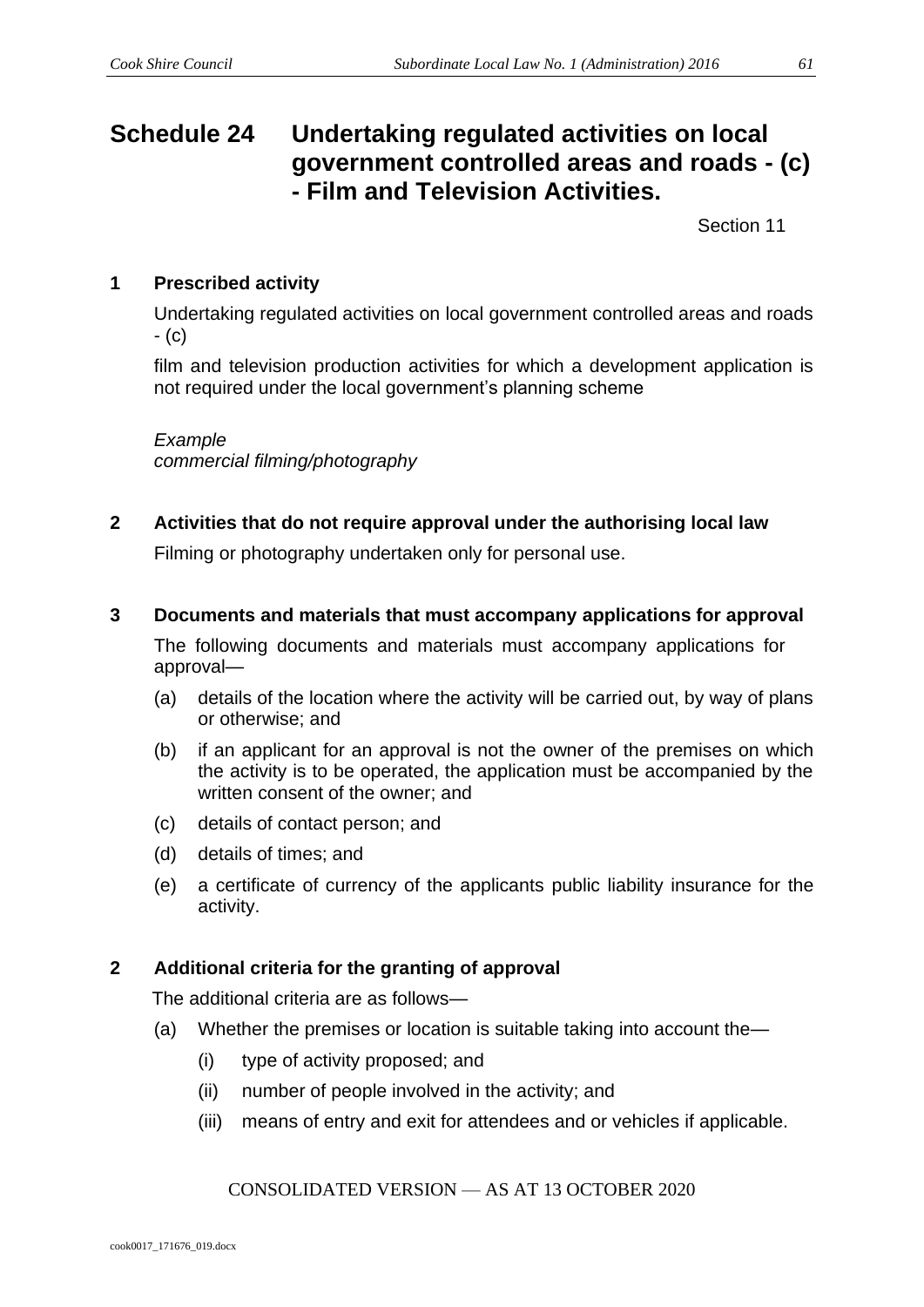## **3 Conditions that must be imposed on approvals**

*This section has been intentionally left blank*

### **4 Conditions that will ordinarily be imposed on approvals**

The conditions ordinarily imposed on an approval are that the approval holder must—

- (a) ensure safety of pedestrians and vehicles including but not limited to the safe temporary diversion of traffic, erection of warning lights and barricades; and
- (b) maintain public liability insurance of no less than \$20,000,000, or such an amount as determined by the local government covering the activity which also indemnifies the local government in respect to any liability arising from the activity; and
- (c) lodge security bond with council in the amount specified in the approval; and
- (d) reinstate the area following the ceasing of the activity; and
- (e) advise residents living adjacent to the location of the time, nature and scale of the activity at least seven (7) days before the activity commences; and
- (f) obtain additional approval under the local laws to use vehicles, aircraft, vessels and non-filming equipment on local government areas; and
- (g) vegetation must not to be disturbed or damaged; and
- (h) inform the local government of any alterations to the activity schedule; and
- (i) ensure a sufficient number of sanitary conveniences are available during the activity; and
- (j) fees are to be paid in accordance with the local government's current fees and charges schedule.

#### **5 Term of approval**

An approval commences on the date the approval is granted and expires on the next 30<sup>th</sup> day of June, unless otherwise specified in the approval.

#### **6 Term of renewal of approval**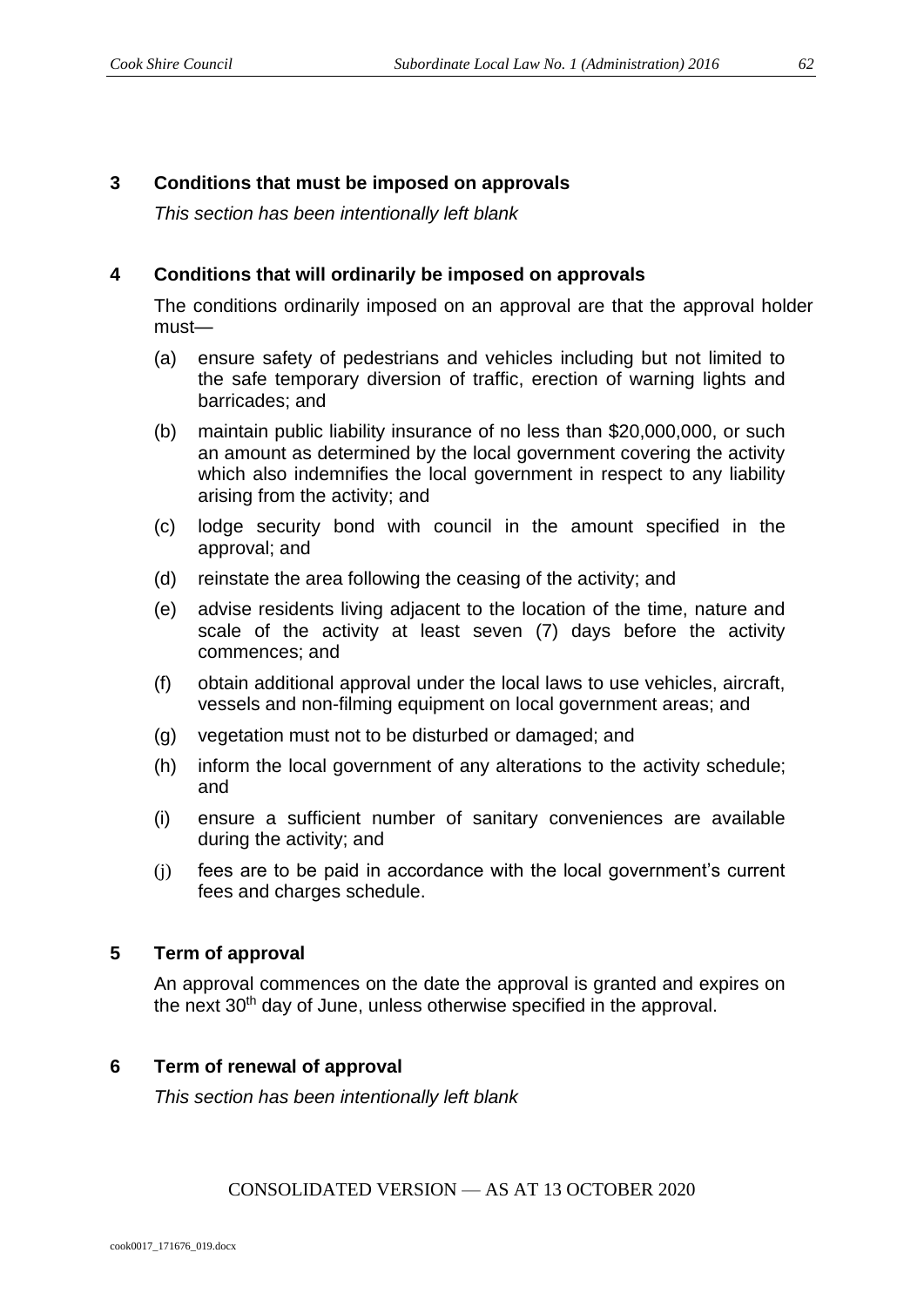# **Schedule 25 Bringing or driving motor vehicles onto a park or reserve**

Section 11

### **1 Prescribed activity**

Bringing a motor vehicle onto or driving a motor vehicle on a place that is—

- (a) within a local government controlled area; and
- (b) not within a motor vehicle access area.

(*Local Law No.4 (Local Government Controlled Areas, Facilities and Roads) 2016*, section 6(2)).

#### **2 Activities that do not require approval under the authorising local law**

- (a) Access to a local government controlled area by an authorised contractor for the purposes of repairing or maintaining a local government facility; or
- (b) Persons holding an approval under another local law permitting the bringing or driving of motor vehicles onto local government controlled areas.

#### **3 Documents and materials that must accompany applications for approval**

An application must accompanied by—

- (a) full details of the need and reasons for bringing the motor vehicle onto the local government controlled area; and
- (b) the date and time and duration of bringing the motor vehicle onto the area; and
- (c) the parts of the area where the motor vehicle will be driven; and
- (d) the type of motor vehicle to be driven; and
- (e) any other documentation and materials requested on the approved application form.

#### **4 Additional criteria for the granting of approval**

The additional criteria are that—

- (a) the vehicle access is required for—
	- (i) construction, repair and maintenance work within the local government controlled area; or
	- (ii) access to a temporary entertainment venue for which the applicant has received approval under another local law; or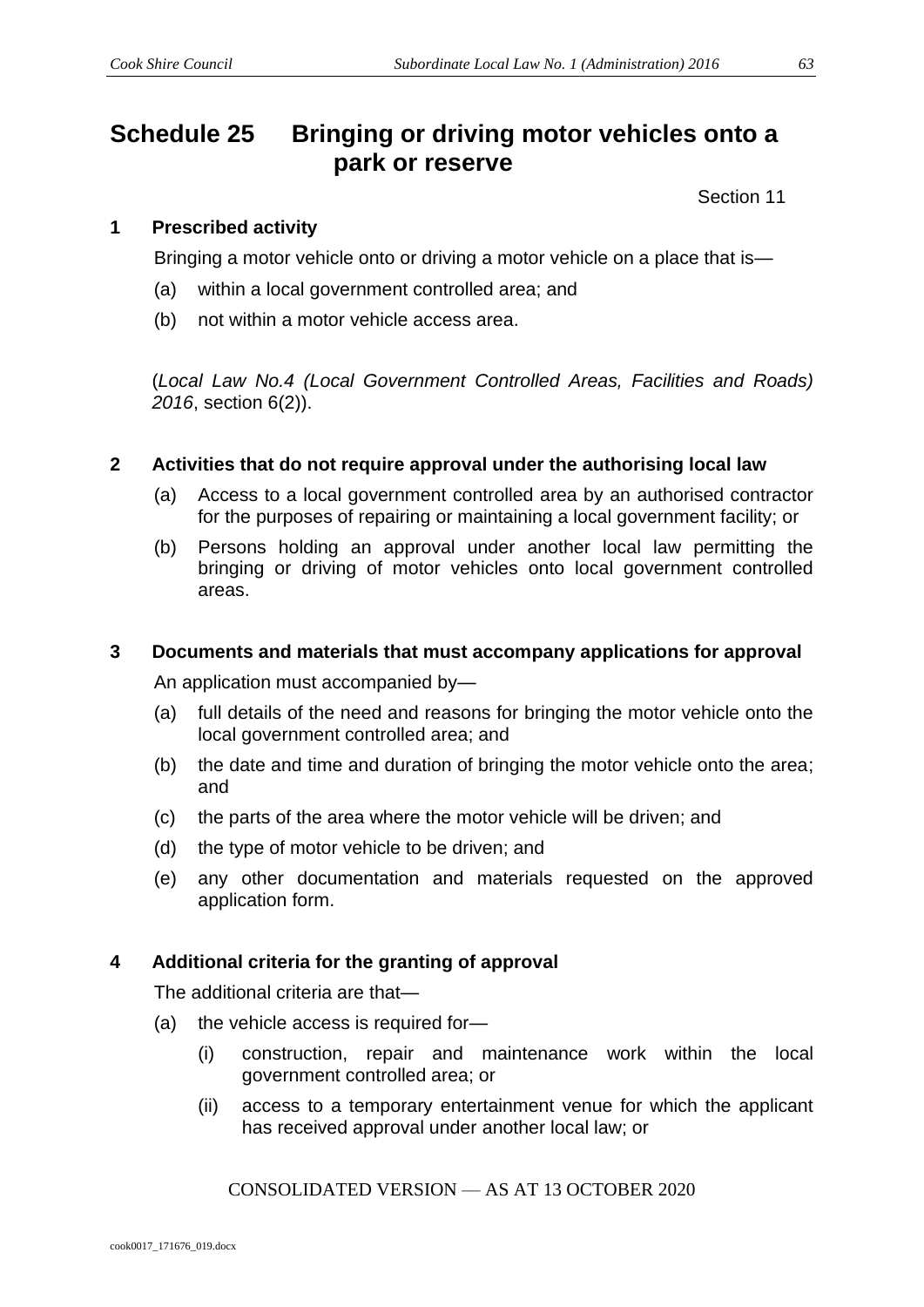- (iii) holding a celebration, ceremony or competition for which the applicant has received approval under another local law.
- (b) access by the vehicle will not—
	- (i) unduly interfere with the usual use and enjoyment of the area;
	- (ii) impact on the natural resources and native wildlife of the area;
	- (iii) cause damage to the area;
	- (iv) generate significant noise or dust or other significantly adverse effects on the surrounding neighbourhood or other users of the area.

### **5 Conditions that must be imposed on approvals**

The conditions that must be imposed on an approval are that the approval—

- (a) will be valid only for the specific vehicle or type of vehicle specified in the approval; and
- (b) is not transferable; and
- (c) is displayed on the dashboard of the vehicle while it is within the local government controlled area; and
- (d) holder must ensure the safety of other users of the area arising from the carrying out of the activity; and
- (e) holder must pay to the local government the cost of rectifying any damage caused by the use of the vehicle in the area.

## **6 Conditions that will ordinarily be imposed on approvals**

The following conditions will ordinarily be imposed on approvals—

(a) The approval holder must give at least 24 hours notice to neighbouring land holders that the area will be accessed under the approval.

#### **7 Term of approval**

An approval commences on the date the approval is granted and expires on the next 30<sup>th</sup> day of June, unless otherwise specified in the approval.

#### **8 Term of renewal of approval**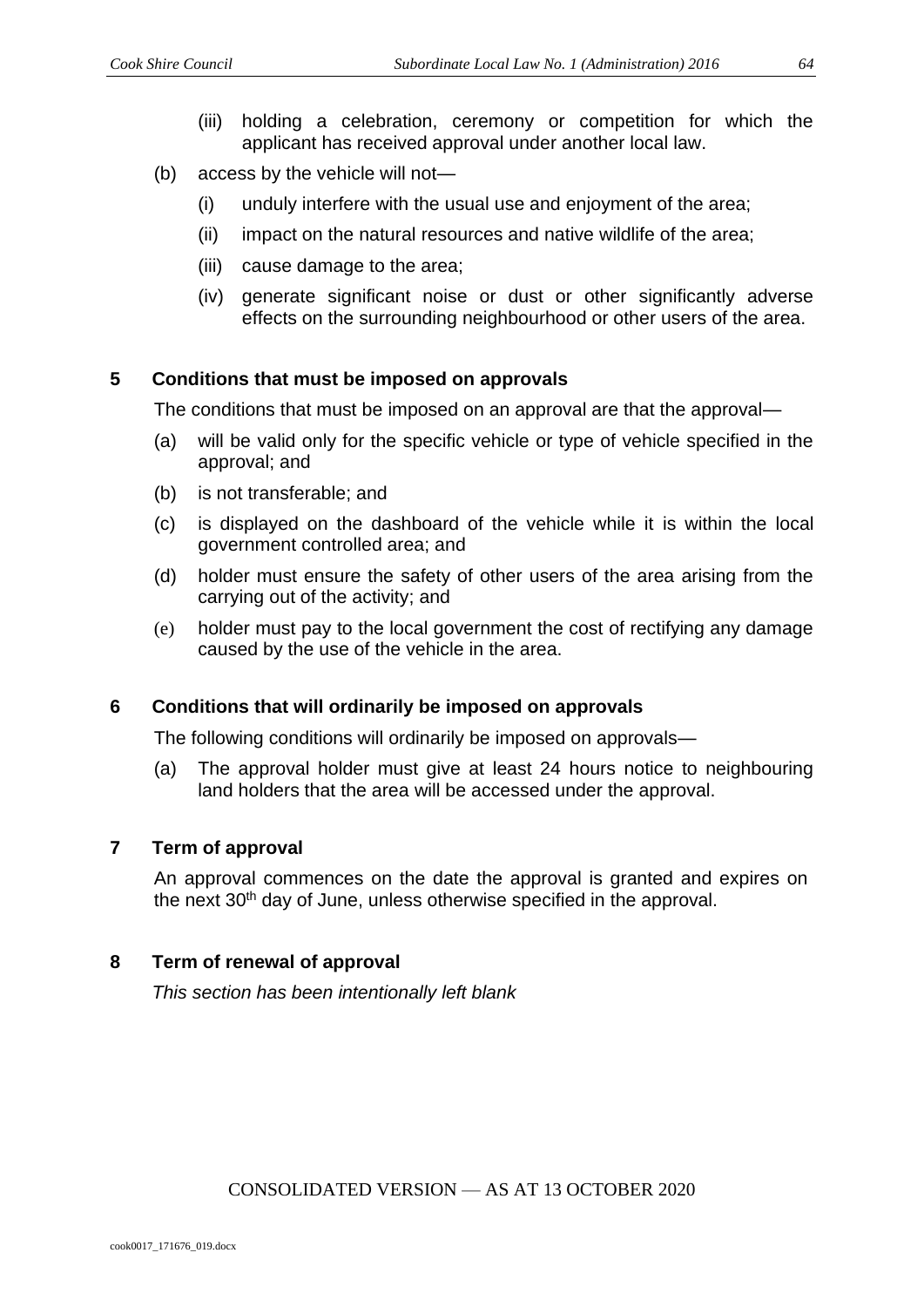# **Schedule 26 Bringing or driving prohibited vehicles onto motor vehicle access areas**

Section 11

*This schedule has been intentionally left blank*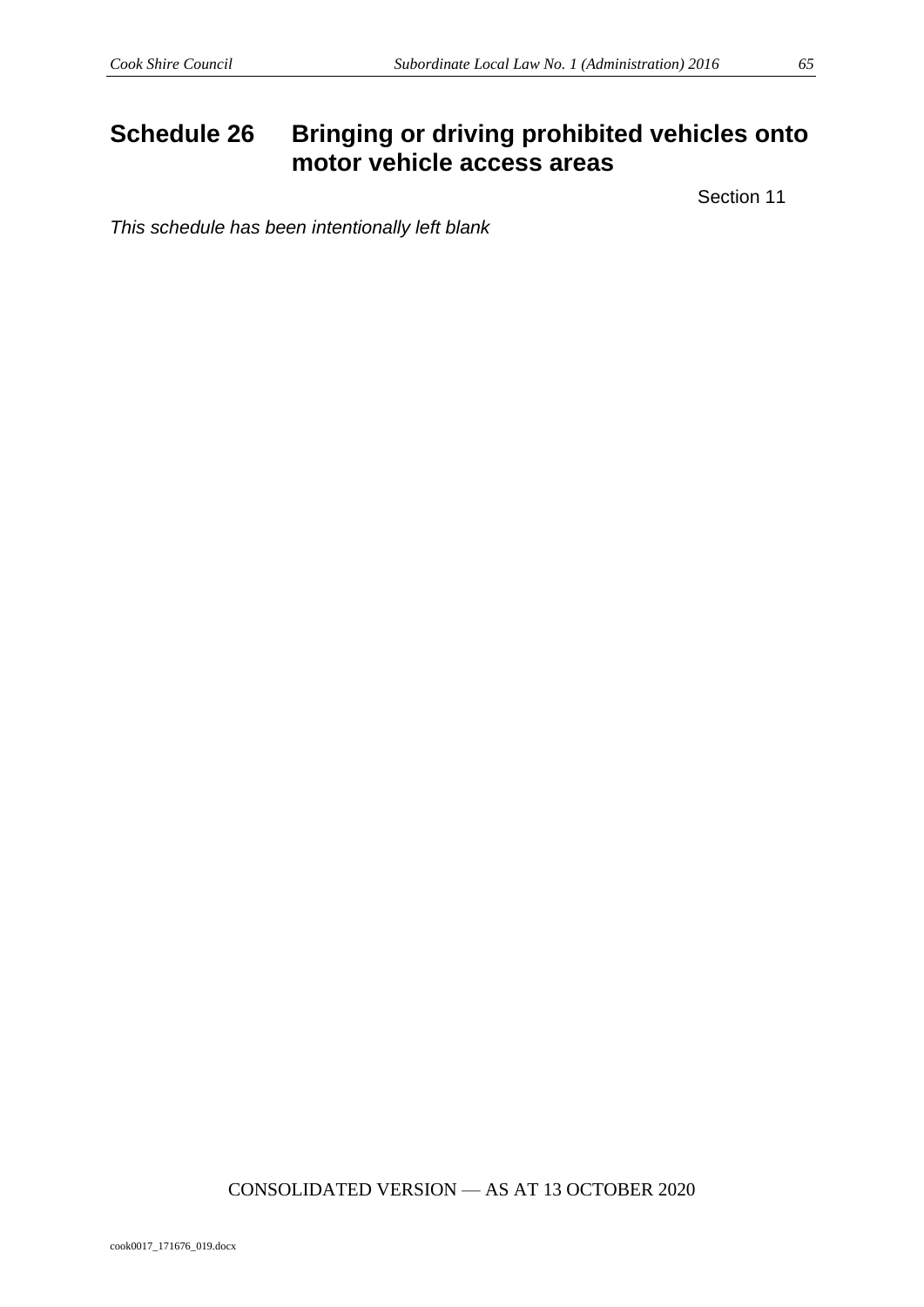# **Schedule 27 Use of bathing reserves for training, competitions etc**

Section 11

*This schedule has been intentionally left blank*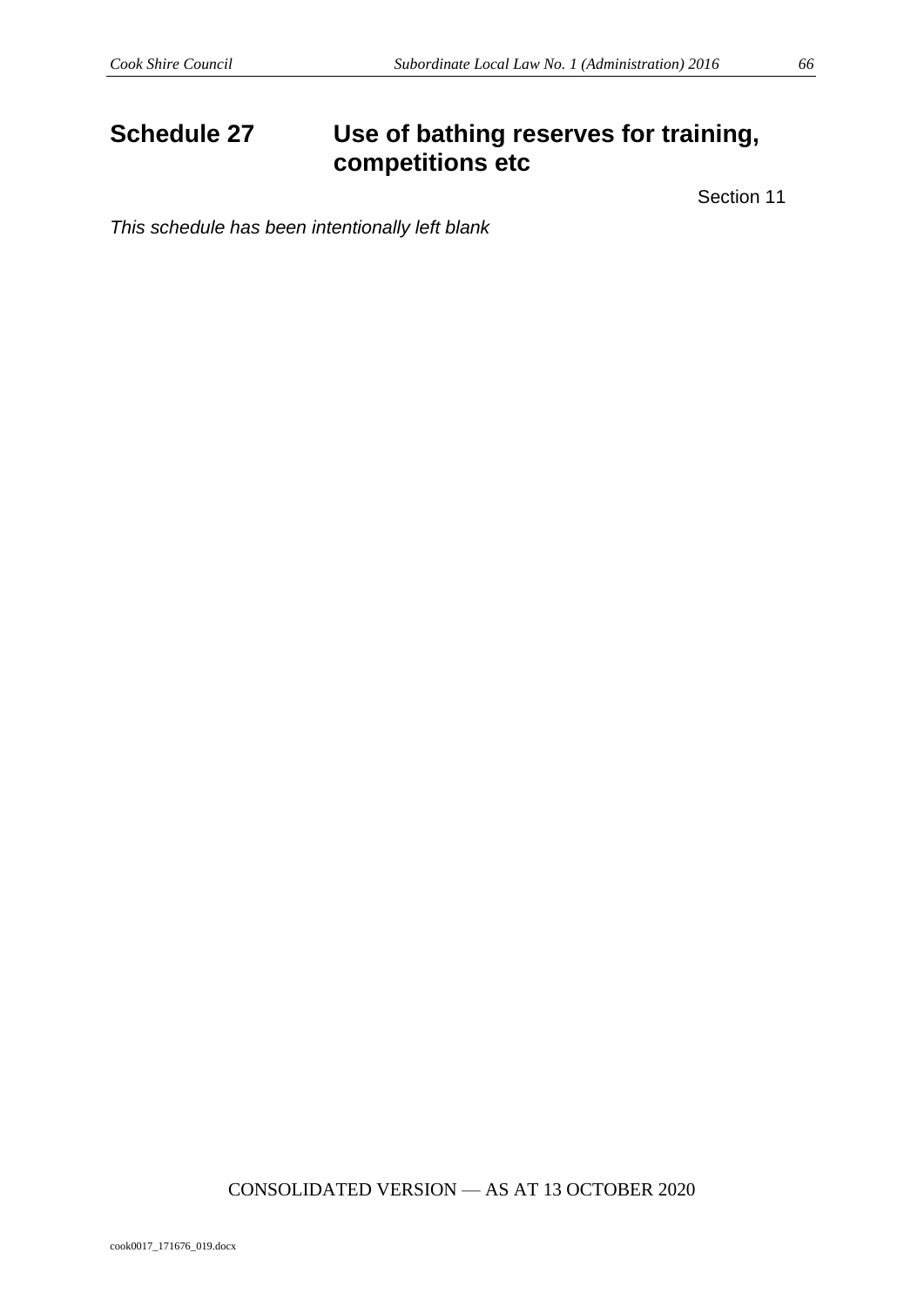# **Schedule 28 Parking contrary to an indication on an official traffic sign regulating parking by time or payment of a fee**

Section 11

# **1 Prescribed activity**

Parking contrary to an indication on an official traffic sign regulating parking by time or payment of a fee

*Local Law No.5 (Parking) 2016*, section 7(1)

**2 Activities that do not require approval under the authorising local law**

*This section is not applicable for this prescribed activity.*

**3 Documents and materials that must accompany applications for approval**

An application for a parking permit must be accompanied by the following information—

- (a) for a works zone permit—
	- (i) the name, address, telephone number and e-mail address of the applicant; and
	- (ii) the trading name, address, telephone number and email address of the business under which the permit will be issued; and
	- (iii) the registration number, make, model and colour of any vehicle nominated in the application; and
	- (iv) the address at which the vehicle/s will be parked; and
	- (v) details of the works being carried out on the premises including—
		- (A) copy of the development application and/or building works approval; and
		- (B) in the case of continuing traffic, the nature and type of the traffic and the general class of vehicle likely to be parked in the works zone; and
		- (C) the hours of operation; and
- (b) for a business parking permit—
	- (i) the name, address, telephone number and e-mail address of the applicant; and
	- (ii) the trading name, address, telephone number and e-mail address of the business under which the permit will be issued; and
	- (iii) the registration number, make, model and colour of the vehicle nominated in the application; and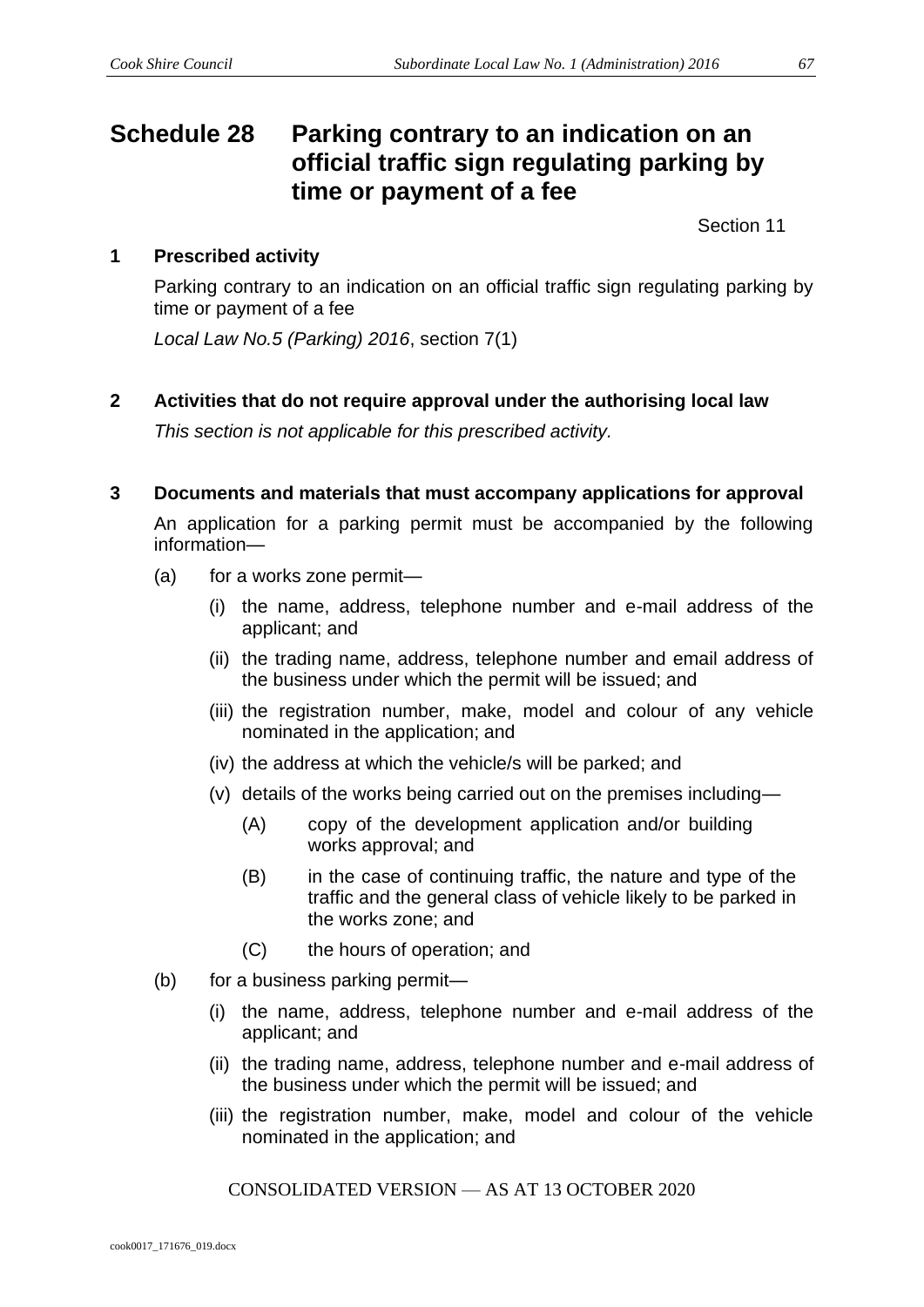(iv) the location for and type of permit required.

#### **4 Additional criteria for the granting of approval**

The additional criterion for a works zone permit is that the applicant is undertaking building or construction work in the local government area.

### **5 Conditions that must be imposed on approvals**

*This section has been intentionally left blank*

## **6 Conditions that will ordinarily be imposed on approvals**

The conditions that will ordinarily be imposed on a parking permit are that—

- (a) the permit applies to the vehicle registration and applicant nominated on the application form; and
- (b) the permit must be affixed to the lower left-hand corner of the windscreen or other highly visible location on the left-hand side of the vehicle; and
- (c) the permit is not transferable to the new owner of the vehicle if the vehicle is sold; and
- (d) in the event of a change of vehicle the permit holder is required to destroy the permit; and
- (e) in the event of a change of vehicle the permit holder is to complete a new application form with new vehicle details; and
- (f) the permit is only valid on local government roads and off-street regulated parking areas; and
- (g) damaged or defaced permits must be returned to the local government; and
- (h) a permit must not be wilfully misused; and
- (i) the permit holder must not hold a permit for more than one vehicle.

#### **7 Term of approval**

The term of an approval commences on the date the approval is granted and expires on the next  $30<sup>th</sup>$  day of June, unless otherwise specified in the approval.

#### **8 Term of renewal of approval**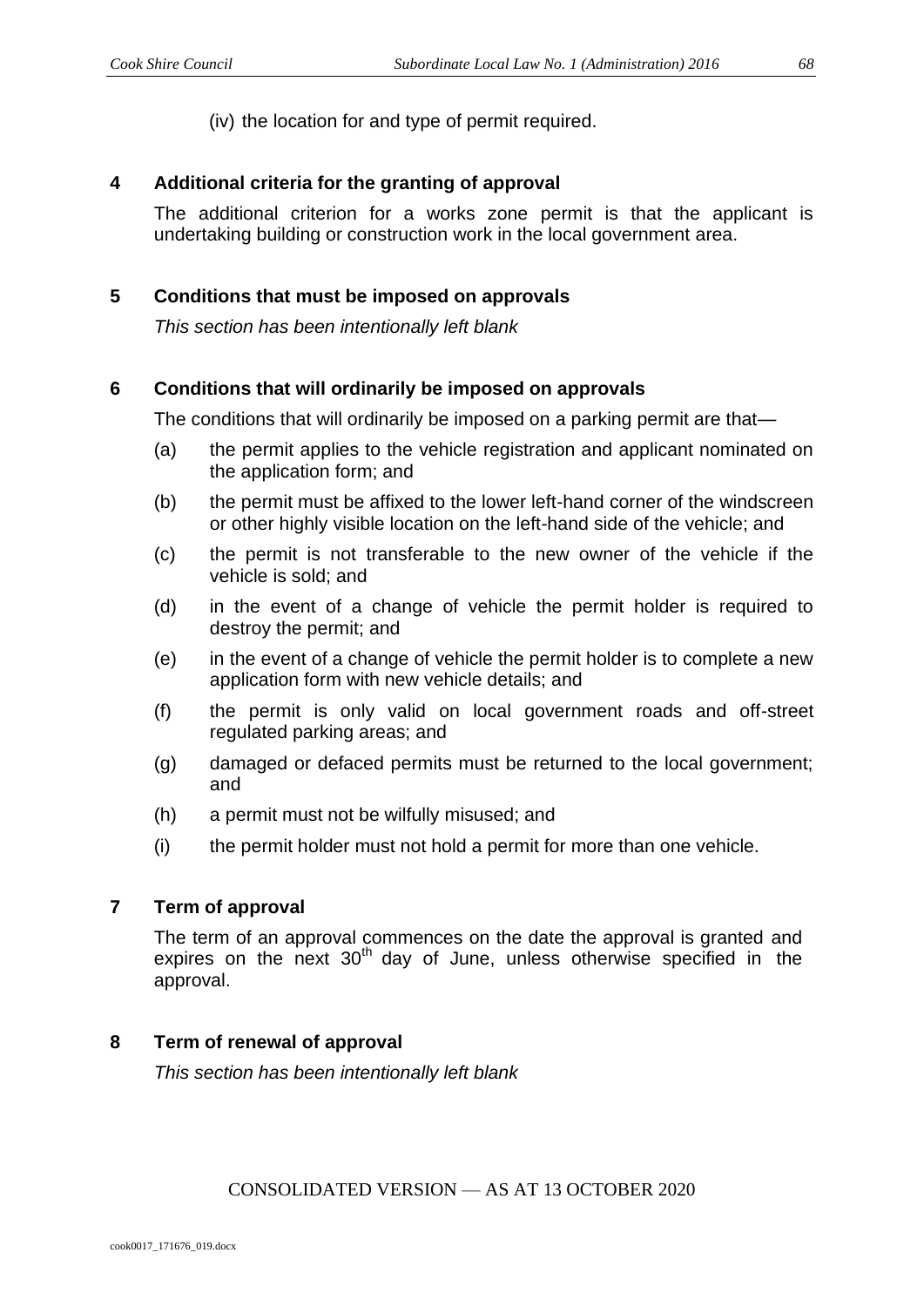# **Schedule 29 Parking in a loading zone by displaying a commercial vehicle identification label**

Section 11

## **1 Prescribed activity**

Parking in a loading zone by displaying a commercial vehicle identification label *Local Law No.5 (Parking) 2016*, section 8(1)

**2 Activities that do not require approval under the authorising local law**

*This section is not applicable for this prescribed activity*

- **3 Documents and materials that must accompany applications for approval** An application for a parking permit must be accompanied by the following documents—
	- (a) the name, home address, telephone number and e-mail address of the applicant; and
	- (b) the business name, address, telephone number and e-mail address of the applicant's business; and
	- (c) the registration number, make, model and colour of the vehicle nominated in the application; and
	- (d) a copy of the current registration notice for the vehicle; and
	- (e) the number of persons the vehicle is built to carry; and
	- (f) details of the usage of the vehicle, including the—
		- (i) nature of goods carried in the vehicle; and
		- (ii) quantity of goods carried; and
		- (iii) hours that goods are carried; and
		- (iv) frequency with which goods will be loaded/unloaded.

## **4 Additional criteria for the granting of approval**

*This section has been intentionally left blank*

## **5 Conditions that must be imposed on approvals**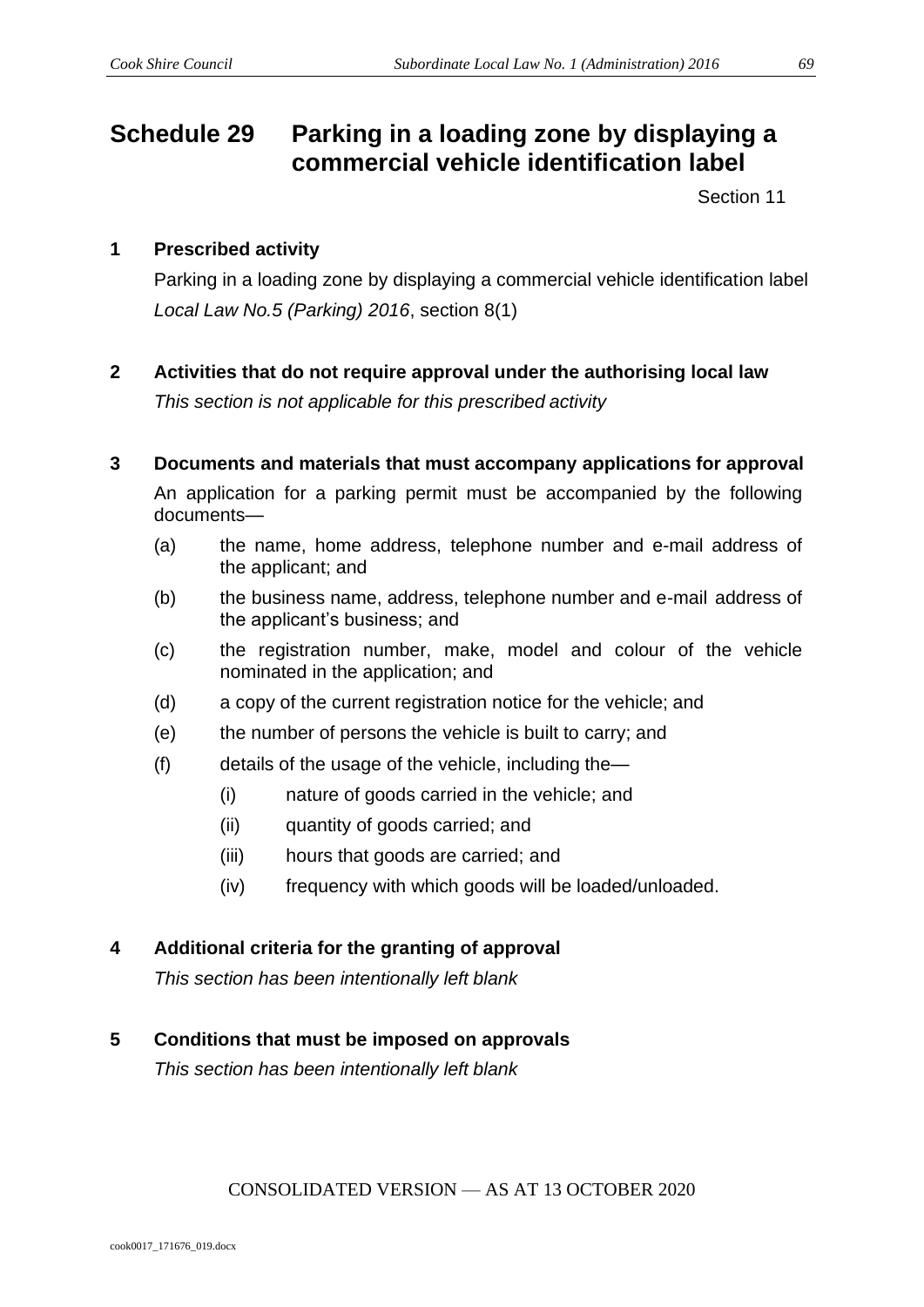#### **6 Conditions that will ordinarily be imposed on approvals**

The conditions that will ordinarily be imposed on an approval for a commercial vehicle identification label are that—

- (a) the approval applies to the vehicle registration and applicant nominated on the application form; and
- (b) the label must be affixed to the lower left-hand corner of the windscreen or other highly visible location on the left-hand side of the vehicle; and
- (c) the label is not transferable to the new owner of the vehicle if the vehicle is sold; and
- (d) in the event of a change of vehicle the approval holder is required to destroy the label; and
- (e) in the event of a change of vehicle the approval holder is to complete a new application form with new vehicle details; and
- (f) damaged or defaced labels must be returned to the local government; and
- (g) a label must not be wilfully misused.

## **7 Term of approval**

The term of an approval commences on the date the approval is granted and expires on the next  $30<sup>th</sup>$  day of June, unless otherwise specified in the approval.

CONSOLIDATED VERSION — AS AT 13 OCTOBER 2020

## **8 Term of renewal of approval**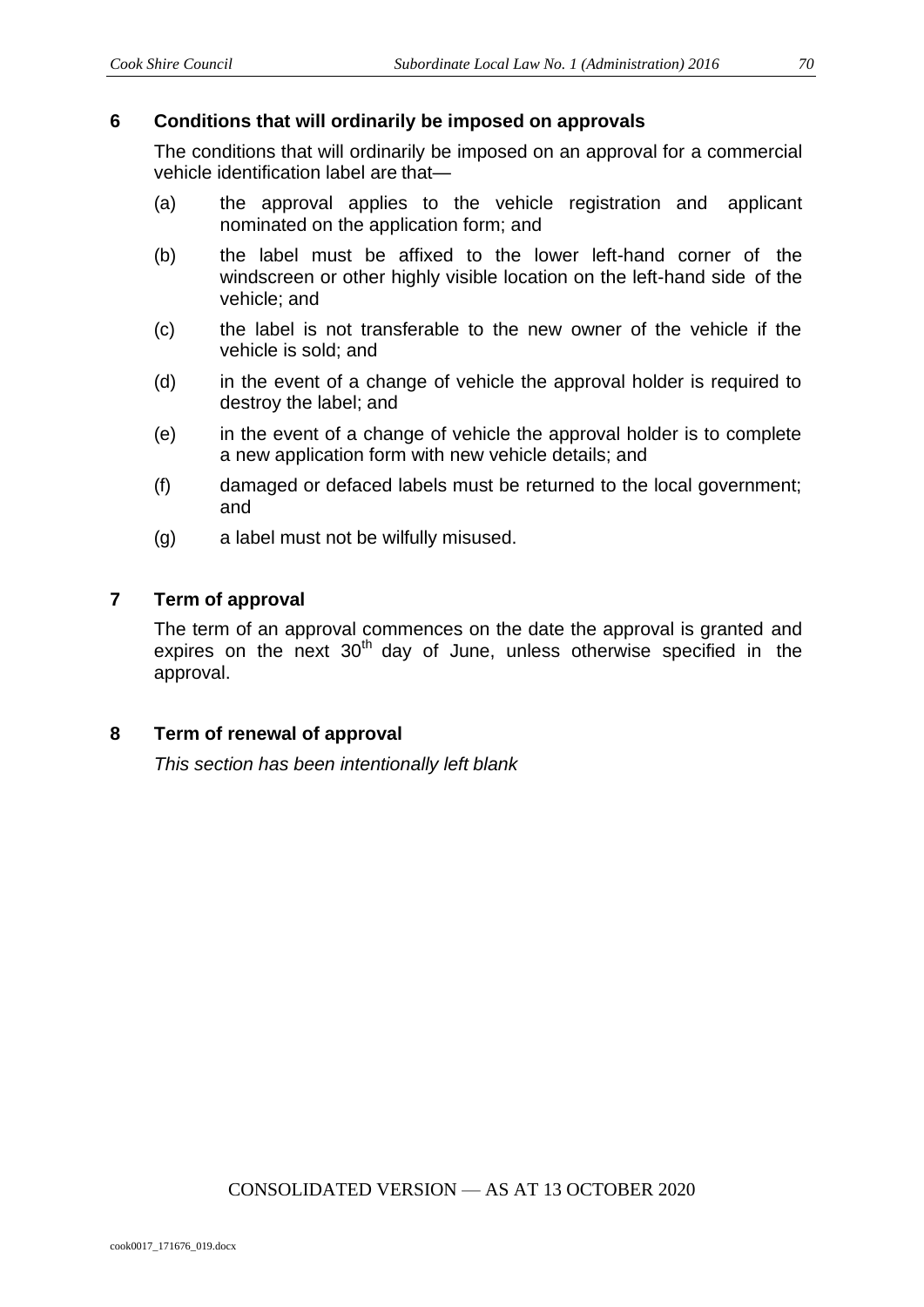# **Schedule 30 Carrying out works on a road or interfering with a road or its operation**

Section 11

### **1 Prescribed activity**

Carrying out works on a road or interfering with a road or its operation *Local Government Act 2009,* section 75(2)

**2 Activities that do not require approval under the authorising local law** *This section has been intentionally left blank*

#### **3 Documents and materials that must accompany applications for approval**

- (a) The application must be accompanied by—
	- (i) full details of the proposed works on the road or interference with its operation; and
	- (ii) if the applicant proposes to erect or install a structure on, over or under the road – plans and specifications of the structure; and
	- (iii) details of building or other work to be carried out under the approval.
- (b) For approvals for installation of a gate or grid, an application must also be accompanied by—
	- (i) the name, address and telephone number of the person who will be installing the gate or grid; and
	- (ii) details of the gate or grid to be installed including—
		- (A) its design, dimensions and construction, including details of the grid structure, the foundations, the abutment, the approach ramps and the horizontal and vertical alignment; and
		- (B) when, where and how the gate or grid is to be installed; and
		- (C) a site plan to scale and specifications of the gate or grid to be installed; and
	- (iii) details of all insurances held by the person who will be installing the gate or grid.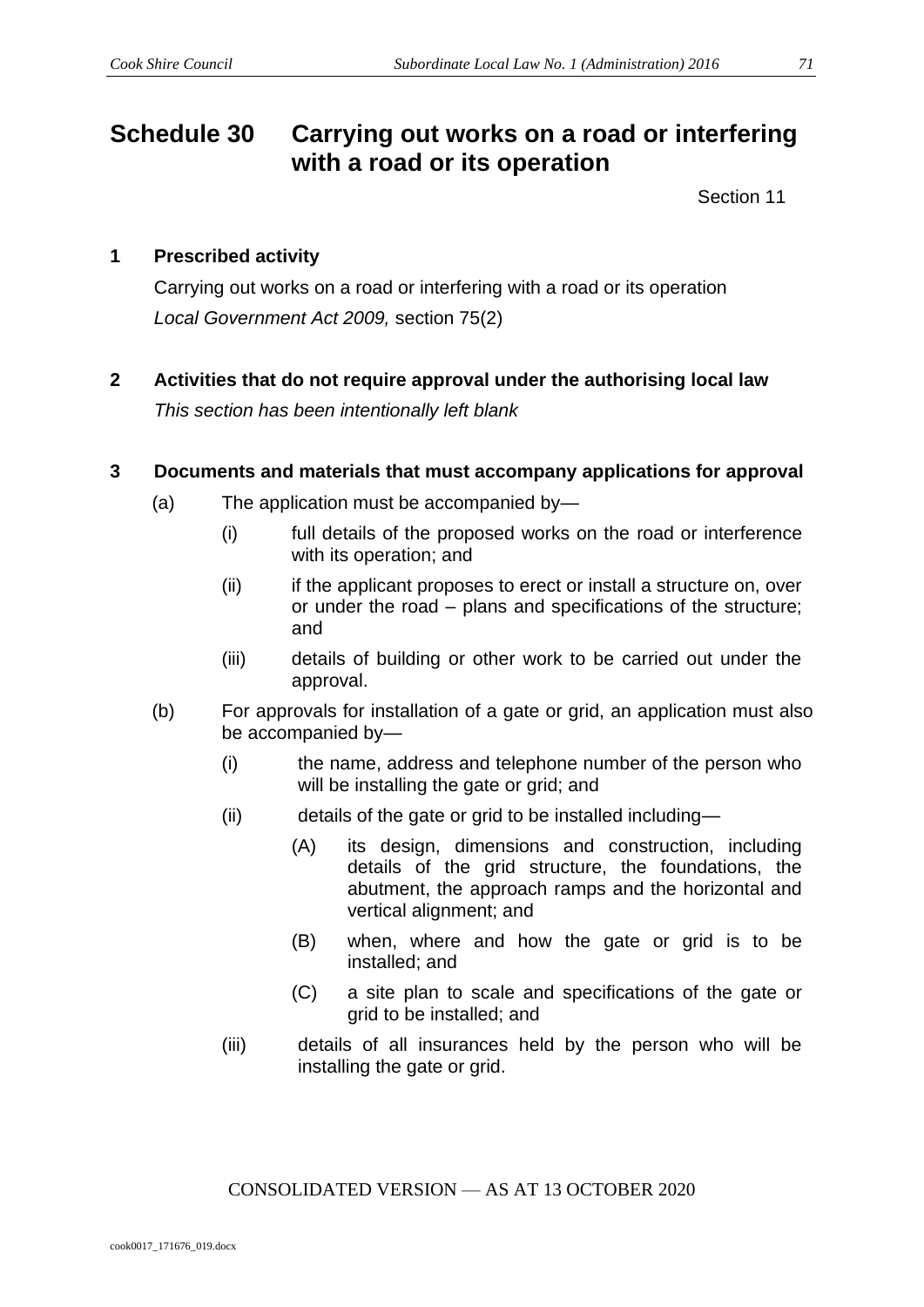### **4 Additional criteria for the granting of approval**

- (a) The additional criteria for approvals for the installation of a vehicular access to premises are the following—
	- (i) the owner of the premises accepts the responsibility for the cost of installing and maintaining the vehicular access; and
	- (ii) unless special reasons exist, there is only one vehicular access per allotment or one every 20 metres of road frontage.
- (b) The additional criteria for approvals for the installation of a gate or grid on a road are the following
	- (i) the gate or grid will not unduly obstruct pedestrian or vehicular traffic; and
	- (ii) the gate or grid will not prejudice the safety of pedestrian or vehicular traffic; and
	- (iii) the gate or grid will not prejudice the proper maintenance of the road; and
	- (iv) the matters which are the subject of the conditions specified in section 6(2) of this schedule which are relevant to the installation of the gate or grid can be adequately addressed by the imposition of those conditions.

## **5 Conditions that must be imposed on approvals**

*This section has been intentionally left blank*

#### **6 Conditions that will ordinarily be imposed on approvals**

- (a) For approvals for installing a vehicular access to premises, the conditions that will ordinarily be imposed on an approval are that the approval holder must ensure that—
	- (i) if an allotment is located on a corner—the vehicular access to the premises is not constructed along the arc of the kerb return into the side street; and

*Example for paragraph (a)* A vehicular access to the premises cannot lie between the tangent points of the turnout arc.

- (ii) the vehicular access to the premises is—
	- (A) 600 millimetres clear of stormwater drainage and catchpits; and
	- (B) 800 millimetres clear of power poles or light poles; and
- (iii) the vehicular access is not built over hydrants or other services; and
- (iv) where a vehicular access is built over a service cover, the cover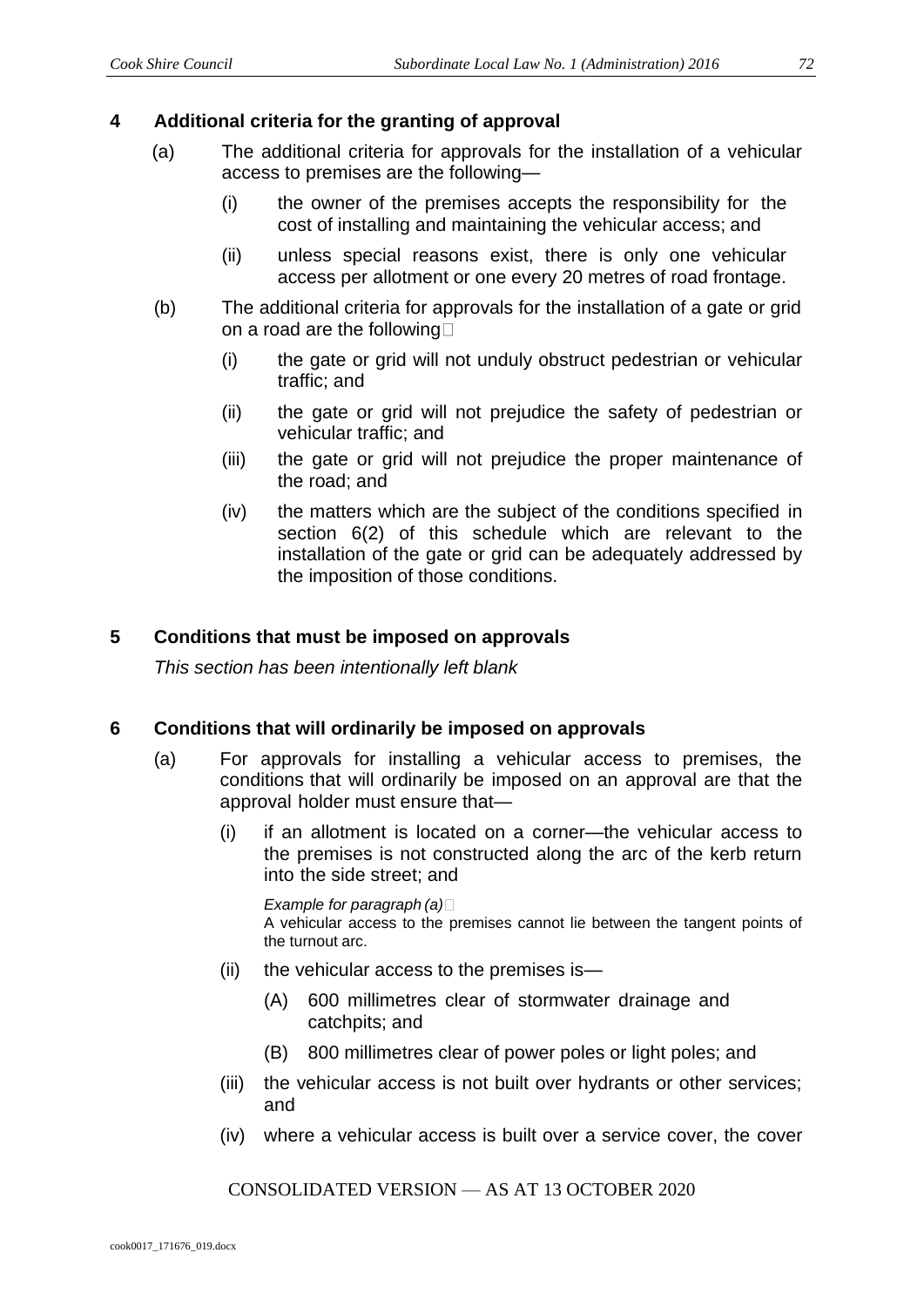is altered and reconstructed to the level of the new driveway; and

- (v) the vehicular access is constructed in accordance with the engineering guidelines adopted by the local government.
- (b) For approvals for installing or operating gates or grids on a road, the conditions that will ordinarily be imposed are that the approval holder must ensure that—
	- (i) the gate or grid, the approaches to the gate or grid and the warning signs are erected and installed in accordance with the following requirements—
		- (A) a grid or gate must be erected—
			- (1) at locations approved by the local government; and
			- (2) as directed by the local government; and
		- (B) a grid is constructed at a skew of 1 in 12 to the centreline of the road; and
		- (C) the centre of the grid or gate coincides with the centreline of the road; and
		- (D) a gate is constructed at right angles to the road centreline; and
		- (E) the grade of the motor grid conforms to the grade of the road unless otherwise ordered by the local government; and
		- (F) the levels of the grid surface (including crossfalls) are in accordance with the directions of the local government; and
		- (G) when the grid is on a curve, the crossfall conforms to the cant of the curve; and
		- (H) the surface of the grid is 0.5 metres (with a tolerance of 0.1 metre) above the natural surface of the surrounding country; and
		- (I) approach ramps are constructed for the full width of the running surface of the grid; and
		- (J) the longitudinal grade of the approach ramps are such that the surface levels of the ramps deviate from the existing average grade of the road by not more than 1%; and
		- (K) the fill used in the approach ramps is thoroughly compacted and finished to the satisfaction of the local government; and
		- (L) a grid is constructed of steel or concrete and is—
			- (1) of dimensions not less than 3.66 metres by 1.80 metres; or

CONSOLIDATED VERSION — AS AT 13 OCTOBER 2020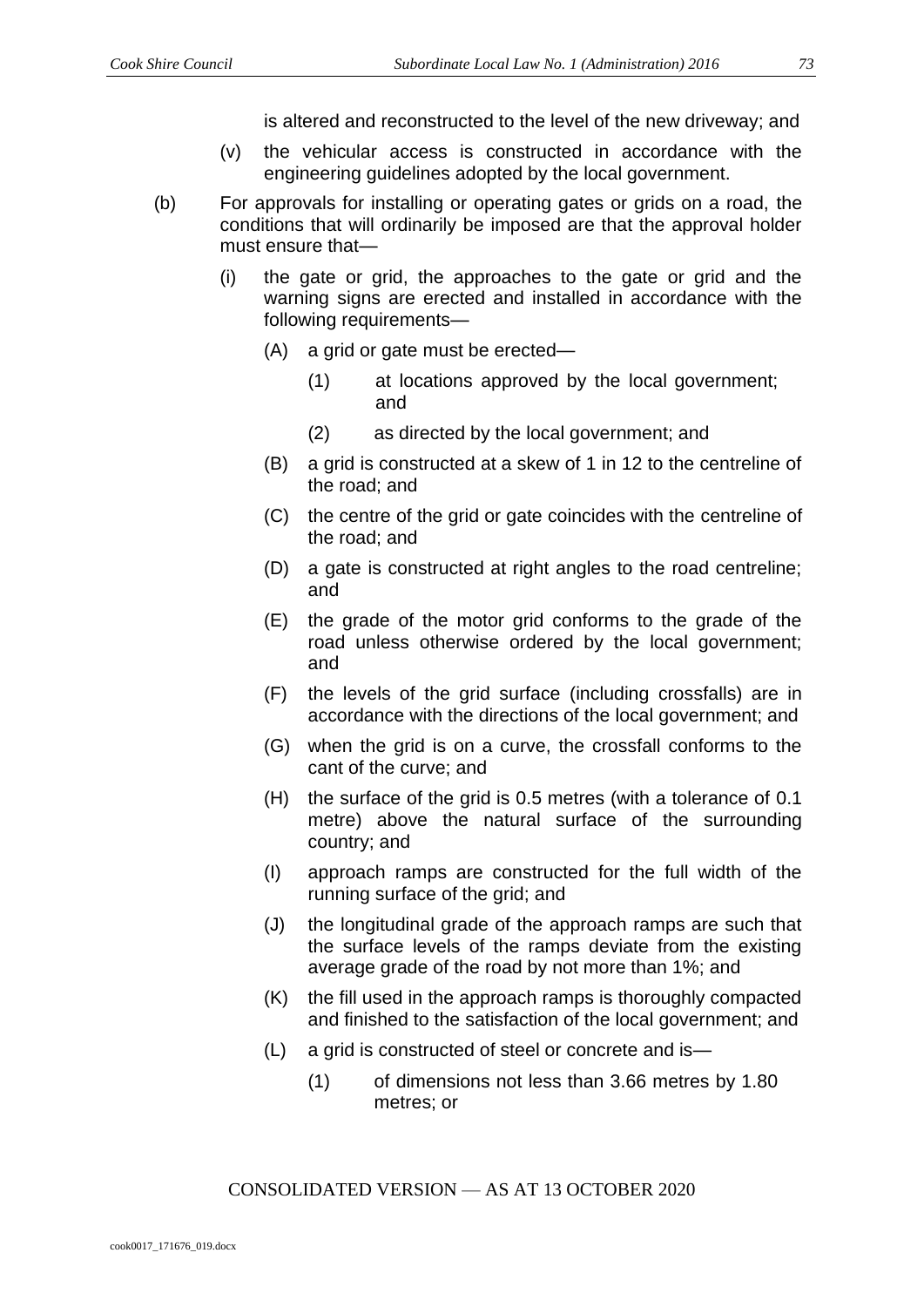- (2) of such greater dimensions as may be required by the local government; and
- (M) the grid structure, the foundations, the abutment, the approach ramps and the horizontal and vertical alignment—
	- (1) are sufficient to guarantee the safe transit of vehicles; and
	- (2) will not interfere with the natural drainage of the area; and
- (N) the construction of the grid will allow for the movement of stock by a suitable gate erected—
	- (1) beside the grid; and
	- (2) within the road reserve; and
- (O) sufficient guide posts and rails are provided, as shown on the drawings, to satisfy road traffic safety requirements at the specific location; and
- (P) reflectorised grid warning signs which satisfy the requirements of the Manual of Uniform Traffic Control Devices (Queensland) are provided at the approaches to the grid in accordance with best traffic safety practice; and
- (ii) the gate or grid, the approaches thereto and the warning signs are maintained to the standard specified in the local government's standard specification; and
- (iii) a sign on which the words "Permitted Public Gate/Grid" are prominently and permanently displayed is exhibited on a conspicuous part of the structure so that it can be viewed by members of the public; and
- (iv) public liability insurance in relation to the gate or grid is taken out and maintained for an amount not less than \$5,000,000 or such an amount as determined by the local government and which also indemnifies the local government in respect of any liability arising from the gate or grid; and
- (v) a management program is maintained, which details how and when the gate or grid will be monitored and maintained.

### **7 Term of approval**

The term of an approval commences on the date the approval is granted and expires on the next 30<sup>th</sup> day of June, unless otherwise specified in the approval.

### **8 Term of renewal of approval**

*This section has been intentionally left blank*

#### CONSOLIDATED VERSION — AS AT 13 OCTOBER 2020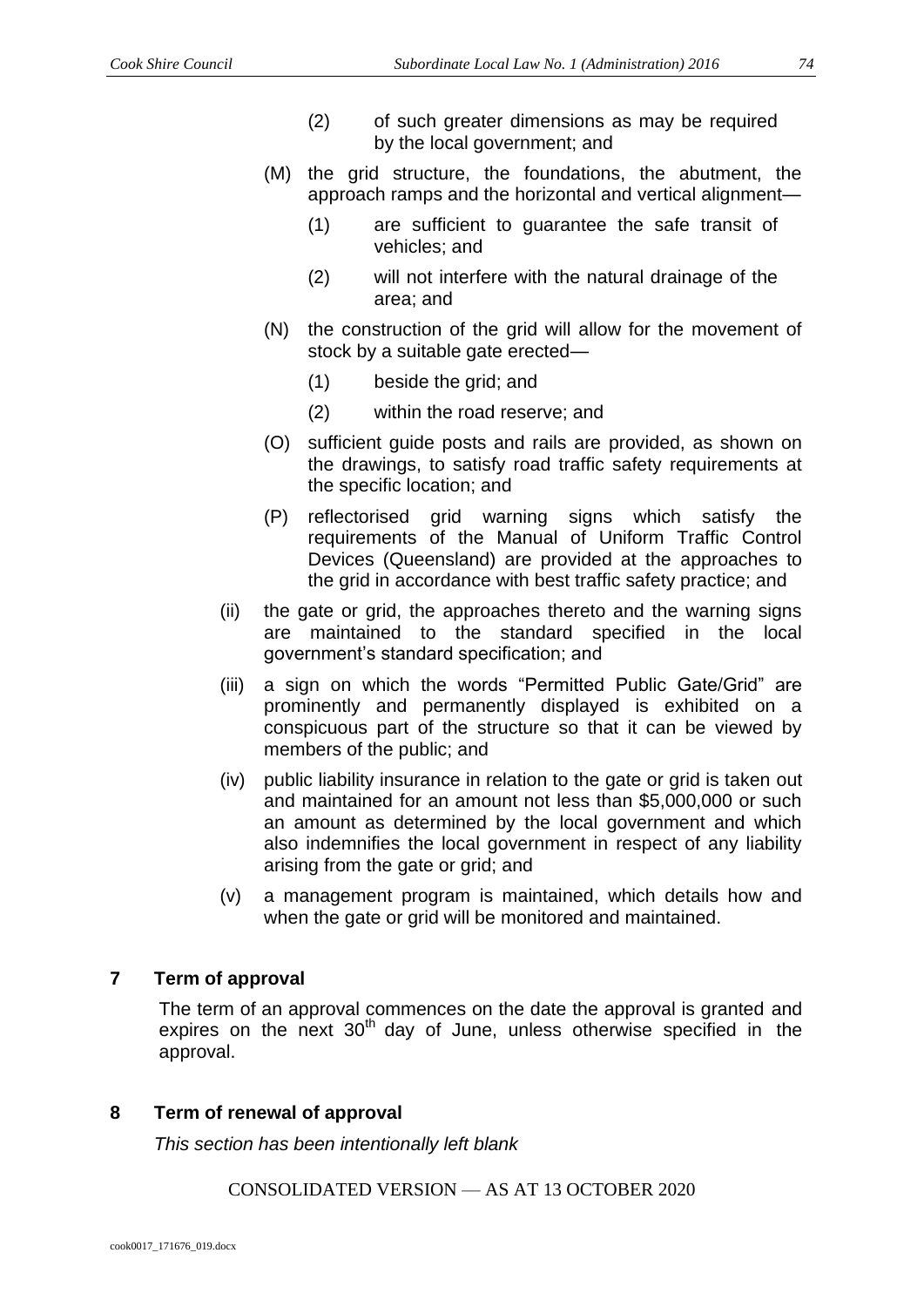# **Endnotes**

### **1 Key**

Key to abbreviations in list of amending local laws and annotations

| <b>Key</b>    |     | <b>Explanation</b> | <b>Key</b> |     | <b>Explanation</b> |
|---------------|-----|--------------------|------------|-----|--------------------|
| amd           |     | $=$ amended        | prec       | $=$ | preceding          |
| ch            |     | $=$ chapter        | prev       | $=$ | previous           |
| def           | $=$ | definition         | pt         | $=$ | part               |
| div           | $=$ | division           | renum      | $=$ | renumbered         |
| hdg           | $=$ | heading            | S          | $=$ | section            |
| ins           | $=$ | inserted           | sch        | $=$ | schedule           |
| num           | $=$ | numbered           | sdiv       | $=$ | subdivision        |
| <sub>om</sub> | $=$ | omitted            | sub        | $=$ | substituted        |

## **2 Table of consolidated versions**

| Consolidated<br>Version No. | Amendments included                                                                   | Effective            | Notes |
|-----------------------------|---------------------------------------------------------------------------------------|----------------------|-------|
| 1                           | Amending Subordinate Local<br>Law No.1 (Miscellaneous<br>Subordinate Local Laws) 2016 | 20 September<br>2016 |       |
| 2<br>3                      | Amending Subordinate Local<br>Law No.2 (Miscellaneous<br>Subordinate Local Laws) 2017 | 14 July 2017         |       |
|                             | Amending Subordinate Local<br>Law No.3(Miscellaneous<br>Subordinate Local Laws) 2020  | 13 November 2020     |       |

## **3 List of amending local laws**

### **Amending Subordinate Local Law No. 1 (Miscellaneous Subordinate Local Laws) 2016**

date notified in the gazette 19 August 2016 commenced on date of notification

CONSOLIDATED VERSION — AS AT 13 OCTOBER 2020